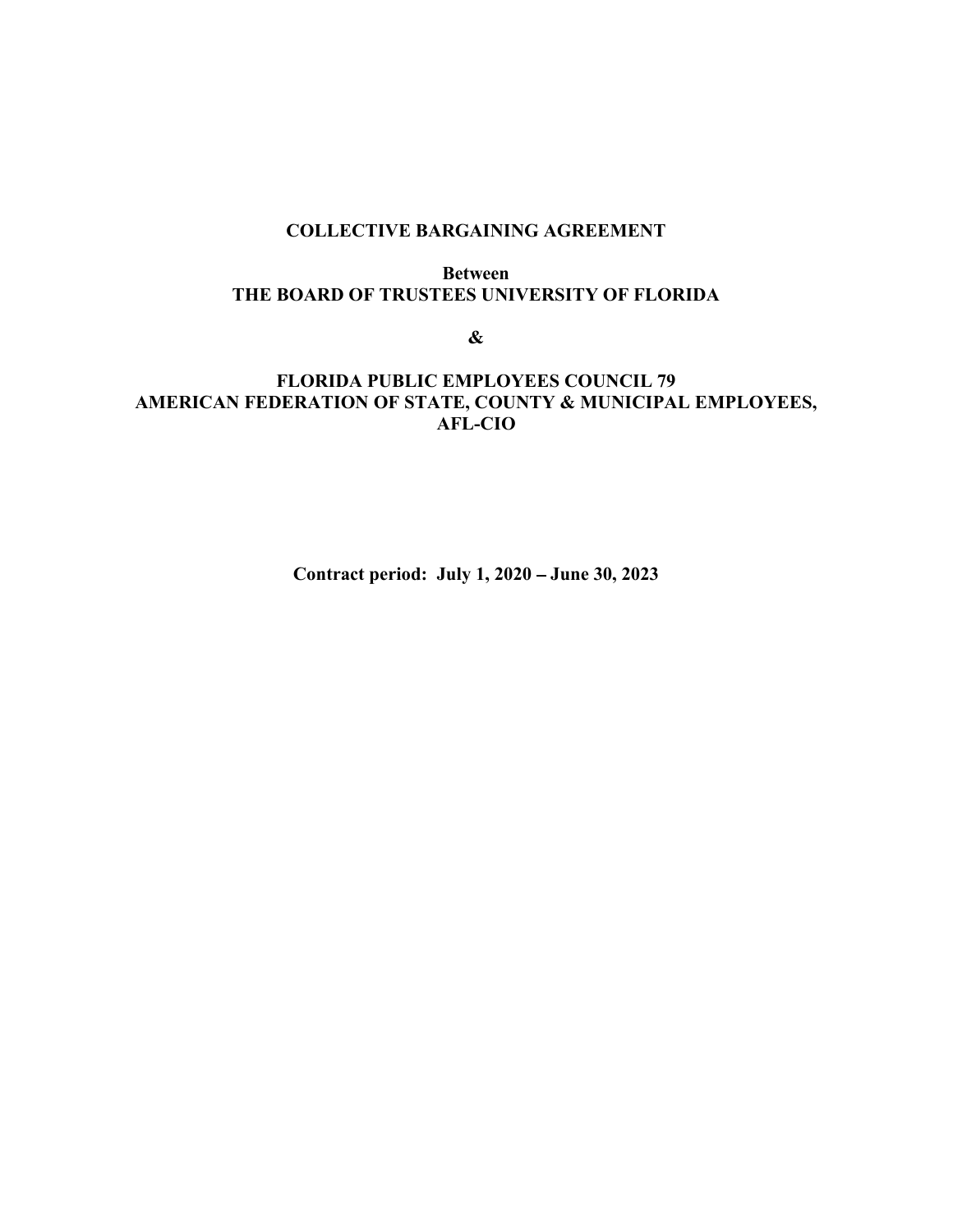# **TABLE OF CONTENTS**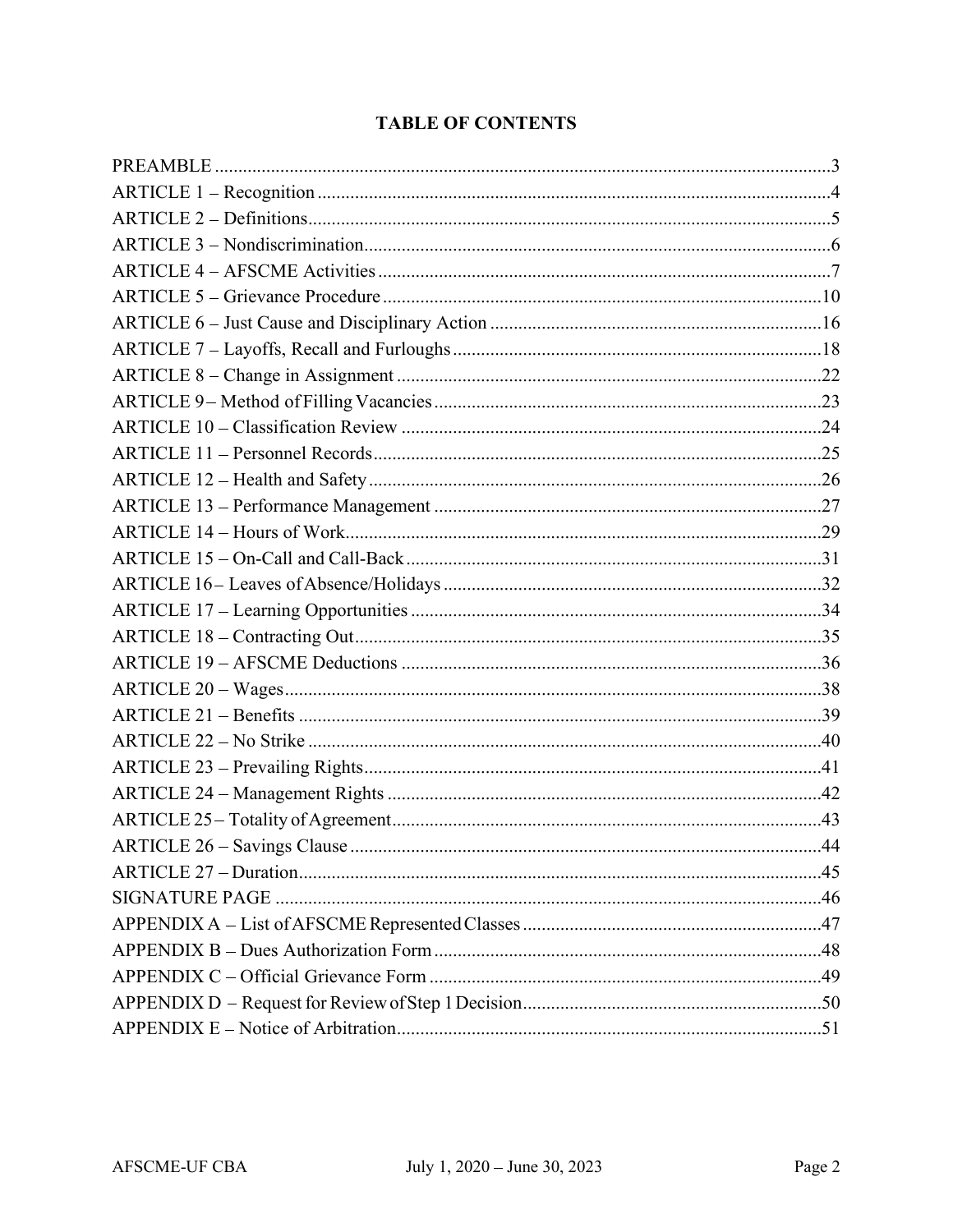#### PREAMBLE

This Agreement is between the Board of Trustees, University of Florida, hereinafter called the Board or the University, and the Florida Public Employees Council 79, affiliate of the American Federation of State, County, and Municipal Employees. AFL-CIO, hereinafter called AFSCME; and

 WHEREAS, it is recognized by the Board and AFSCME that the public policy of the State and the purpose of Part 11, Chapter 447, Florida Statutes, is to provide statutory implementation of Section 6, Article I of the Constitution of the State of Florida, and to promote harmonious and cooperative relationships between public employers and their employees, both collectively and individually, and to protect the public by assuring, at all times the orderly and uninterrupted operations and functions of government, including the University; and

 WHEREAS, it is recognized by the Board and AFSCME that terms and conditions of employment of employees are contained in this Agreement and in the UF Regulations; and

 WHEREAS, the above language is a statement of intent and therefore not subject to the grievance procedures as outlined in Article 5;

 NOW, THEREFORE, in consideration of the mutual covenants herein contained, the Board and AFSCME do agree as follows: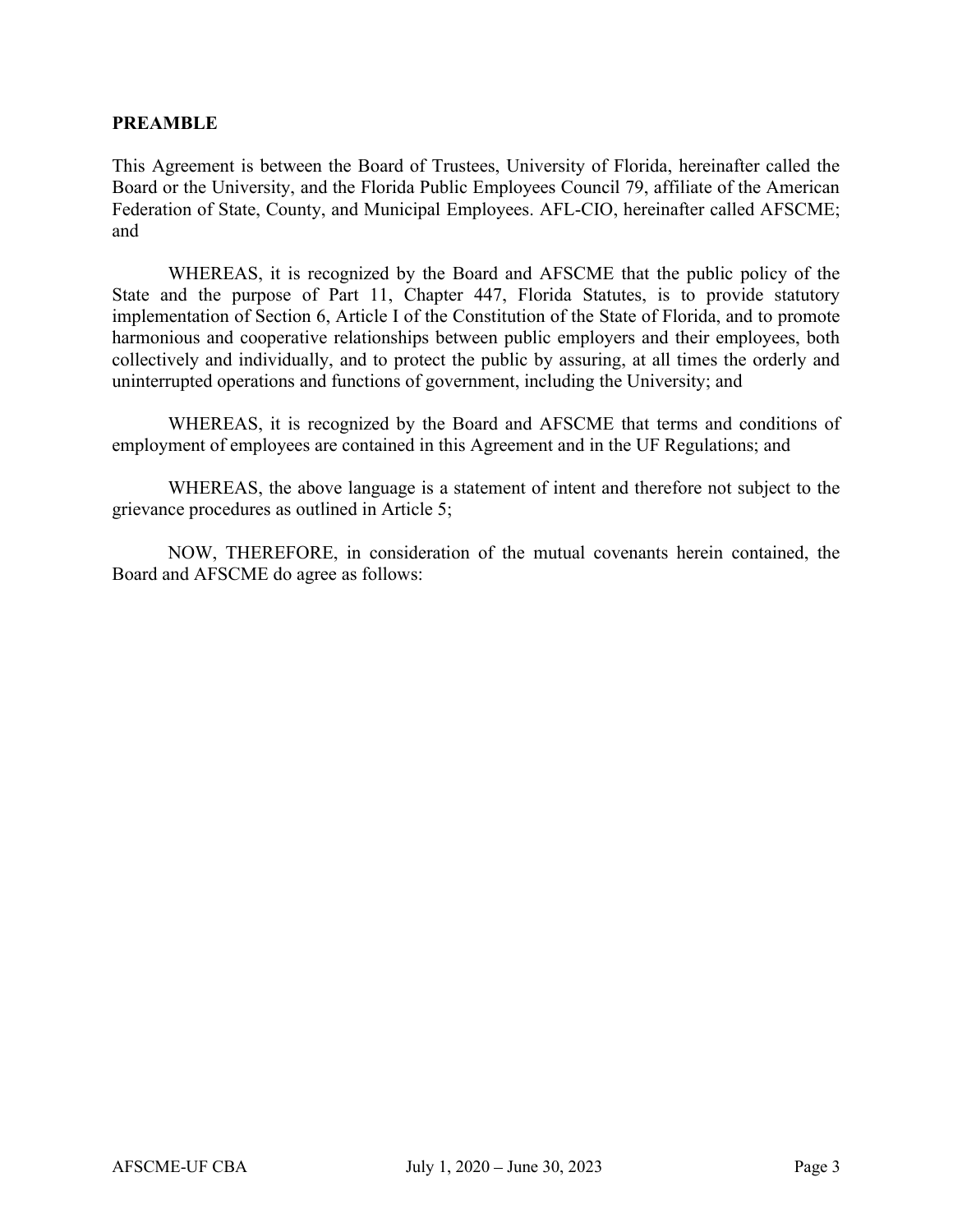# ARTICLE 1 – RECOGNITION

- 1.1 Inclusions.
	- A. The University hereby recognizes AFSCME as the exclusive representative for the purposes of collective bargaining with respect to wages, hours, and terms and conditions of employment for all employees included in the bargaining unit defined in Certification No.1484 (Operational/Human Services), issued on June 4, 2004, Certification No. 1585 (Professional), issued on May 3, 2006, and Certification No. 1586 (Administrative and Clerical), issued on May 5, 2006, by the Florida Public Employees Relations Commission.
	- B. This Agreement includes all full-time and part-time employees in the classifications and positions listed in Appendix A of this Agreement, except for those individuals filling full-time and part-time positions excluded pursuant to Section 1.2.
- 1.2 Exclusions. This Agreement specifically excludes persons in positions designated with supervisory, managerial, confidential, temporary, TEAMS or emergency status, all casual and irregularly employed individuals, all certified law enforcement personnel, all faculty members, and all persons paid from Other Personal Services (OPS) funds.
- 1.3 Positions or Classes Unit Designation.
	- A. When the University determines that a position should be excluded from the unit due to its managerial or confidential status, the University shall notify AFSCME of such determination. AFSCME shall notify the University, in writing, within fifteen (15) days of receipt of the notice, of any comments it has regarding the bargaining unit designation or of its desire to discuss such designation. If, following such discussion, AFSCME disagrees with the bargaining unit designation of the position, it may request that the Florida Public Employees Relations Commission resolve the dispute of unit placement
	- B. When the University establishes a new USPS classification or revises an existing classification so that its bargaining unit designation is changed, the University shall notify AFSCME regarding the bargaining unit status of the class. AFSCME shall notify the University, in writing, within fifteen (15) days of receipt of the notice, of any comments it has regarding the bargaining unit designation or of its desire to discuss such designation. If, following such discussion, AFSCME disagrees with the bargaining unit designation of the class, it may request that the Florida Public Employees Relations Commission resolve the dispute through unit clarification proceedings.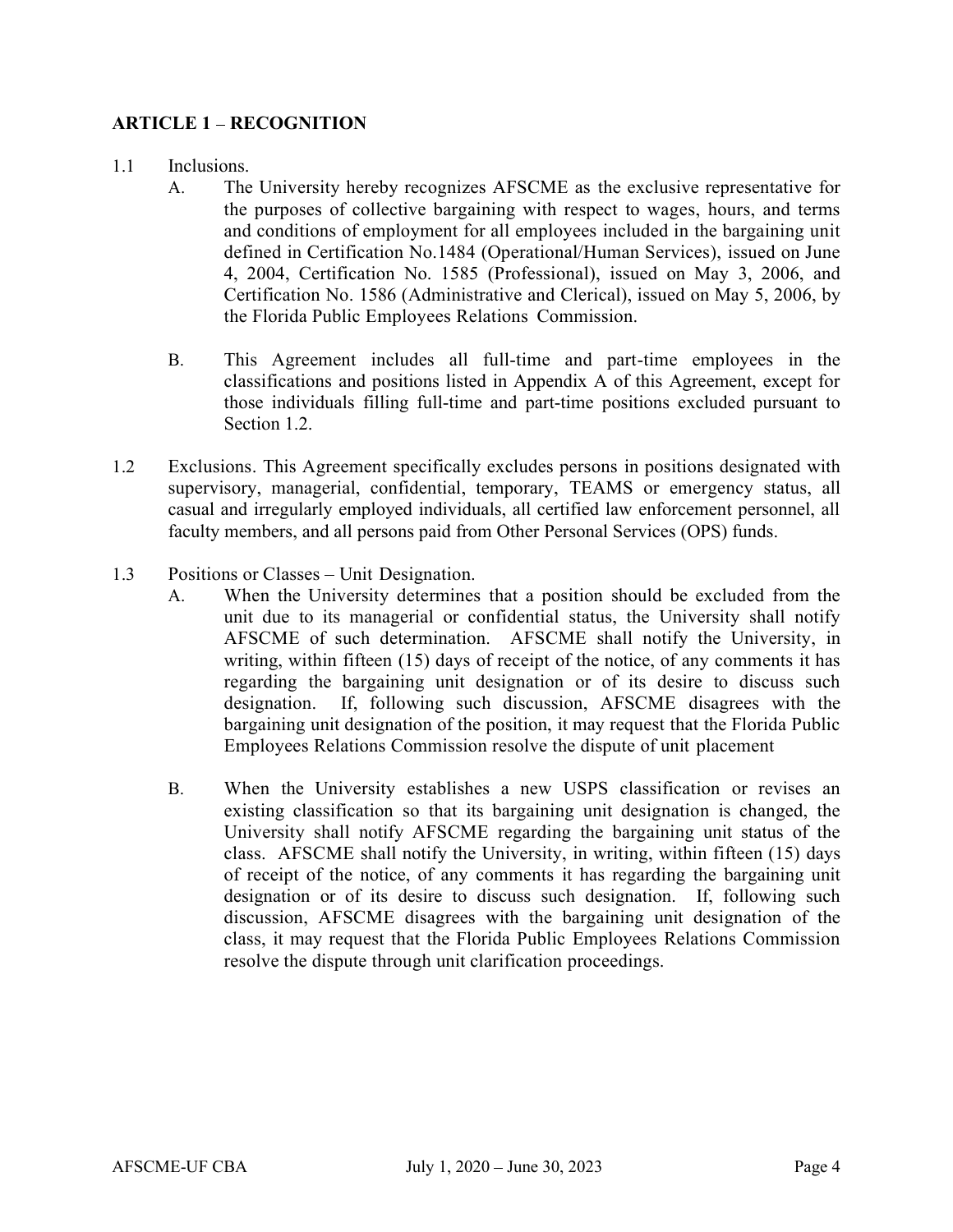# ARTICLE 2 - DEFINITIONS

The terms used in this Agreement are defined as follows:

- 2.1 "AFSCME Staff Representative" means an individual employed by AFSCME to represent employees pursuant to this Agreement.
- 2.2 "Days" means calendar days.
- 2.3 "Employee" means a member of a bargaining unit described in Article I (Recognition).
- 2.4 "Position" means a position in a classification included in the bargaining unit described in Article 1 (Recognition).
- 2.5 "President" means the President of the University or his/her designee.
- 2.6 "President of Council 79" includes his/her representatives.
- 2.7 "Steward/AFSCME Employee Representative" means an employee who has been designated by AFSCME to represent employees pursuant to this Agreement.
- 2.8 "USPS" means the University Support Personnel System.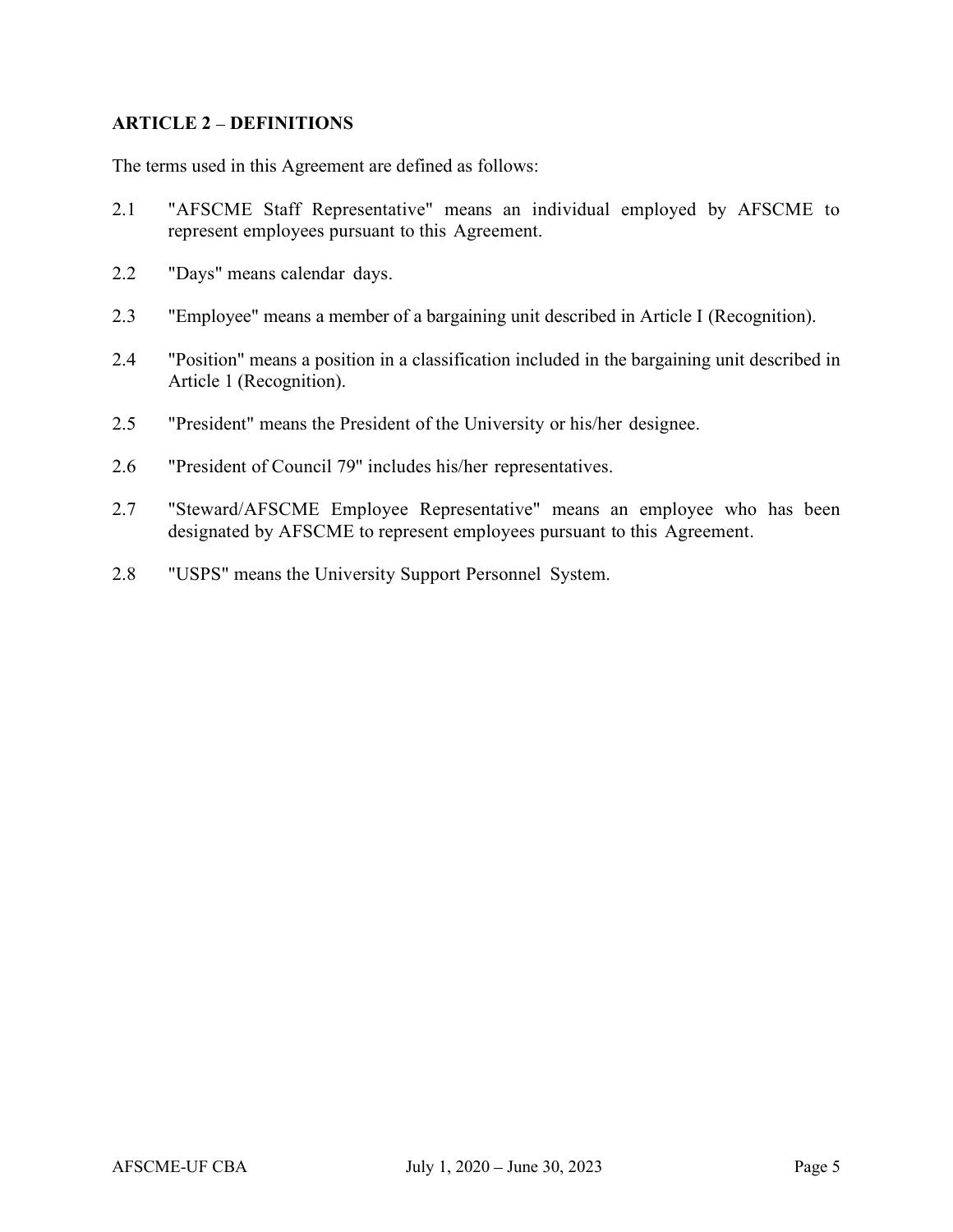# **ARTICLE 3 - NONDISCRIMINATION**

- 3.1 Neither the Board nor AFSCME shall discriminate against any employee based upon race, color, sex, religion, national origin, age, veteran status, disability, marital status, sexual orientation, or any other protected status, nor shall the Board or AFSCME abridge any employee rights related to AFSCME activity granted under Chapter 447. Florida Statutes.
- 3.2 The University and AFSCME acknowledge that the University has policies that prohibit unlawful discrimination, including sexual harassment, and that employees who believe they have been subjected to conduct that violates this Article have access to remedies and procedures to provide them with redress. Similarly, the parties acknowledge that there are other statutory employment claims, such as those under the Florida Whistleblower Act, where non-contractual remedies are available. Therefore, violations of this Article and other statutory employment claims shall not be subject to the grievance and arbitration procedure in Article 5.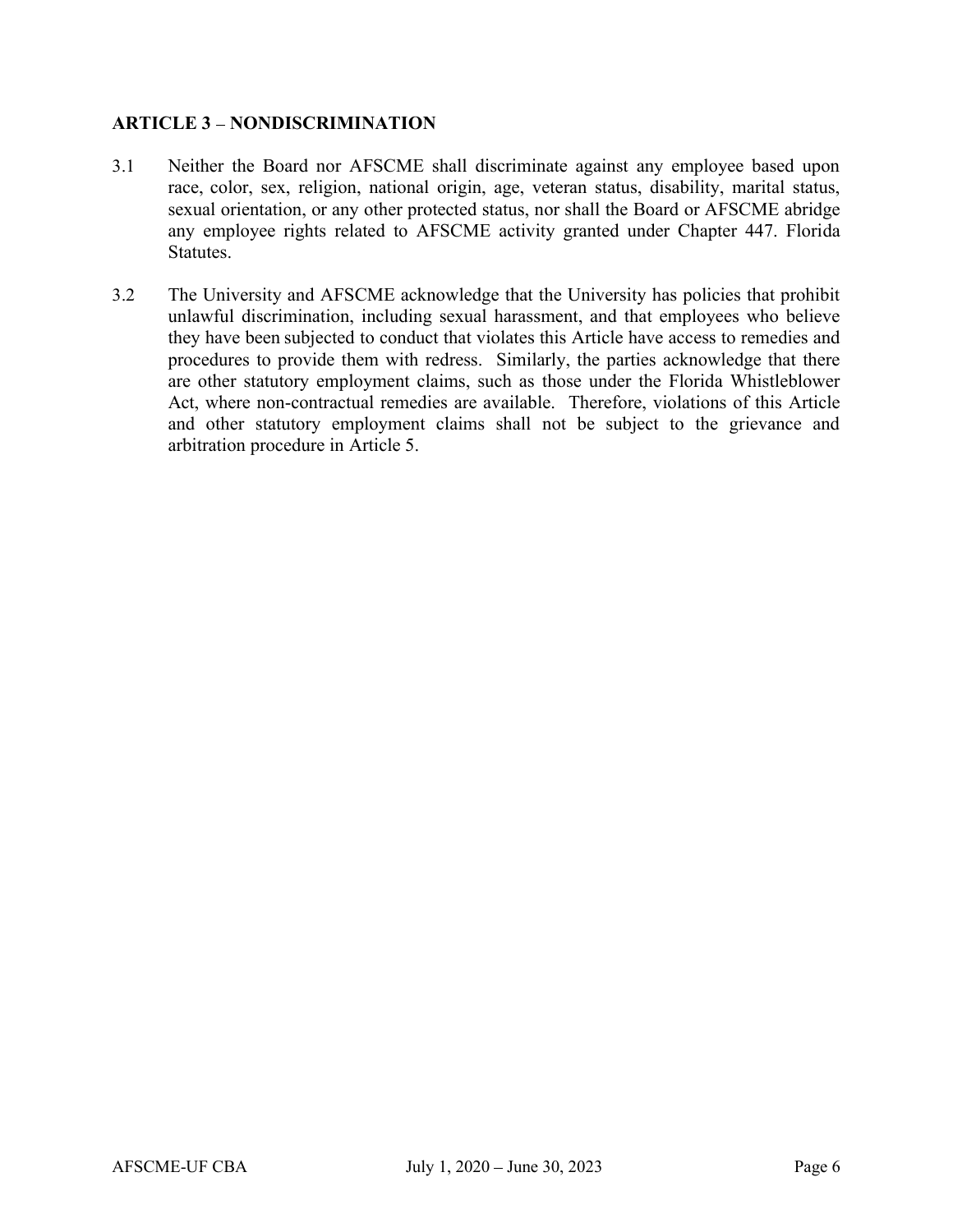# ARTICLE 4 – AFSCME ACTIVITIES

- 4.1 Policy. The President of Council 79 and designated representatives shall be responsible for all decisions relating to employee representation activities covered by this Agreement.
- 4.2 Designation and Selection of Representatives.
	- A. The President of Council 79 shall annually furnish to the Division of Human Resources, no later than July 1, a written list of Stewards/AFSCME Employee Representatives, the Local AFSCME President, and AFSCME Staff representatives. This list shall include the UF ID number, and class title of each Steward/AFSCME Employee Representative and the Local AFSCME President and the address and phone number of the AFSCME Staff Representatives. AFSCME shall notify the Board, in writing, of any changes to the Steward/AFSCME Employee Representative, Local AFSCME President, and AFSCME Staff Representatives list within fourteen (14) days of implementation of such changes. The University will not recognize any person as a Steward/AFSCME Employee Representative, Local AFSCME President, or AFSCME Staff Representative whose name does not appear on the list.
	- B. The President of Council 79 shall be authorized to designate six (6) employees to serve as Stewards/ AFSCME Employee Representatives.
- 4.3 Services to the Union and Representative Access.
	- A. Representatives of AFSCME shall have access to the premises of the university in accordance with policies regarding public access to State property.
	- B. Stewards/AFSCME Employee Representatives, Local AFSCME President, and AFSCME Staff Representatives may request of the Vice President of Human Resources or designee in writing access to premises not available to the public under university policies. Such requests shall indicate the premises to be visited, the employees with whom the representative wishes to speak, the grievance being investigated, and the approximate length of time the representative will require such access. Permission for such access for the purpose of investigating an employee's grievance shall not be unreasonably denied and such access and investigation shall not impede University operations.
	- C. AFSCME shall have the right to use University facilities for meetings on the same basis as they are available to other university-related organizations.
	- D. The University's email shall not be used for AFSCME organizational purposes.
	- E. The University will provide to AFSCME, on a quarterly basis, a list of all employees in the bargaining units for which AFSCME holds certifications 1488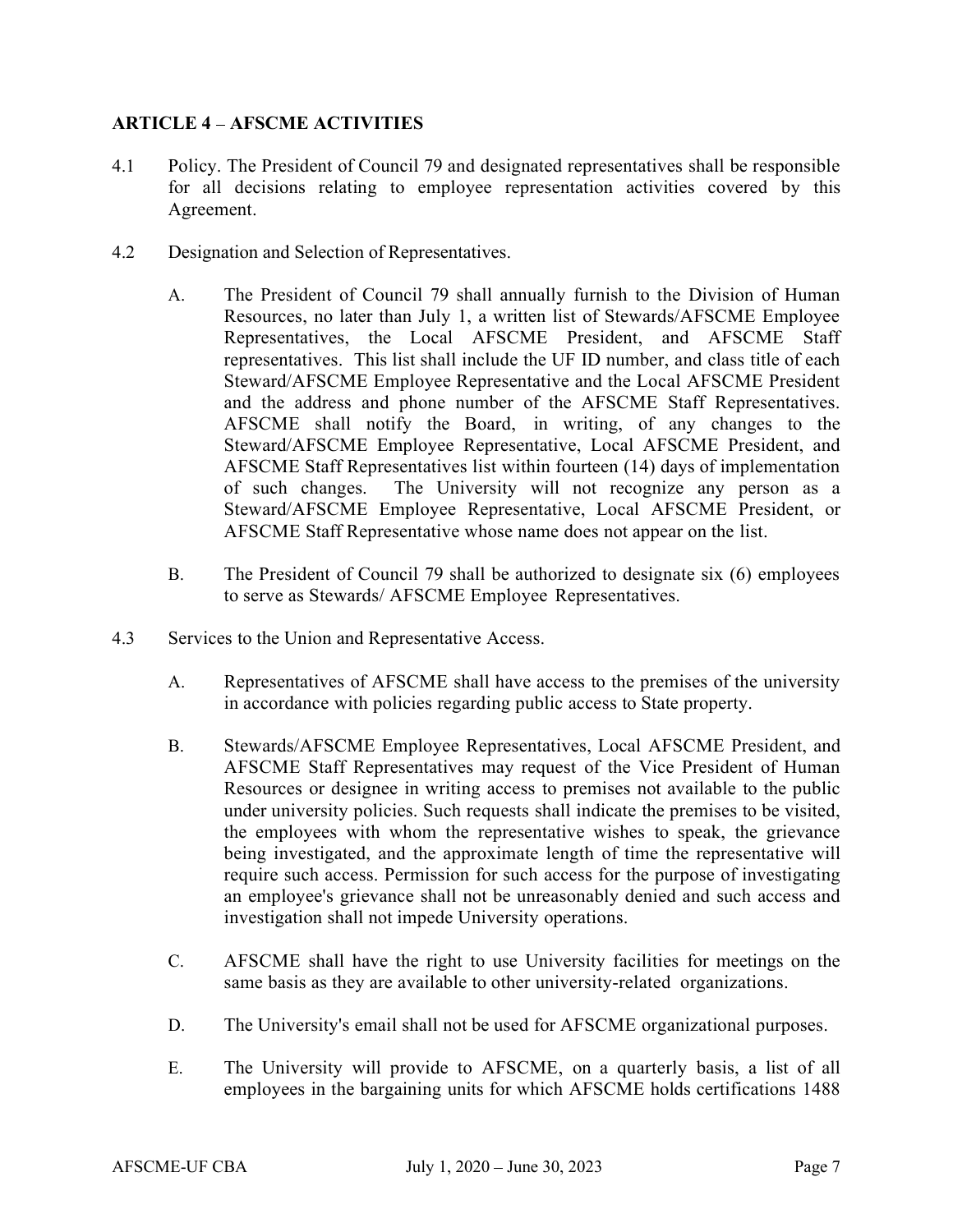and 1586. The list so provided will include the individual names, classifications, work location, last known home address, and home telephone number of each such person. The list will be provided in an Excel format.

- 4.4 Bulletin Boards.
	- A. Where University-controlled bulletin boards are available, the University agrees to provide space on such bulletin boards for AFSCME use. Where bulletin boards are not available, University shall make a reasonable effort to make such space available and accessible to employees. The parties agree to consult on issues related to the use of bulletin boards, including, but not limited to, the location of current AFSCME-utilized bulletin boards; potential locations of additional boards, if needed; security; and other similar issues.
	- B. The Materials posted on the boards shall be restricted only to official AFSCME matters. No material shall be posted which is derogatory to any person or organization, or which constitutes election campaign material for or against any person or organization or faction thereof, except that election material relating to AFSCME elections may be posted on such boards.
	- C. Posting must be dated and approved by the local AFSCME President.
- 4.5 Regulations
	- A. Regulations enacted by the University will be maintained on the University's web site.
	- B. AFSCME will be informed of any proposed change in the rules, and policies of the University at least 21 days in advance of the formal adoption of such rules. At the time the University advises AFSCME of the proposed change the University will identify the reason and/or need for the proposed change.
- 4.6 Consultation. Consultation with the Director of Employee Relations, Human Resources. The Director of Employee Relations, Human Resources shall meet with local AFSCME representatives to discuss matters pertinent to the implementation or administration of this Agreement, or any other mutually agreeable matters. Any such meetings shall be held on a mutually convenient date. The party requesting consultation shall submit a written list of agenda items no less than one (1) week in advance of the meeting. The other party shall also submit a written list of agenda items in advance of the meeting if it wishes to discuss specific issues. The parties understand and agree that such meetings may be used to resolve problems regarding the implementation and administration of the Agreement, however, such meetings shall not constitute or be used for the purpose of collective bargaining. When AFSCME is the party requesting a consultation, AFSCME shall notify the Director of Employee Relations, Human Resources of the proposed consultation. Neither party shall be obligated to meet under this article more than four (4) times per calendar year unless otherwise mutually agreed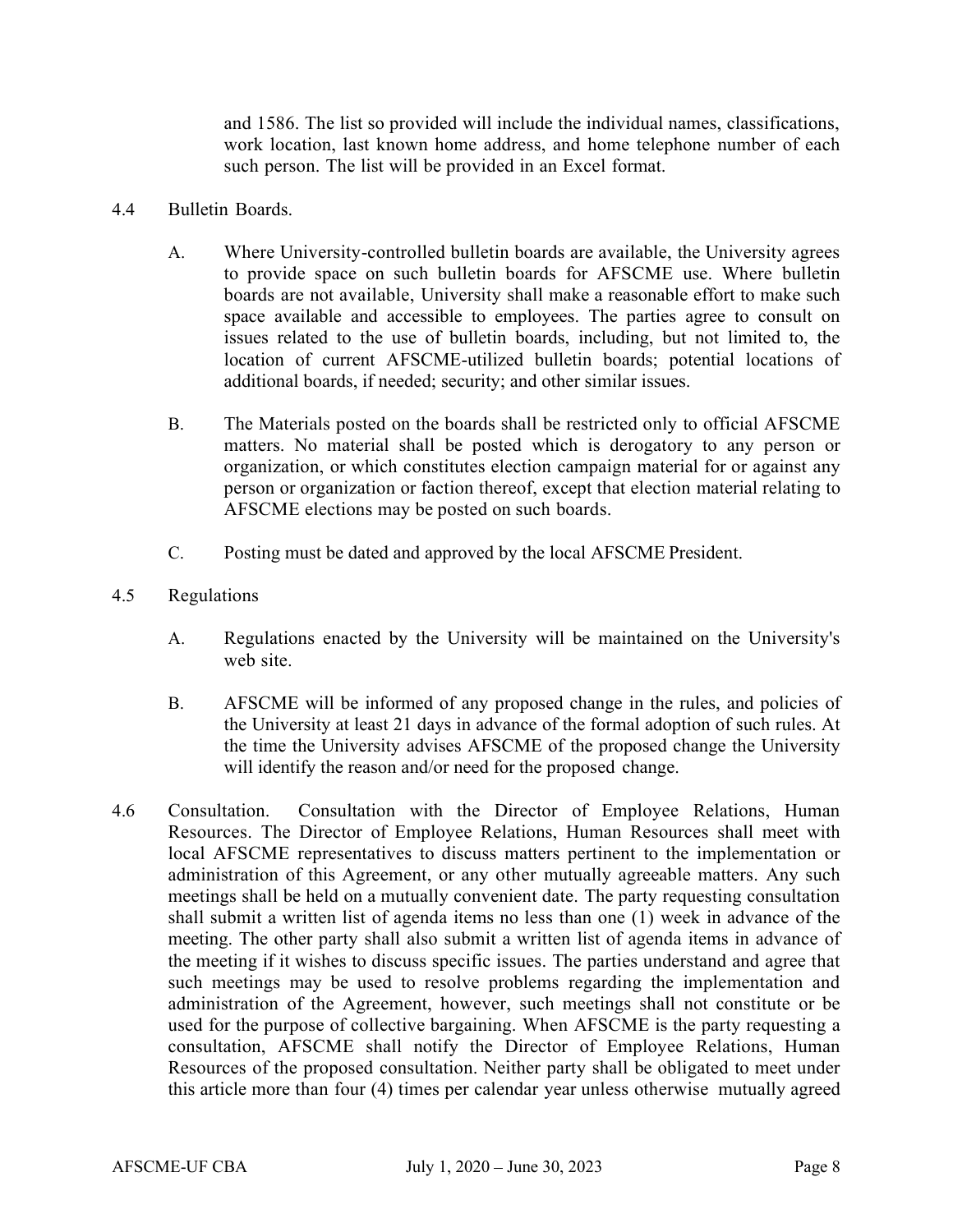upon.

4.7 Leave for Negotiations and Grievance Procedure.

Effective July 1, 2008, and for each fiscal year thereafter, the University shall provide a bank of three hundred (300) hours to be used by the AFSCME Union President, Steward/AFSCME Employee Representatives for negotiations and consultations under this Article and grievance representation tinder Article 5. Up to one hundred (100) hours of unused time may be carried over to subsequent years, but in no event will the total number of hours in the bank exceed four hundred (400). Time off with pay shall be subject to prior approval by the employee's immediate supervisor; however, approval of such time off will not be unreasonably denied.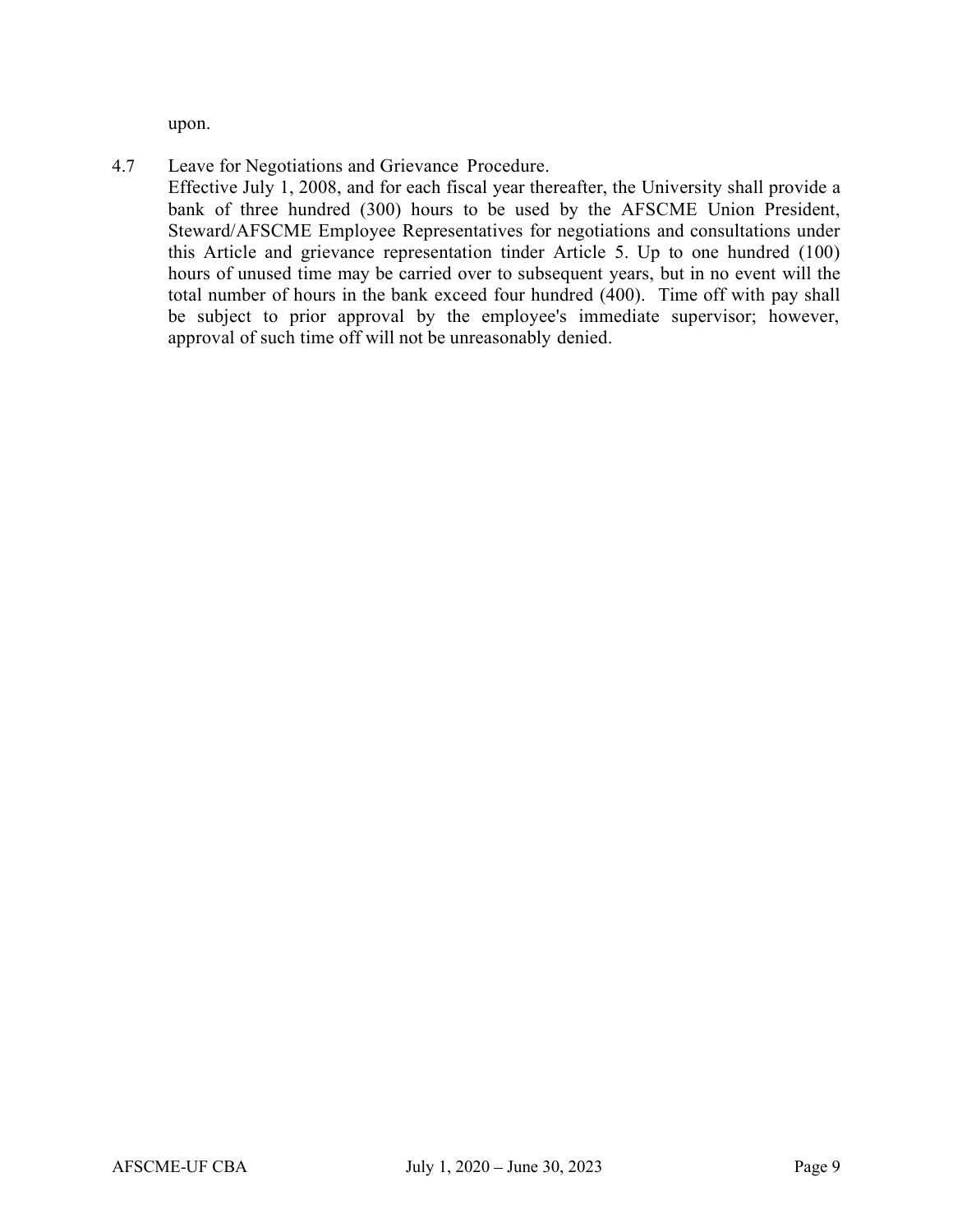# ARTICLE 5 – GRIEVANCE PROCEDURE

- 5.1 General Provisions.
	- A. The Board and AFSCME encourage informal resolution of employee complaints. To that end, employees should present such complaints for review and discussion as soon as possible to the university representative who has authority to address the complaint. Such review and discussions should be held with a view to reaching an understanding which will resolve the complaint in a manner satisfactory to the employee, without need for recourse to the formal grievance procedure prescribed by this Article. If the complaint is not resolved by such informal discussion, the employee may proceed to file a grievance consistent with the provisions of this Article and subject to the limitations established by Section 447.401, Florida Statutes.
	- B. "Grievance" means a dispute filed with the Grievant's Dean. Director or Department Chair ("Step l"), using Appendix C of this Agreement concerning the interpretation or application of a specific provision of this Agreement, except as exclusions are noted. The filing or pendency of any grievance under the provisions of this Article shall in no way impede or delay the right of University to take the action complained of; subject, however, to the final disposition of the grievance.
	- C. "Grievant" means an employee or group of employees who has/have filed a grievance in a dispute over a provision of this Agreement which confers rights upon the employee. AFSCME may file a grievance in a dispute over a provision of this Agreement which confers rights upon AFSCME at Step 2.
	- D. The resolution of a grievance prior to its appeal in writing to Step 3 shall not establish a precedent binding on the University, or AFSCME.
	- E. All grievances must be filed within ten (10) days following the act or omission giving rise to the grievance or the date on which the employee knew or reasonably should have known of the event if that date is later. Only those acts or omissions and sections of the Agreement identified at Step 1 may be considered at subsequent steps.
	- F. The University and the Board shall not retaliate against any employee who participates in the procedures set forth in this Article.
	- G. If a Step 1 grievance meeting is held during the working hours of the grievant, such person shall be excused without loss of pay for that purpose. Attendance at grievance meetings outside of regular working hours shall not be deemed time worked.
	- H. Each grievance, request for review, and arbitration notice must be submitted in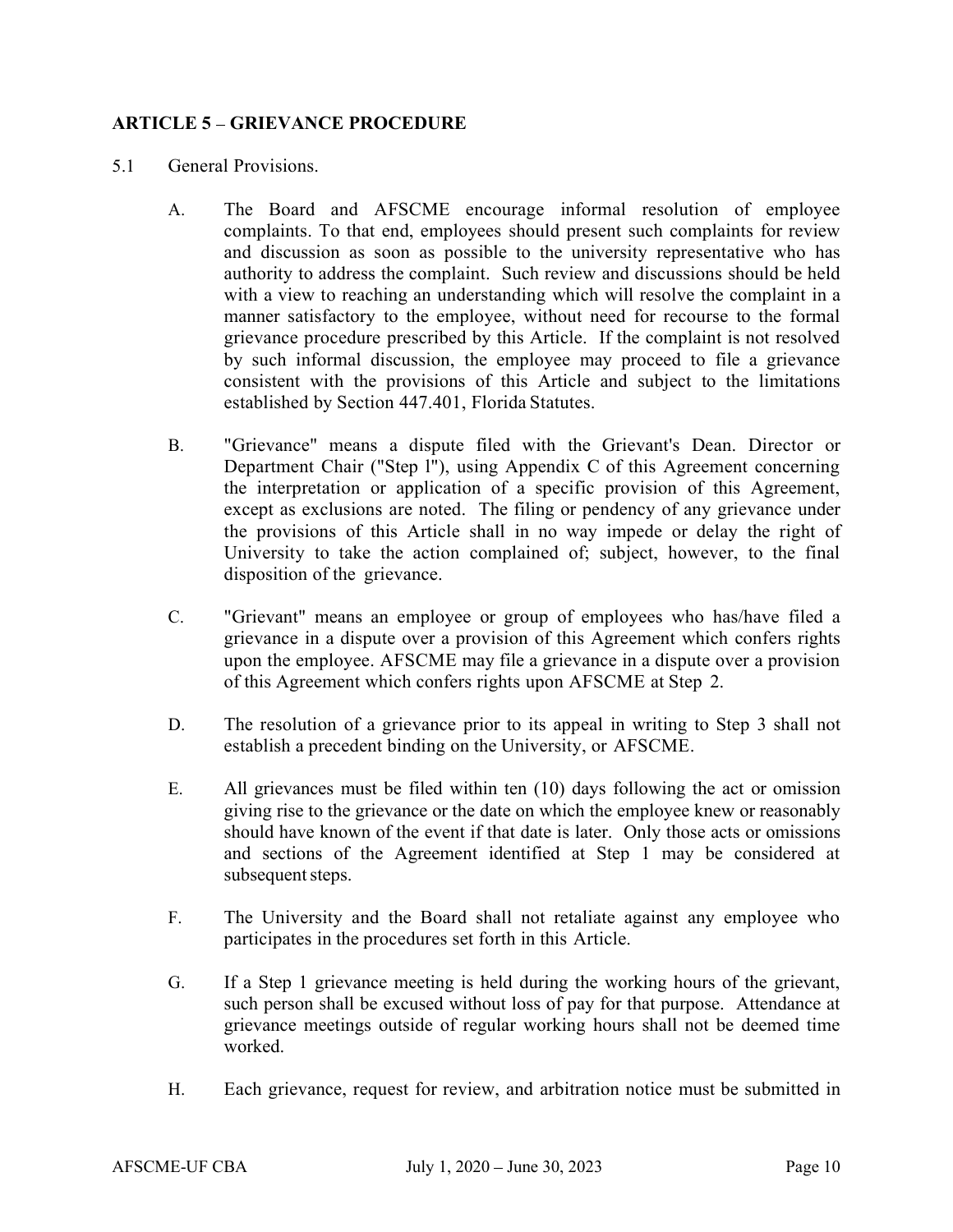writing on the appropriate form attached to this Agreement as Appendices C, D, and E, respectively, and with all required attachments as noted on each Appendix. Appendices C and E must be signed by the grievant. One Appendix C, D or E may be filed in a grievance with more than one grievant, provided that the respective Appendix bears the signatures of all grievants. All grievance forms shall be dated when the grievance is received. Except for the initial filing of the grievance, if there is difficulty in meeting any time limit, an AFSCME representative may sign such forms for the grievant.

- I. "Days" means calendar days, excluding any day observed as a University holiday.
- 5.2 Representation.
	- A. A grievant who decides to use this grievance procedure shall, prior to the Step 1 meeting, choose whether to be represented by AFSCME. Where AFSCME representation is requested by a grievant, the grievance representative shall be selected by AFSCME from the list referenced in Section 4.2A. AFSCME may reach agreement with the Vice President of Human Resources/designee at any step of the grievance process, and such agreement shall be binding on the grievant.
	- B. When an AFSCME President or Steward/AFSCME Employee Representative is selected to represent a grievant, both the grievant and the AFCSME Representative shall be notified of the Step 1 meeting.
	- C. If the grievant is not represented by AFSCME, Division of Human Resources shall timely notify AFSCME such that AFSCME is given reasonable opportunity to be present at meetings called for the resolution of the grievance. The processing of the grievance and any resolution will be in accordance with the procedures established in this Agreement.
	- D. AFSCME shall not be bound by a grievance decision in a grievance in which the grievant chose not to be represented by AFSCME.
- 5.3 Procedures.
	- A. Step 1. An employee having a grievance may, within ten (10) days following the occurrence of the event giving rise to the grievance, present the written grievance to the Dean, Director or Department Chair setting forth the complete facts on which the grievance is based, the specific provision or provisions allegedly violated, and the relief requested. The Division of Human Resources shall schedule a meeting between the grievant, the grievant's Steward/AFSCME Employee Representative, grievant's supervisor, and any other appropriate individual within ten (10) days following receipt of the grievance if no postponement is requested, or receipt of written notice that the grievant wishes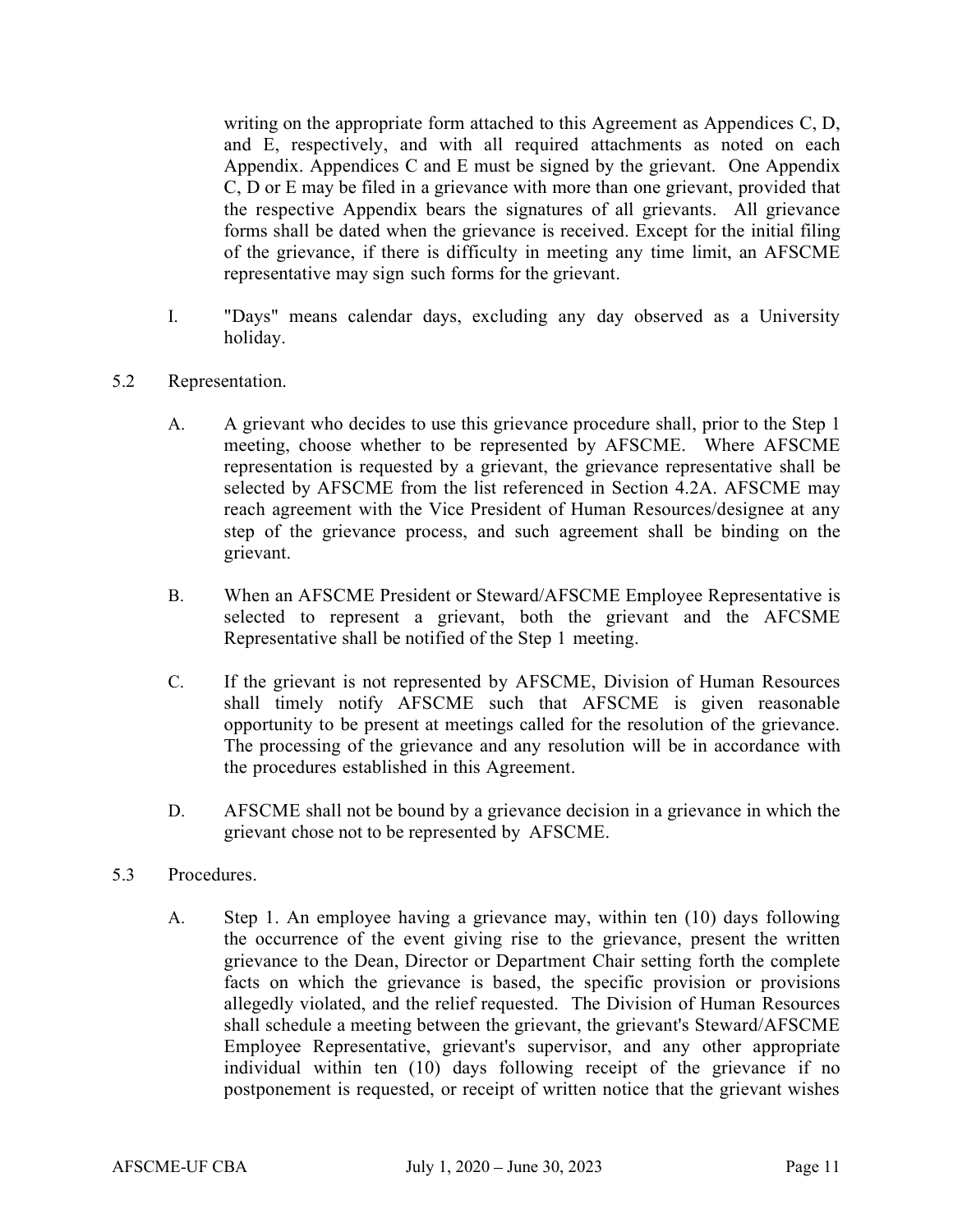to proceed with the Step 1 meeting, if a postponement was previously requested. The grievant shall have the right to present any evidence in support of the grievance at this meeting. If the meeting does not result in resolution of the grievance, the Dean, Director or Department Chair will proceed with processing the grievance and issuing a written decision, slating the reasons therefor, to grievant's Steward/AFSCME Employee Representative within ten (10) days following the receipt of the grievance or the conclusion of the meeting, unless an extension has been granted. If an extension was granted, the decision shall be issued by the agreed upon date. A copy of the decision shall be sent to the grievant and to the Local AFSCME President if grievant elected not to be represented by AFSCME. In the absence of an agreement to extend the period for issuing the Step I decision, the grievant may proceed to Step 2 if the grievant's Steward/AFSCME Employee Representative has not received the written decision by the end of the  $10<sup>th</sup>$  day following the conclusion of the Step 1 meeting.

- B. Step 2.
	- 1. If the grievance is not satisfactorily resolved at Step 1. the grievant may file a written request for review with the Vice President of Human Resources/designee within ten (10) days following receipt of the Step 1 decision by grievant's Steward/AFSCME Employee Representative. When the grievance is eligible for initiation at Step 2, the grievance form must contain the same information as a grievance filed at Step 1, above. The Vice President of Human Resources/designee and grievant's AFSCME Staff Representative, shall schedule a meeting for the purpose of reviewing the matter.
	- 2. The Vice President of Human Resources/designee shall issue a written decision, stating the reasons therefor, to grievant's Steward/AFSCME Staff Representative within ten (10) days following the receipt of the grievance or the conclusion of the meeting. In the absence of an agreement to extend the period for issuing the Step 2 decision, AFSCME may proceed to Step 3 if the Steward/ AFSCME Staff Representative has not received the written decision by the end of the  $10<sup>th</sup>$  day following the conclusion of the Step 2 meeting. A copy of the decision shall be sent to the grievant and to AFSCME if the grievant elected not to be represented by AFSCME.
- 
- C. Step  $3$  Arbitration.<br>1. If the grievance is not resolved at Step 2, AFSCME may appeal the decision to Arbitration on a Request for Arbitration Form within ten (10) days after receipt of the decision. 2. The University and AFSCME may, by written agreement, submit
	-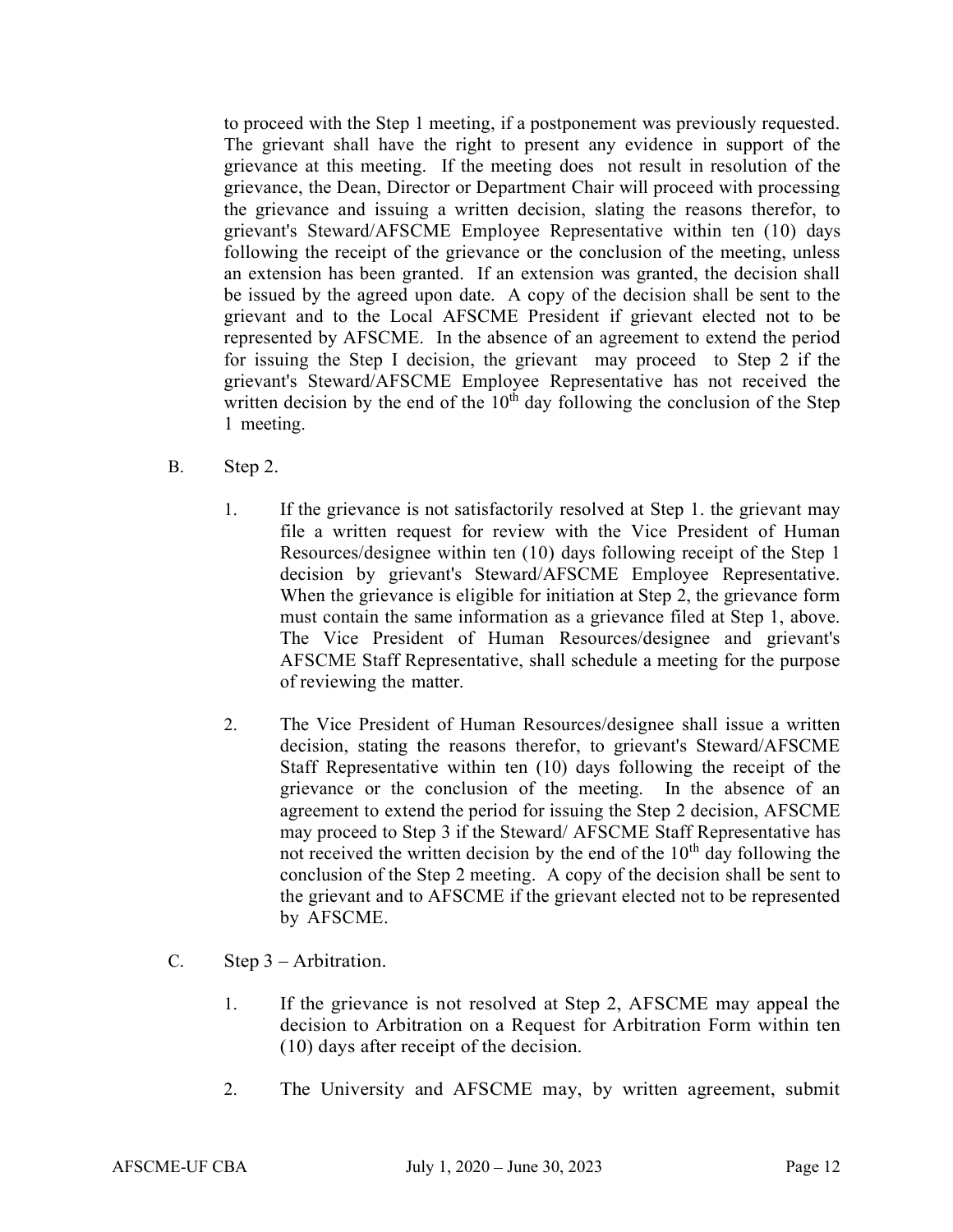- related grievances for hearing before the same arbitrator.<br>3. Selection of Arbitrator. The arbitrator shall be one person from a list of seven (7) qualified neutrals from the Northern Florida Sub-Regional Panel of the Federal Mediation Conciliation Service (FMCS). The party requesting arbitration will be responsible for requesting the list from FMCS. The University and AFSCME shall select arbitrators by alternately striking from the list until one name remains. The party bringing the grievance shall strike first.<br>4. Arbitration hearings shall be held at times and locations agreed to by
- the University and AFSCME, taking into consideration the availability of evidence, location of witnesses, existence of appropriate facilities, and other relevant factors. 5. The arbitrator may fashion an appropriate remedy to resolve the
- grievance and, provided the decision is in accordance with his/her jurisdiction and authority under this Agreement, the decision shall be final and binding on the University, AFSCME, the grievant(s), and the employees. ln considering a grievance, the arbitrator shall be governed by the following provisions and limitations: a. The arbitrator shall issue his/her decision not later than thirty (30)
	- days from the date of the closing of the hearing or from the deadline for the submission of briefs, whichever is later. b. The arbitrator's decision shall be in writing and shall set forth the
	- arbitrator's opinion and conclusions on the precise issue(s) submitted.<br>
	c. The arbitrator shall have no authority to determine any other issue, and
	- the arbitrator shall refrain from issuing any statement of opinion or conclusion not essential to the determination of the issues submitted.
	- d. The arbitrator shall limit his/her decision strictly to the application and interpretation of the specific provisions of this Agreement.
- 6. The arbitrator shall be without power or authority to make any decisions:
	- a. Contrary to or inconsistent with, adding to, subtracting from, or modifying, altering, or ignoring in any way the terms of this Agreement or the provisions of applicable law or rules or regulations having the force and effect of law; or
	- b. Limiting or interfering in any way with the powers, duties, and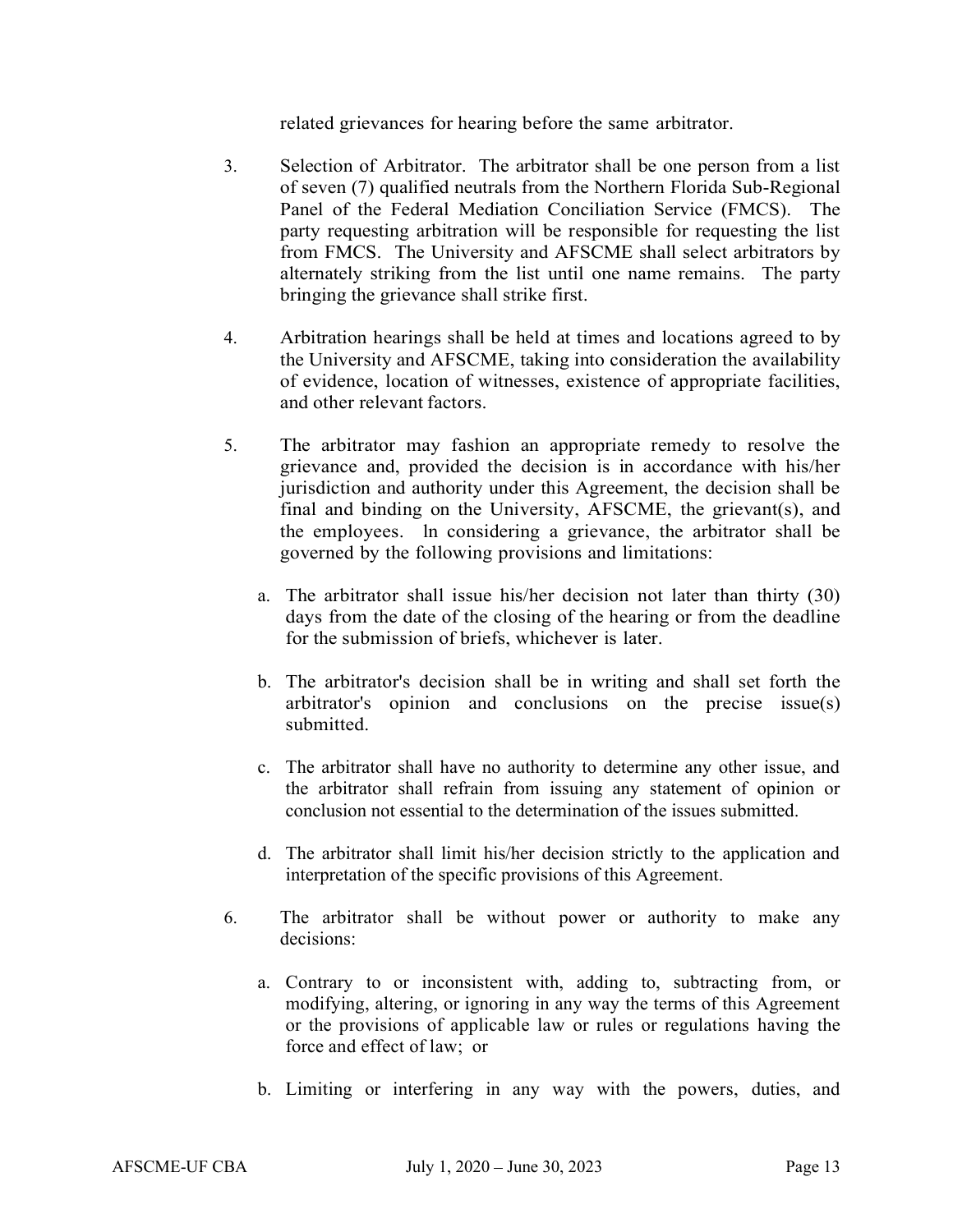responsibilities of the State under its Constitution, applicable law, and rules and regulations having the force and effect of law, except as such powers, duties, and responsibilities have been abridged, delegated, or modified by the expressed provisions of this Agreement; or

- c. Which have the effect of restricting the discretion of the President as otherwise granted by law or the Rules of the Board of Trustees or the Rules of the Board of Governors or the University unless such authority is modified by this Agreement; or
- d. That are based solely upon a University past practice or policy unless such university practice or policy is contrary to law, the UF Rules or this Agreement.
- 7. The arbitrator's award may include a monetary award to the grievant(s): however, the following limitations shall apply to such monetary awards:
	- a. The award shall not exceed the amount of pay the employee would have earned at his/her regular rate of pay and shall not include overtime, oncall, or any other speculative compensation which might have been earned;
	- b. The award shall not exceed the actual loss to the grievant, and shall be reduced by replacement compensation received by the employee during the period of time affected by the award; and
	- c. The award shall not be retroactive to a date earlier than the date of the occurrence of the event giving rise to the grievance under consideration, and in no event more than thirty (30) days prior to the filing of the grievance.
	- d. The fees and expenses of the arbitrator shall be split equally by the parties, and each party shall be responsible for compensating and paying the expenses of its own representatives, attorneys, and witnesses. If the arbitrator fashions an award in such a manner that the grievance is sustained in part and denied in part, the parties will evenly split the arbitrator's fee and expenses. AFSCME will not be responsible for costs of an arbitration to which it was not a party. Where a grievant is not represented by AFSCME, such grievant will be responsible for all fees, expenses, and costs associated with the arbitration to the same extent that AFSCME would have been responsible, if AFSCME had been a party to the arbitration.

#### 5.4 Time Limits.

A. Failure to initiate or appeal a grievance within the time limits specified shall be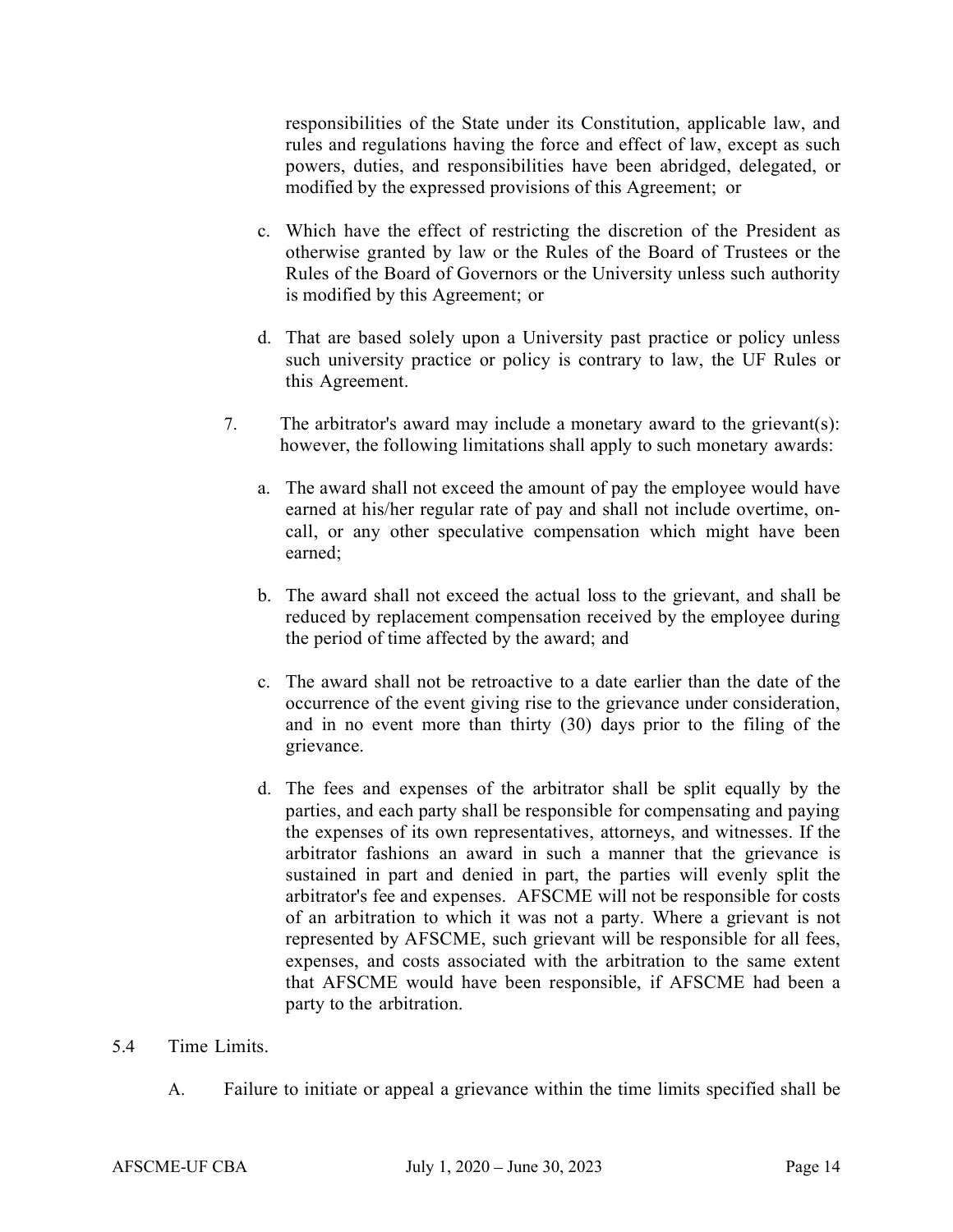deemed a waiver of the grievance.

- B. Failure, at any Step of this procedure, to communicate the decision on a grievance within the specified time limit shall permit the grievant's representative to proceed to the next Step.
- C. Claims of either an untimely filing or untimely appeal shall be made at the Step in question.
- D. The number or days indicated at each Step should be considered as a maximum, and every effort should be made to expedite the process. However, the time limits specified in any Step of this procedure may be extended by written agreement.
- E. In the event that any action falls due on a Saturday, Sunday, or University holiday, the action will be considered timely if it is accomplished by 5:00 p.m. on the following business day.
- 5.5 Exceptions. Nothing in this Article or elsewhere in this Agreement shall be construed to permit AFSCME or an employee to process a grievance (1) in behalf or any employee without his/her consent.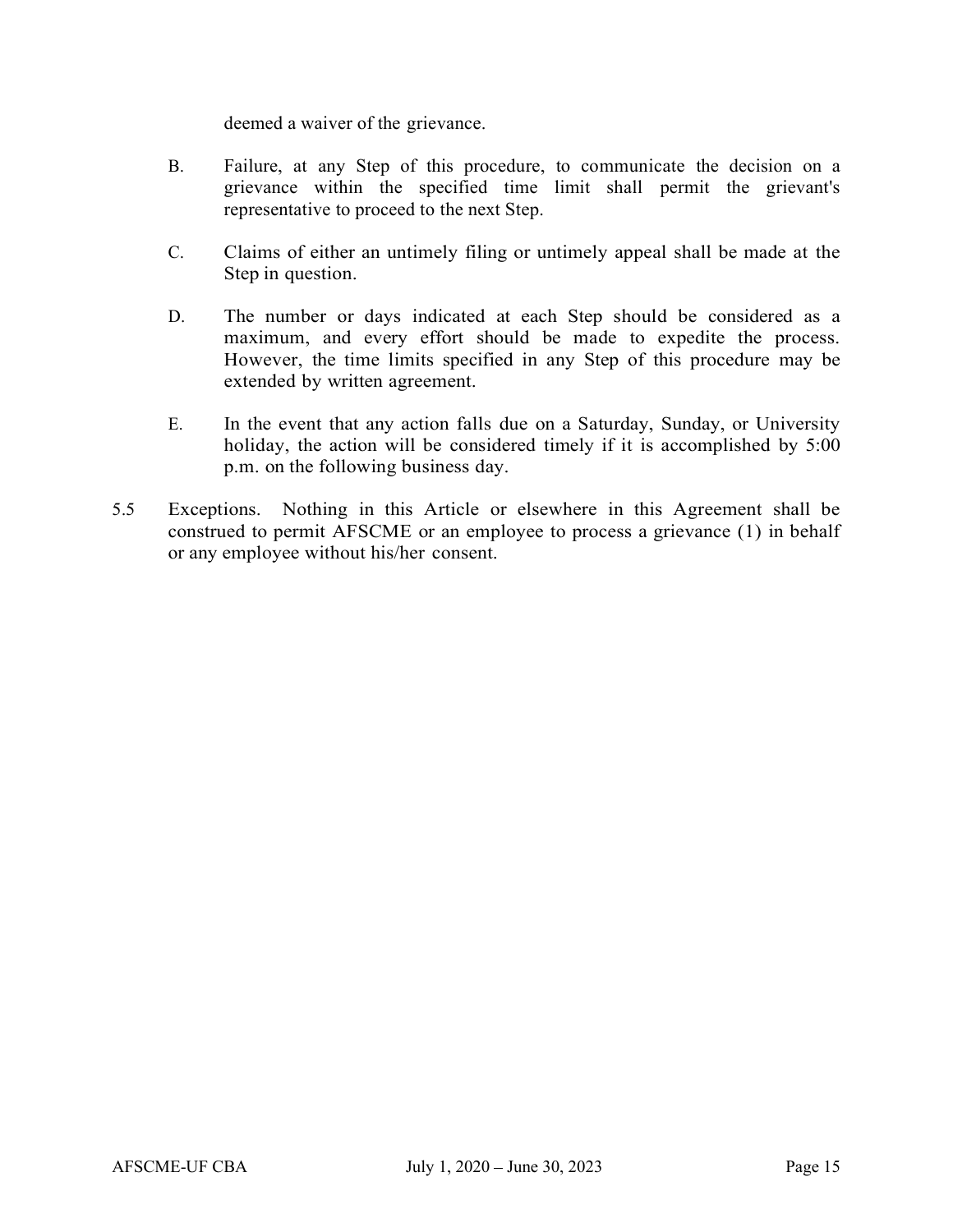# ARTICLE 6 – JUST CAUSE AND DISCIPLINARY ACTIONS

- 6.1 Policy. The Board and AFSCME endorse the principle of progressive discipline. The purpose of this article is to provide a prompt and equitable procedure for disciplinary action taken with just cause. Supervisors shall provide privacy to the extent practicable when ad ministering reprimands or conducting disciplinary actions. The University administers discipline as a means to ensure that employees adhere to established standards of conduct and performance. This is done through corrective action, described in this Article as "discipline." In those instances where misconduct in the first instance is not extreme or serious, the University is committed to the use of progressive discipline. Sound progressive discipline is recognized as being appropriate for the offense and instructive as to the consequences of additional or similar future misconduct. Progressive discipline does not mean that all first offenses must be addressed with written counseling, and that all second offenses must be addressed with a reprimand, and so on. It means that all disciplinary tools and penalties are available to address misconduct not punishable by dismissal in the first instance, and the type of discipline will depend on the severity of the offense, the employee's work record and history, and other relevant factors.
- 6.2 Just Cause. Disciplinary actions administered to permanent status employees may be taken only for just cause.
- 6.3 Grievability.
	- A. Suspensions, demotions with reduction in pay, and dismissals administered to permanent status employees are subject to Article 5, Grievance Procedure.
	- B. Oral reprimands shall not be grievable under the provisions of this Agreement. Records of oral reprimands shall not be used as the basis for progressive discipline in later disciplinary actions against an employee if the employee has maintained a discipline-free work record for at least one (1) year.
	- C. Written reprimands shall be subject to the grievance procedure in Article 5 but only through Step 2. Written reprimands shall not be used as the basis for progressive discipline in later disciplinary actions against an employee if the employee has maintained a discipline-free work record for at least two (2) consecutive years.
	- D. Notwithstanding the limitations expressed on the use of oral and written reprimands in the progressive disciplinary process, they may be considered as part of the employee's overall work history when severe discipline (i.e., suspension, demotion with reduction in pay. and dismissal) is considered. Further, when the University is considering whether to dismiss an employee for cause, the University shall have the ability to review and consider the individual's entire employment history.
	- E. Neither the University's policies and procedures, nor disciplinary guidelines, are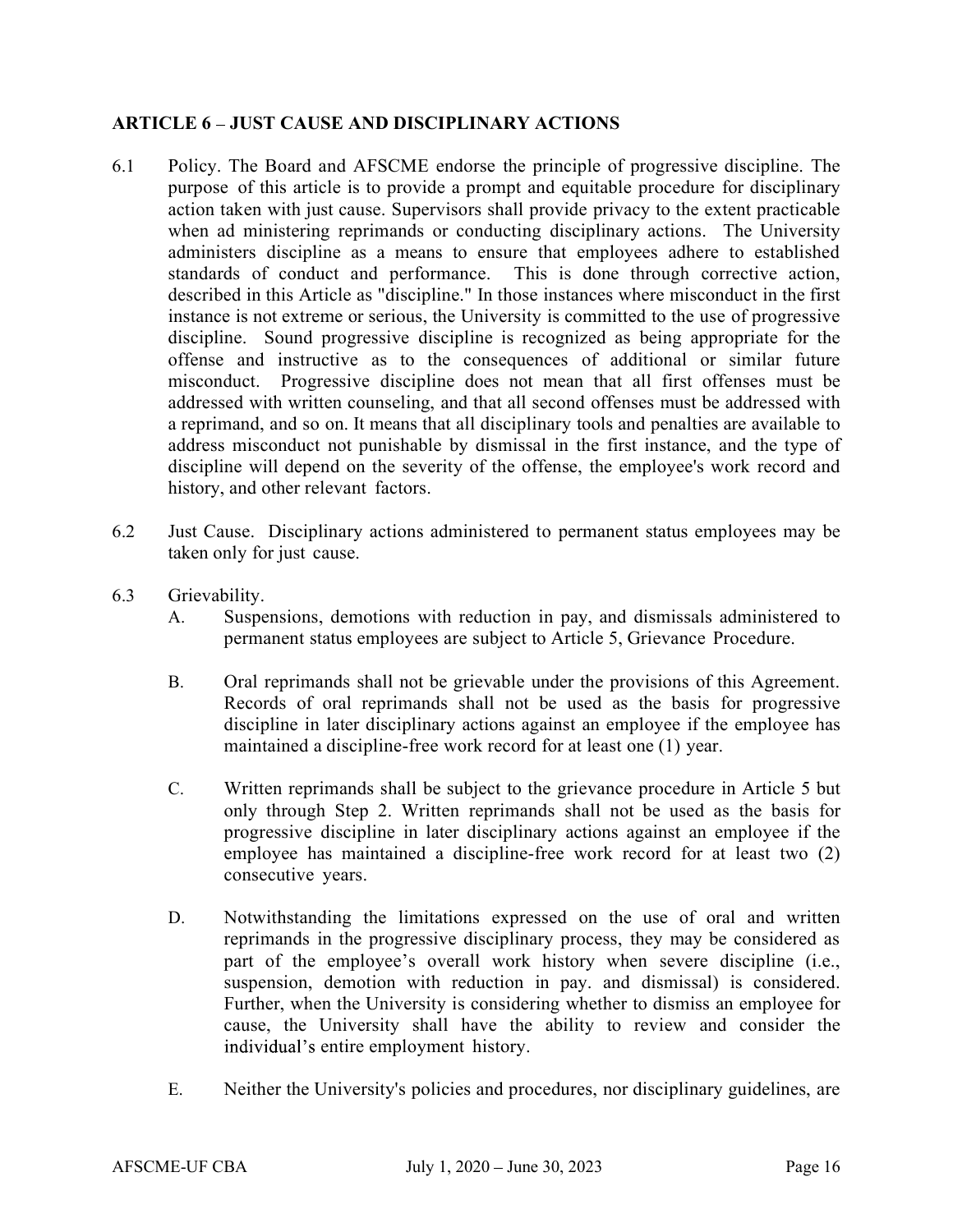grievable except to the extent that they are allegedly applied arbitrarily and capriciously.

- 6.4 AFSCME Representation.
	- A. The employee has a right, upon request, to AFSCME representation during investigatory questioning that may reasonably be expected to result in disciplinary action.
	- B. When an AFSCME representative is selected to assist an employee, the representative may be allowed a reasonable amount of time off for this purpose, subject to the limitations provided in Articles 4 and 5.
- 6.5 Disciplinary Entries in Personnel Files. An employee shall be furnished with a copy of disciplinary entries placed in their official personnel file and shall be permitted to respond, and a copy of the response shall be placed in that file.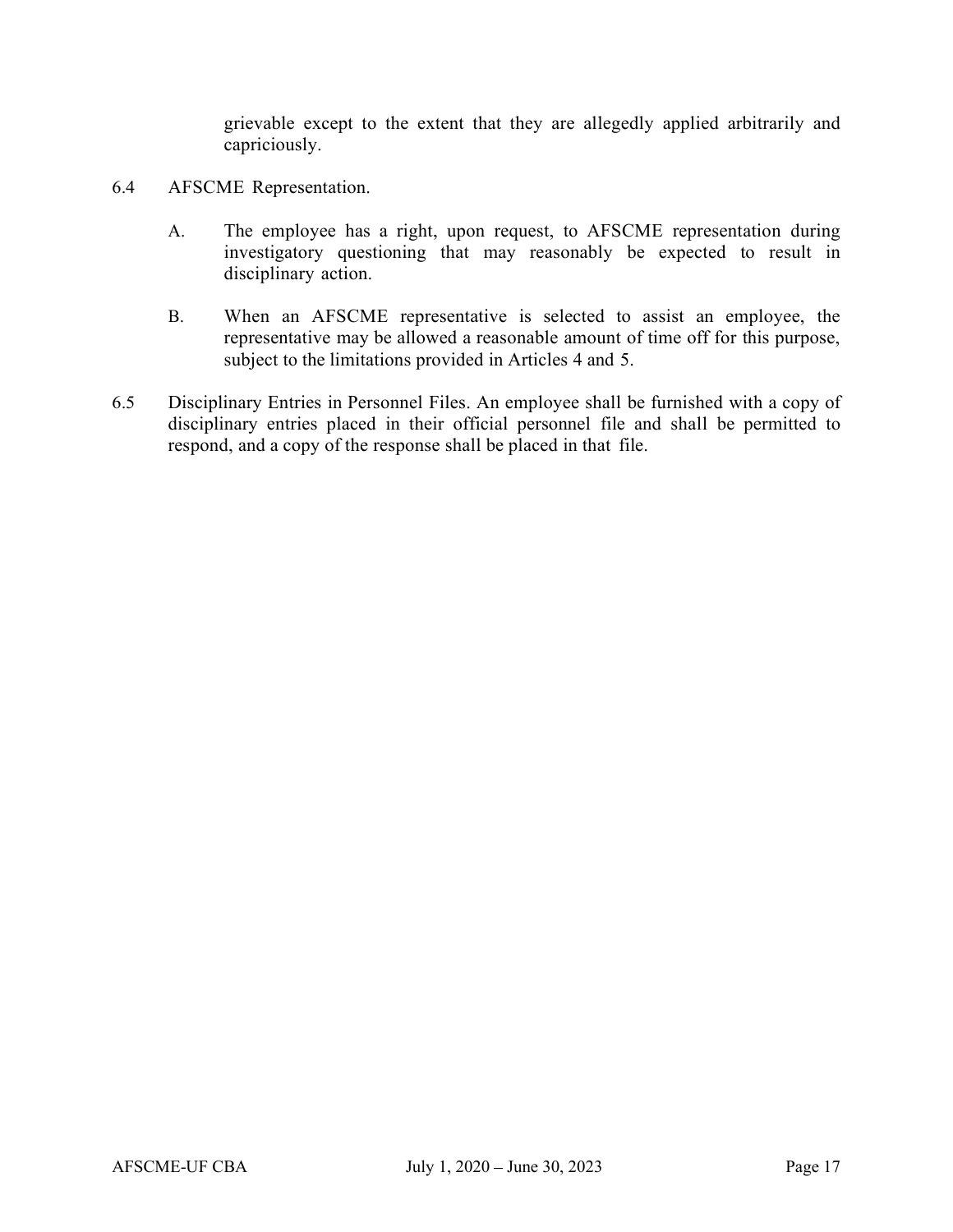# ARTICLE 7 LAYOFFS, RECALL AND FURLOUGHS

- 7.1 Layoffs.
	- A. Employees shall be laid off and recalled in accordance with the procedure in UF Regulation 1.017, except as follows:
		- 1. The Union shall receive copies of written notice of layoff rights provided to employee(s) at least 45 days in advance of layoff. Whenever possible, the University will provide informal notice to the Union and affected employees in advance of the 45 days.
		- 2. When the Vice President of Human Resources or designee requests, in writing, that an employee remain in their present position when they have secured another position, that position shall be held open for the employee for the period specified in the request.
		- 3. When a USPS employee is laid off and recalled pursuant to UF Regulation 1.017 that employee shall retain USPS status.
	- B. Layoffs shall be made with respect to Regulation 1.017 and seniority within affected classifications. Employees shall be recalled by seniority within classifications in the reverse order of their layoff.
		- 1. Seniority is defined as the uninterrupted length of time served with the University since the last date of hire.
		- 2. Seniority shall be broken only by discharge, retirement, resignation, absence without authorized leave, layoff of more than twelve (12) months, or failure to answer recall after five (5) days of a mailed notice from the employer.
		- 3. In the event that two (2) employees have the same seniority hire date, seniority shall be determined by the longest University service in the classification, and the special qualifications and relevant experience of the employees and as determined by the President or Designee.
		- 4. The University shall maintain current seniority lists.
	- C. The University shall not post bargaining unit positions which bargaining unit employees on layoff have recall rights to.
- 7.2 Furloughs. The University strives to maintain stable employment and business continuity, nonetheless, it also recognizes that there are situations that will require necessary actions to mitigate financial and other adverse conditions. Furloughs are designed to be a proportionate response to such conditions and a job preservation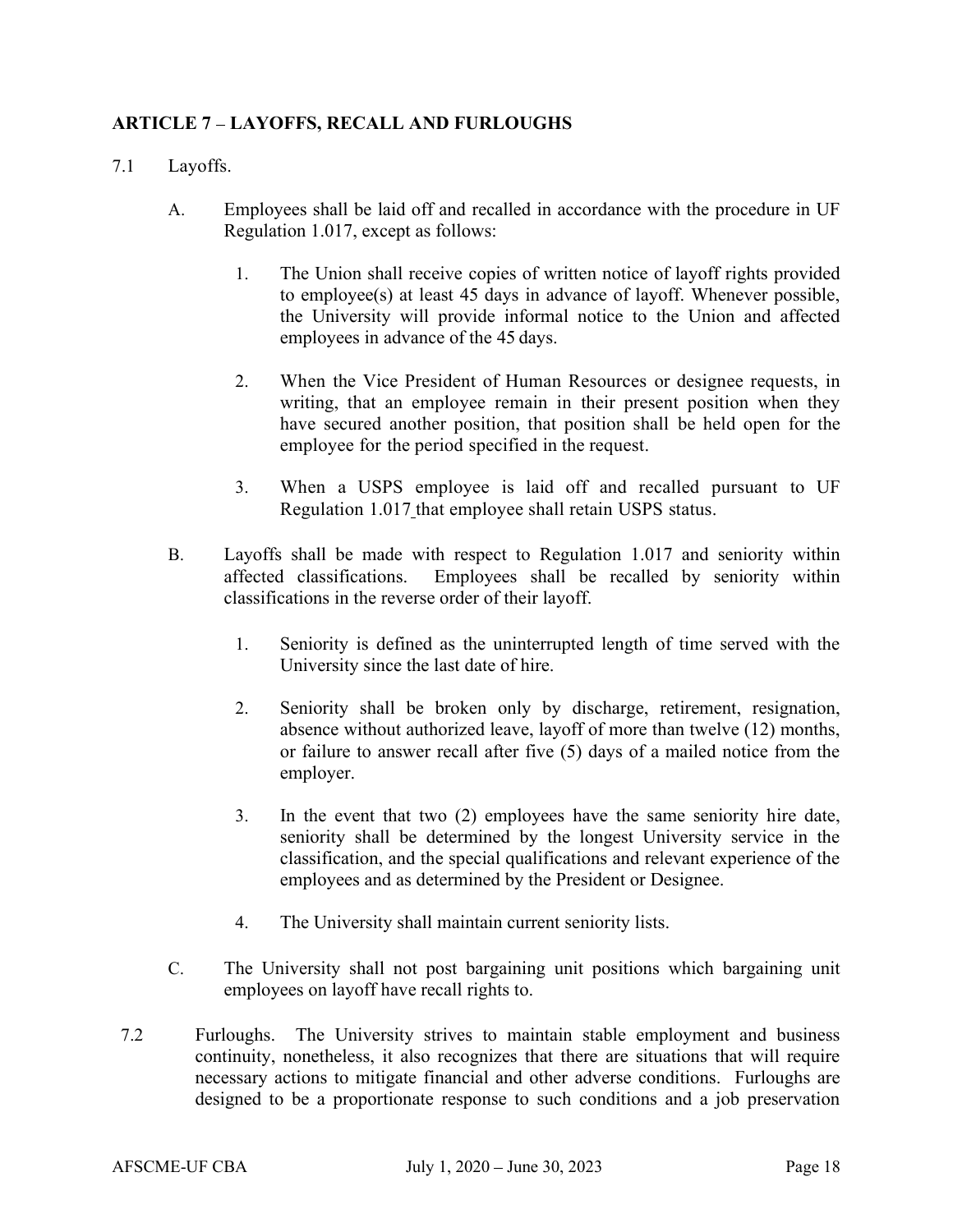tool, where possible, in lieu of layoffs or other separations from employment. A furlough is a mandatory unpaid partial or full workweek's leave of absence from work. Furloughs shall be administered consistent with the following provisions:

- A. The University shall consider the availability and feasibility of other cost-saving measures before implementing furloughs. If a College or Department within the University determines that it is facing an actual or projected loss of funding or revenue, budget deficit, lack of work, natural disaster or other emergency, disruption to operations or a governmental/third party directive (public health orders, stop-work orders, etc.), a furlough plan may be implemented, and such plan may impact all or a portion of the employees in that area based on specified criteria or justification. A furlough plan may provide for a full furlough with no work hours for a specific period of time or a partial furlough with reduced or intermittent workdays or hours for a specific period of time. Employees will be returned to their positions and assignments upon the end of a furlough, unless conditions necessitate layoffs.
- B. A furlough plan shall define the potential employee group for the purpose of assigning furloughs based on organizational structure, work location, type of work performed, funding source, operational needs, third party obligations, work availability, performance, experience, expertise, skills and competencies, state or federal requirements, ability to perform work remotely or other relevant factors related to the basis for the furlough.
- C. Colleges and Departments within the University will provide a furlough justification plan outlining the reasons for the furlough, employees affected, furlough schedule and pertinent information to the appropriate Vice President(s) for approval. If approved, the appropriate Vice President(s) will forward to Human Resources for review, approval and implementation. The University will provide the union with a copy of each approved plan affecting AFSCME members. The union will notify the University within two (2) workdays if there is an intent or not to submit alternatives. In total the union will have five (5) workdays from the date of the University's notification to submit alternatives for consideration by the University, but the final decision for implementing furloughs will be at the sole discretion of the University.
- D. Prior to assignment of furloughs, the University may seek and accept volunteers for furlough.
- E. The University will provide employees with no less than thirty (30) calendar days' notice regarding the initiation, modification or ending of a furlough assignment. However, the nature of the unforeseen circumstances that can trigger a need for furloughs, or their modification or ending, may not always allow for advance notice. In extraordinary circumstances, the University may provide less than thirty (30) calendar days' notice. The University will provide the impacted employee(s) with a written explanation of the circumstances justifying the shorter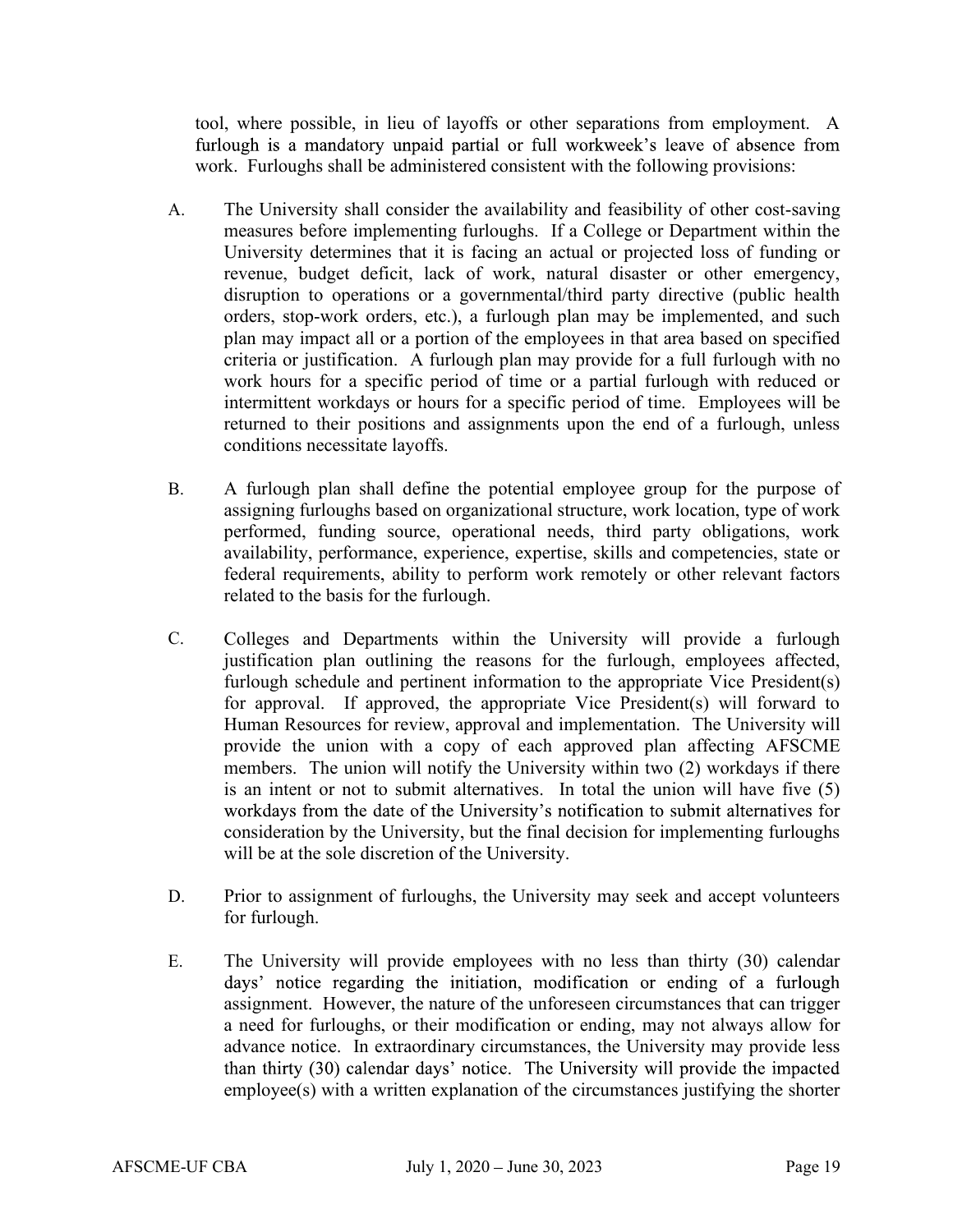notice. The University will provide the Union with an electronic copy of the same notification given to the affected employees at the same time it provides them to the employees.

- F. A notice initiating a full furlough assignment shall include the anticipated consecutive number of hours of the furlough. A notice initiating a partial furlough shall include the anticipated number of hours of the furlough, the applicable assigned hours and days of work, the assigned duties and a statement that the employee may not work more than the assigned hours and days. Furlough notices shall include information regarding how employees may maintain their benefits during the furlough. The University will provide the Union with an electronic copy of the same notification given to the affected employees at the same time it provides them to the employees.
- G. In consultation with Human Resources, Colleges or Departments within the University have the discretion to temporarily reassign employees to other available job duties. Such reassignments may not be permissible for employees who work in positions funded by contracts or grants.
- H. Determination of furlough assignments shall be made without discrimination on any basis identified in UF Regulation 1.006 or state or federal law. The provisions of this article shall not be used to place an employee on a furlough for any other reason than those listed in 7.2A above. The University shall not exercise its right to furlough in an arbitrary or capricious manner, or for any reason outside the approved plan.
- I. Employees on a full furlough are relieved of work duties and are not authorized to perform work during the period of furlough. Employees on a partial furlough may not work above the effort identified in the furlough assignment. Employees on partial furlough cannot make up the furlough time by working additional hours during the pay period. The University may change furlough conditions, including the time period, the employee's hours and days of work, and the assigned duties, upon written notice as set forth in this article. Employees may not volunteer to continue to work in their UF positions during the assigned furlough period.
- J. If an employee is assigned a partial furlough that involves a specific number of furlough days, the employee may propose a plan for how they would prefer furlough days to occur, identifying specific dates or other preferences for how the days could be spread out over a set period of time. The University may approve such requests; however, the University will not guarantee that such requests will be granted due to the need to maintain minimum operational requirements as determined by the College or Department.
- K. An employee may only be furloughed during those days in which the employee is in pay status.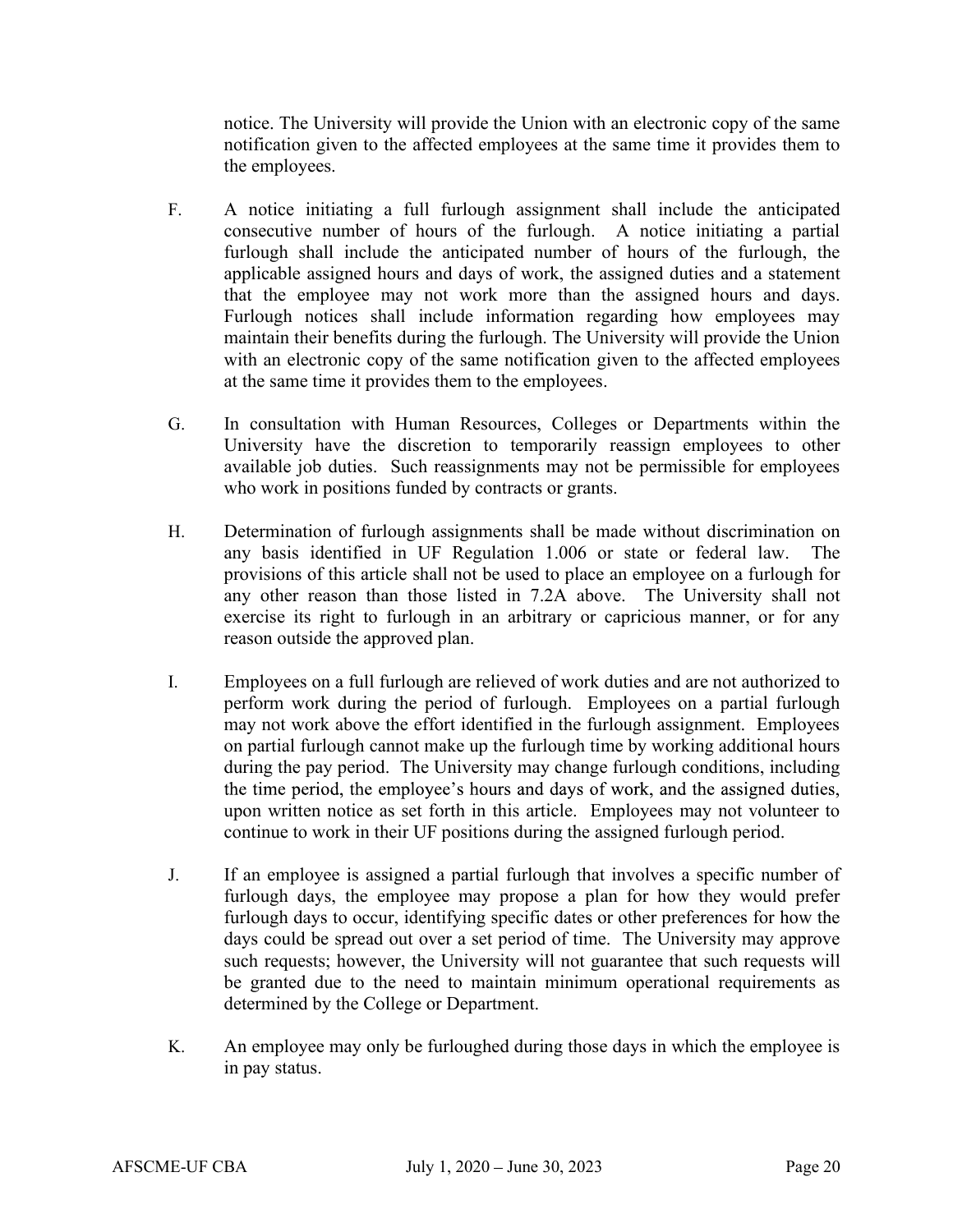- L. Employees on leave—including FMLA and other forms of leave—are not exempt from furlough consideration.
- M. Employees serving in On-Call or Call-Back status will not be in furlough status during the same period.
- N. Employees may continue engaging in approved outside activities during a furlough and may seek approval of new outside activities.
- O. While on furlough, furloughed employees will continue to accrue leave at the appropriate prorated amount based on the actual hours worked during the furlough period. Employees may not use accrued paid leave during a furlough.
- P. Employee benefits will continue during a furlough. Consistent with normal practice for an unpaid leave of absence, employees shall pay the employee portion of insurance premiums out of pocket if placed on a full furlough or if a reducedhours furlough does not generate enough income to pay the employee portion from payroll deduction. Retirement and Social Security contributions by both the employee and the University will be impacted by a furlough, as contributions are based on actual earnings.
- Q. Employees' continuous service, including for retirement purposes, length of service and hire anniversary date will not be impacted by a furlough.
- R. Employees on furlough may continue to utilize the University's Employee Assistance Program.
- S. The University may implement a university-wide furlough plan, in which case bargaining unit employees would be included.
- T. Employees should ordinarily not be furloughed any more than 640 hours during any twelve (12) month time period. If a condition listed Section 7.2.A. persists, the College or Department that initiated the furlough may present justification to the appropriate Vice President(s) and the Vice President for UF Human Resources, who may approve two extensions of up to 160 hours each of furlough assignment for an employee.
- U. The right to grieve a furlough assignment is limited to the process described in this article. A furlough assignment is not stayed during a grievance. Employees may not grieve a university-wide furlough.
- V. The University shall not hire employees into the classifications in departments where employees on furlough are assigned. Employees on furlough may be considered for other positions for which they are qualified, and their furlough status shall not prevent their move to a new position.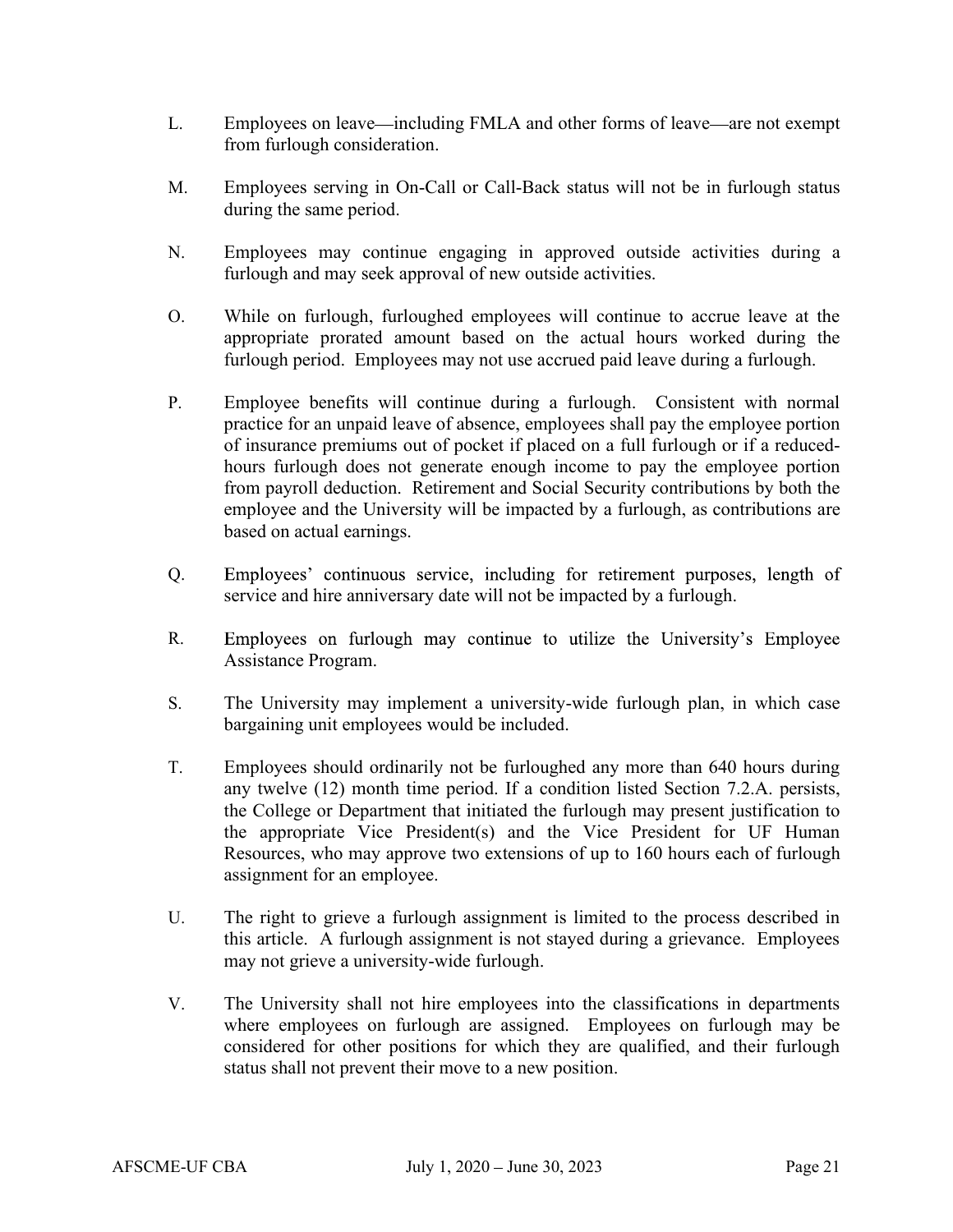#### ARTICLE 8 - CHANGE IN ASSIGNMENT

#### 8.1 Procedure.

- A. An employee with permanent status in the current class who meets all University eligibility requirements may apply for a change in assignment to a different position in the same class or in a different class having the same pay range maximum, different work unit, or different shift at the University according to University procedures. Prior to filling a vacancy, except by demotion or internal promotion, the University shall consider all applicable change in assignment requests. When making a decision regarding the granting of a request for a change in assignment, the University shall consider appropriate factors, including, but not limited to, the applicant's length of continuous University service, performance evaluations, work-related awards and achievements, relevant work experience, and education/training.
- B. All employees who were interviewed shall be notified of the University decision.
- C. Employees who are reassigned under the provisions of this Article shall not ordinarily suffer a loss of pay as a result of such reassignment.
- D. Nothing contained in this Agreement shall be construed to prevent the University, at its discretion, from effecting the change in assignment of any employee according to the needs of the University and in each case, the University will take into consideration the needs and circumstances of the employee prior to taking such action.
- 8.2 Notice. An employee shall be given a minimum of seven  $(7)$  days' notice prior to the University reassigning the employee, and fourteen  $(14)$  days' notice prior to the University transferring the employee. In the case of a transfer, the University will make a good faith effort to give a minimum of twenty-one  $(21)$  days' notice. The parties agree, however, that these notice requirements shall not be required during an emergency or in other extraordinary conditions.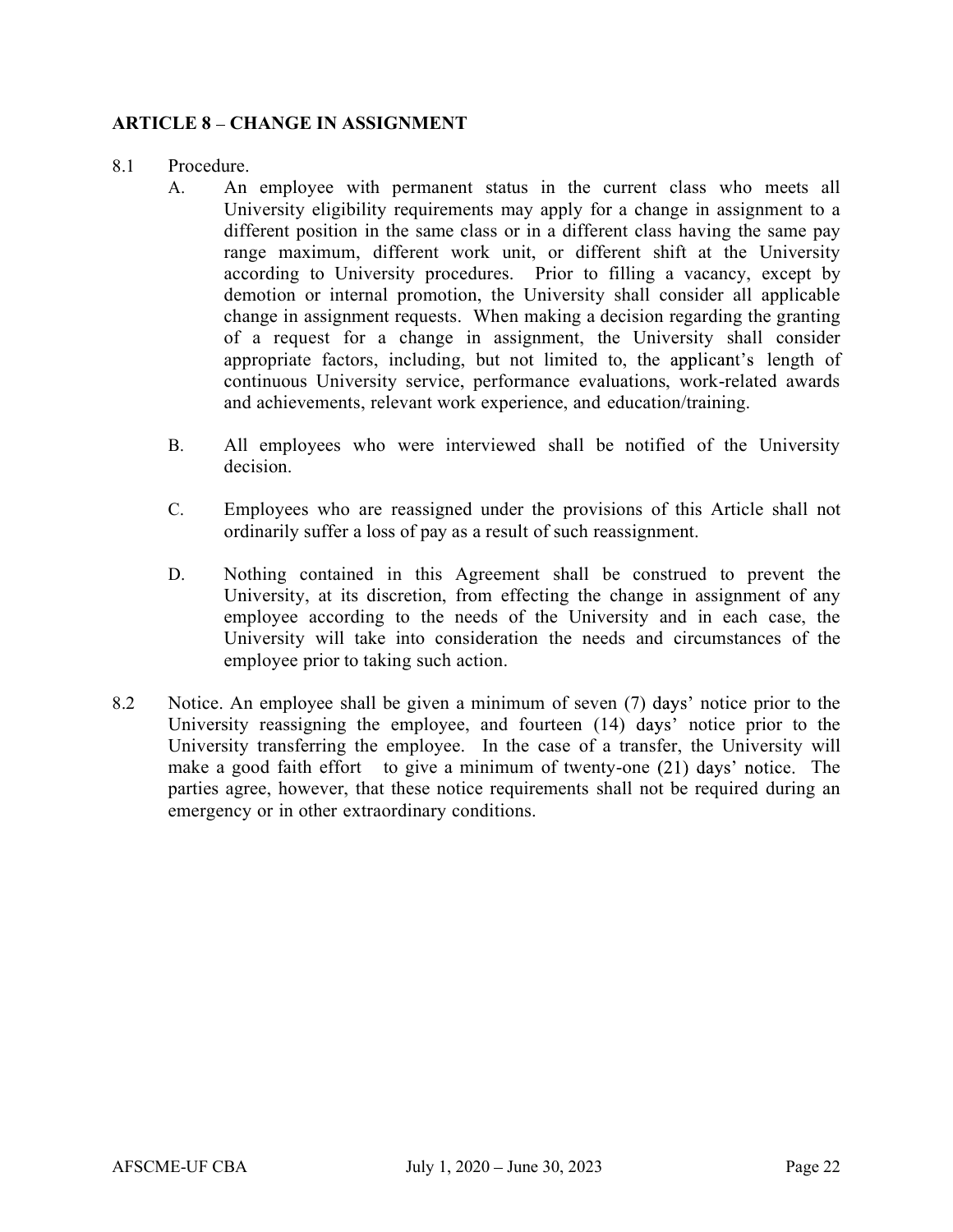#### **ARTICLE 9 - METHOD OF FILLING VACANCIES**

- 9.1 Policy.
	- A. The University shall fill a vacant position with the applicant who, in its judgment, is most qualified to perform the duties as described in the class specification, position description. and in other documents describing the vacant position. The University shall also consider appropriate factors, including, but not limited to the applicant's length or USPS service, performance evaluations, work related awards and achievements, other relevant work experience, and education/training.
	- B. The filling or vacant positions should be used to provide career mobility within the USPS and should be based on the relative merit and fitness of the applicants.
	- C. USPS applicants shall be given the opportunity of retaining their present USPS status upon being selected to fill a vacancy or promotion.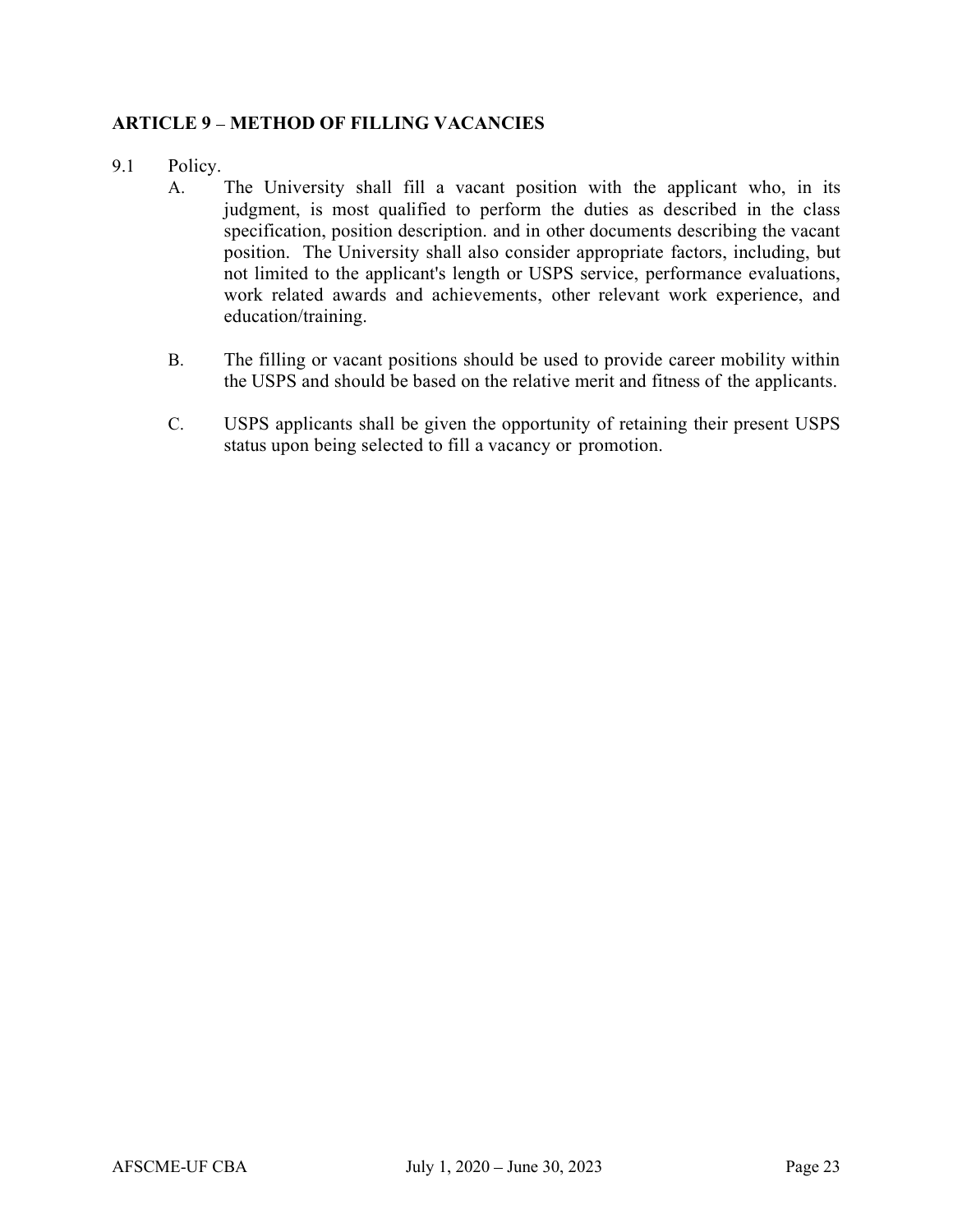#### ARTICLE 10 – CLASSIFICATION

- 10.1 Classification Changes. When the Board determines that a revision of a class specification for positions covered by this agreement is needed, and such revision affects the collective bargaining unit designation, it shall notify AFSCME in writing of the proposed change. AFSCME shall notify the Board, in writing, within fifteen (15) days of receipt of the proposed changes, of any comments it has concerning the proposed changes or of its desire to discuss the proposed changes.
- 10.2 Position Description. Each employee shall be given an opportunity to review his/her position description, and the employee's signature shall acknowledge that such a review has been made by the incumbent and that the employee has received a copy of the current position description.
- 10.3 Work in a Higher Classification. An employee who is designated by the appropriate supervisor to perform temporarily a major portion of duties of a position in a higher classification than the employee's current classification shall be eligible for a pay increase for the period of time such duties are assigned, provided that such duties are performed for a period of more than twenty-two (22) workdays within any six (6) consecutive months.
- 10.4 Review of Assigned Duties. When an employee alleges that regularly assigned duties constituting a significant portion of the employee's work time are duties not included in the employee's position description or the class specification to which the position is assigned, the employee may request a review. If the review results in a reclassification, any pay adjustment shall be effective on the date of that decision.
- 10.5 Classification Specifications. The University agrees to maintain classification specifications for each job title.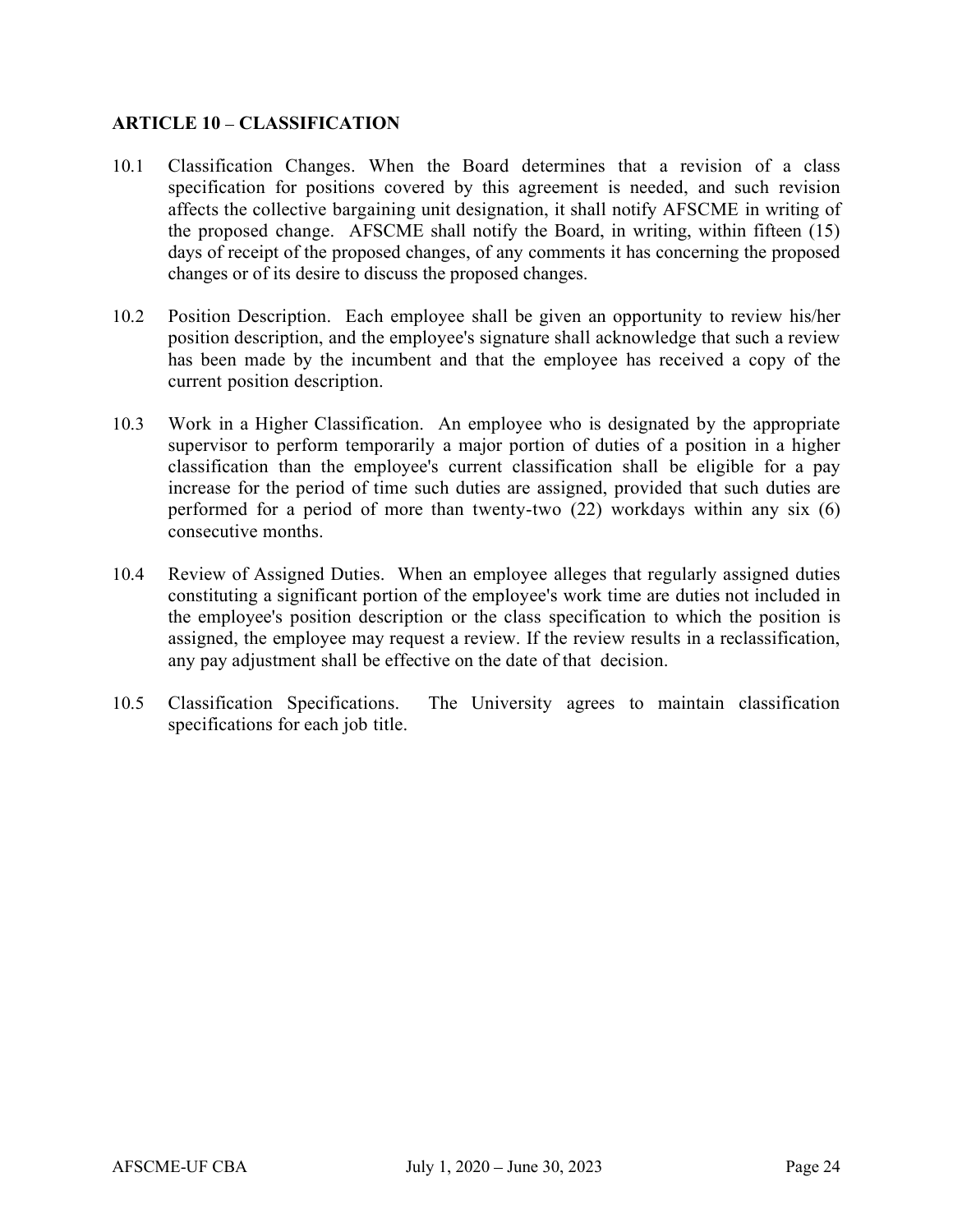#### ARTICLE 11 – PERSONNEL RECORDS

- 11.1 Use of Personnel Files.
	- A. There shall be only one official personnel file for each employee, which shall be maintained in the central personnel office of the University unless a different location is approved by the President. Duplicate personnel files may be established and maintained within the University. Such duplicate personnel files may contain part or all of the items filed in the official personnel file.<br>B. An employee has the right to review his/her official personnel file at
- reasonable times under the supervision of the designated records custodian and may attach a concise statement in response to any items therein. Employees must be notified of derogatory material placed in their personnel file and shall have the right to request a copy.<br>
11.2 Contents of Personnel Files.<br>
A. Information in an employee's official personnel file shall refer only to
- - matters concerning or affecting the employee's job or related to his/her employment.<br>
	B. Where the President, the courts, an arbitrator, or other statutory authority
	- determines that a document in an employee's personnel file invalid, such document will be removed and placed in a separate computer file marked "invalid."
	- C. Records of disciplinary action and University commendations and awards presented to an employee shall, where practicable, be placed in an employee's personnel file within sixty (60) days after the effective date of the action.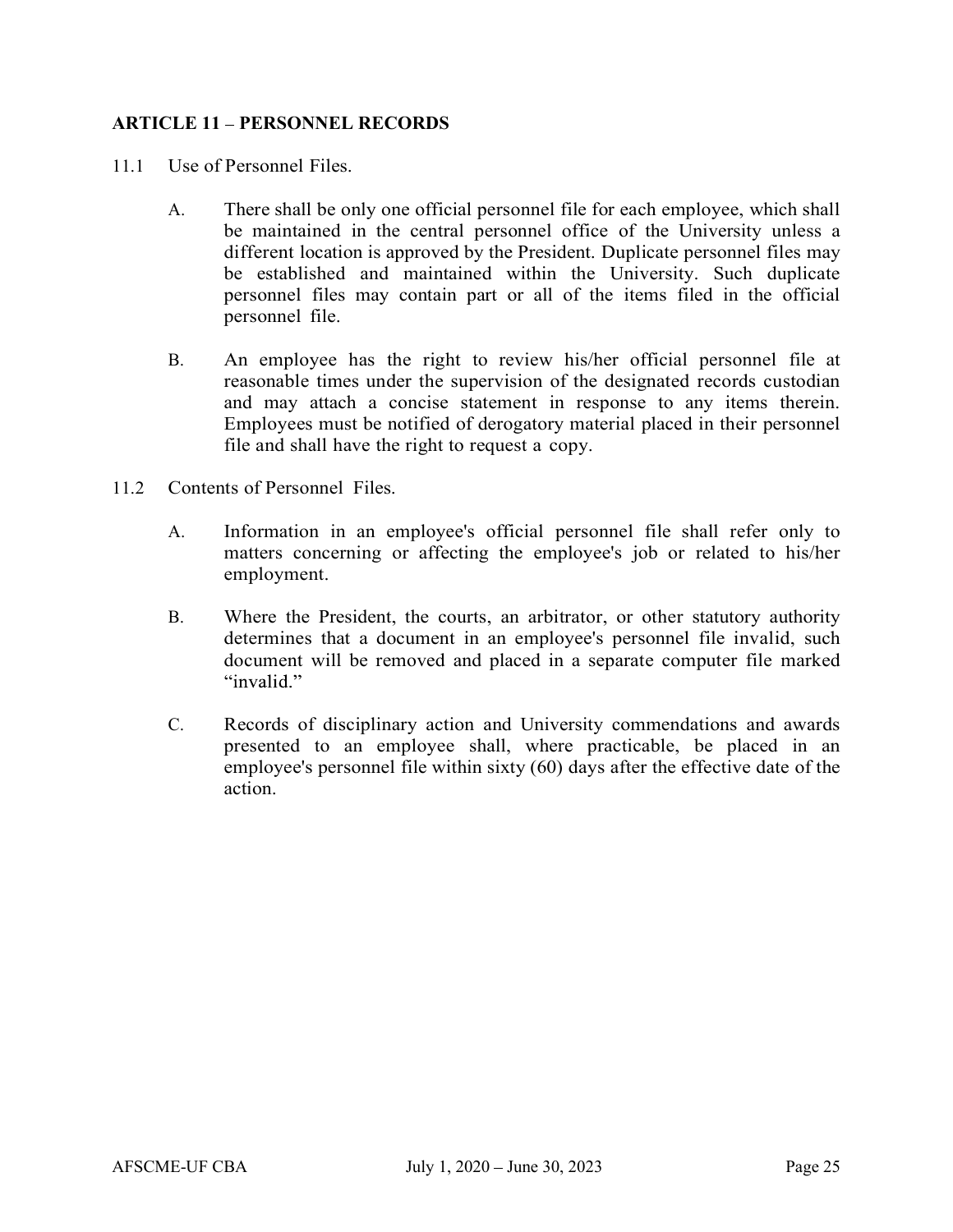# ARTICLE 12 - HEALTH AND SAFETY

- 12.1 Policy. The University shall make every reasonable effort to provide employees a safe and healthy working environment. The University and AFSCME agree to work cooperatively toward reducing job-related injuries and Workers' Compensation costs by encouraging improved safety measures.
- 12.2 Safety Committee. The AFSCME local union president will appoint one employee to serve on a university-wide safety committee.
- 12.3 Employee Health and Safely.
	- A. When the University requires an employee to use or wear health or safety equipment, such equipment will be provided by the University.
	- B. Employees shall perform their duties in a safe manner and shall comply with the University's safety guidelines/procedures. Any employee becoming aware of a work-related accident shall immediately notify the supervisor or the supervisor's designee of the area where the incident occurred.
	- C. When an employee believes an unsafe or unhealthy working condition exists in the work area, the employee shall immediately report the condition to the employee's supervisor. An employee may also report the condition to the University administrator at the next highest level or the University's safety officer. The University shall investigate the report and respond to the employee in a timely manner. Where the employee's report was in writing, the response shall be in writing. An employee acting in good faith may refuse to accept an assignment when the employee has reasonable grounds to believe an unsafe or unhealthy working condition exists in the work area which poses an immediate threat to the employee's physical well-being.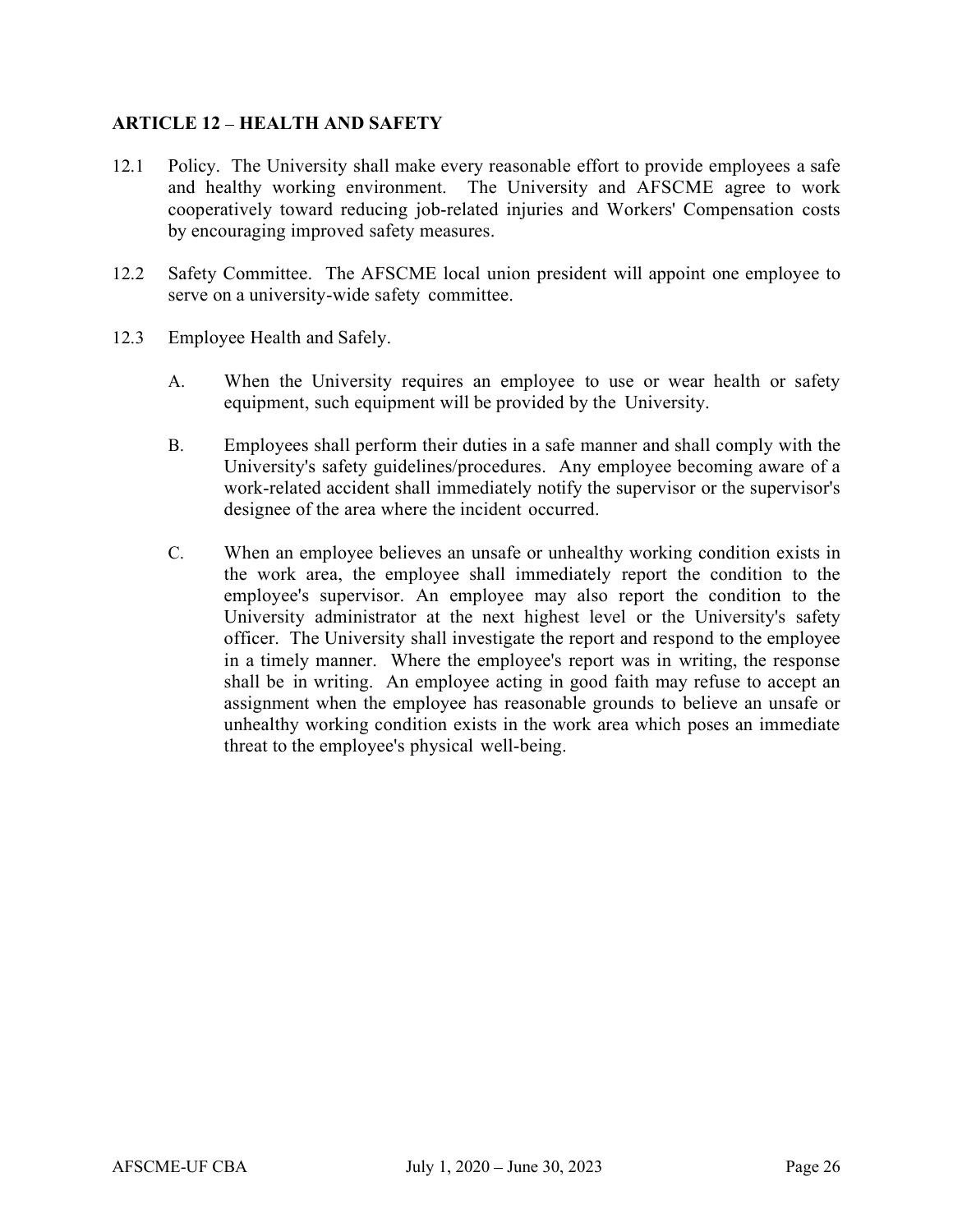#### ARTICLE 13 - PERFORMANCE MANAGEMENT

#### 13.1 Procedure.

- A. An employee shall ordinarily be provided official quarterly evaluative performance feedback through UF Engaged by his/her immediate supervisor who shall be held accountable for such performance feedback. The immediate supervisor shall be the person regularly assigned to direct the work of the employee, or, if unavailable, a person appointed by the chief administrative officer, who is familiar with the responsibilities of the employee of that department. The immediate supervisor is primarily responsible for providing timely, accurate, and meaningful quarterly evaluative performance feedback, also known as the Quarterly Check-in, to the employee. Employees will be reviewed on their efforts quarterly on a schedule that is based on their position entry date.
- B. The employee shall have access to the Quarterly Check-in document.
- C. The Quarterly Check-in shall be discussed with the employee, who shall be given the opportunity to provide their own analysis of their quarterly performance through an optional Self-Assessment and respond in writing and/or orally to the information provided by their supervisor.
- D. The University will offer bargaining unit employees, the Local Union President or designee, and supervisors, training in performance feedback techniques.
- 13.2 Failure to Meet Performance Standards.
	- A. Where an employee who has attained non-probationary status in the class does not meet performance standards, the University shall develop a Special Performance Improvement Plan intended to correct performance deficiencies.
	- B. Such employee shall be granted, upon written request, an opportunity to discuss with an administrator at the next level of leadership concerns regarding the Special Performance Improvement Plans which states the employee does not meet performance standards.
	- C. The employee may be removed from his/her class no sooner than sixty (60) days after receipt of the Special Performance Improvement Plan if adequate improvement in performance is not made.
- 13.3 Grievability. Special Performance Improvement Plans shall be subject to Article 5, Grievance Procedure, to the extent provided in this Section.
	- A. An employee with non-probationary status in the class who receives a Special Performance Improvement Plan that states the employee does not meet performance standards may grieve the Special Performance Improvement Plan but only through Step 2. The review of the grievance shall be solely to determine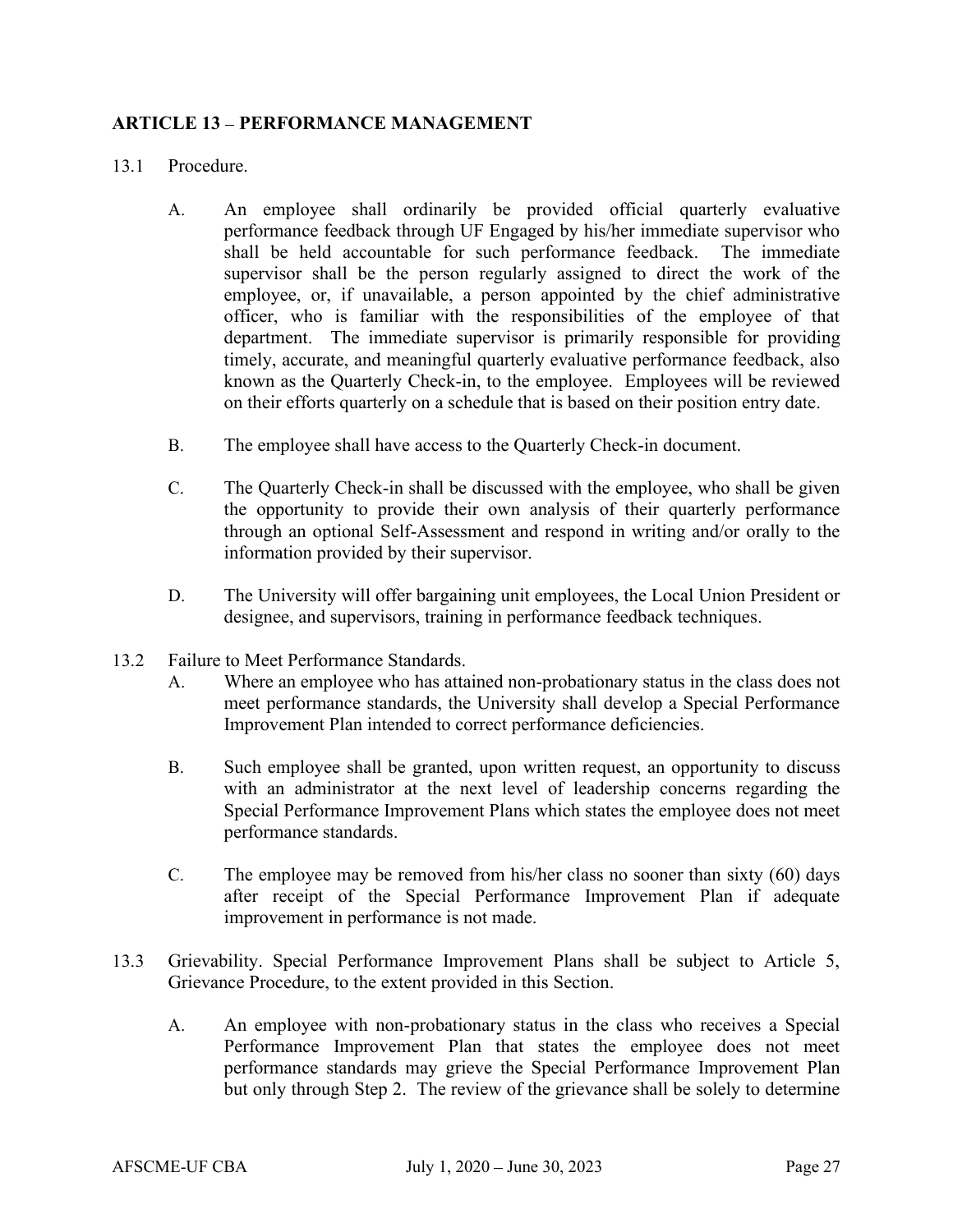whether the determination of not meeting performance standards was done in an arbitrary or capricious manner. Grievance reviewers shall not substitute their judgments regarding an employee's performance for that of the supervisor completing the Special Performance Improvement Plan.

B. An employee with non-probationary status in the class who is demoted or dismissed for not meeting performance standards may grieve the demotion or dismissal pursuant to the provisions of Section 6.3A.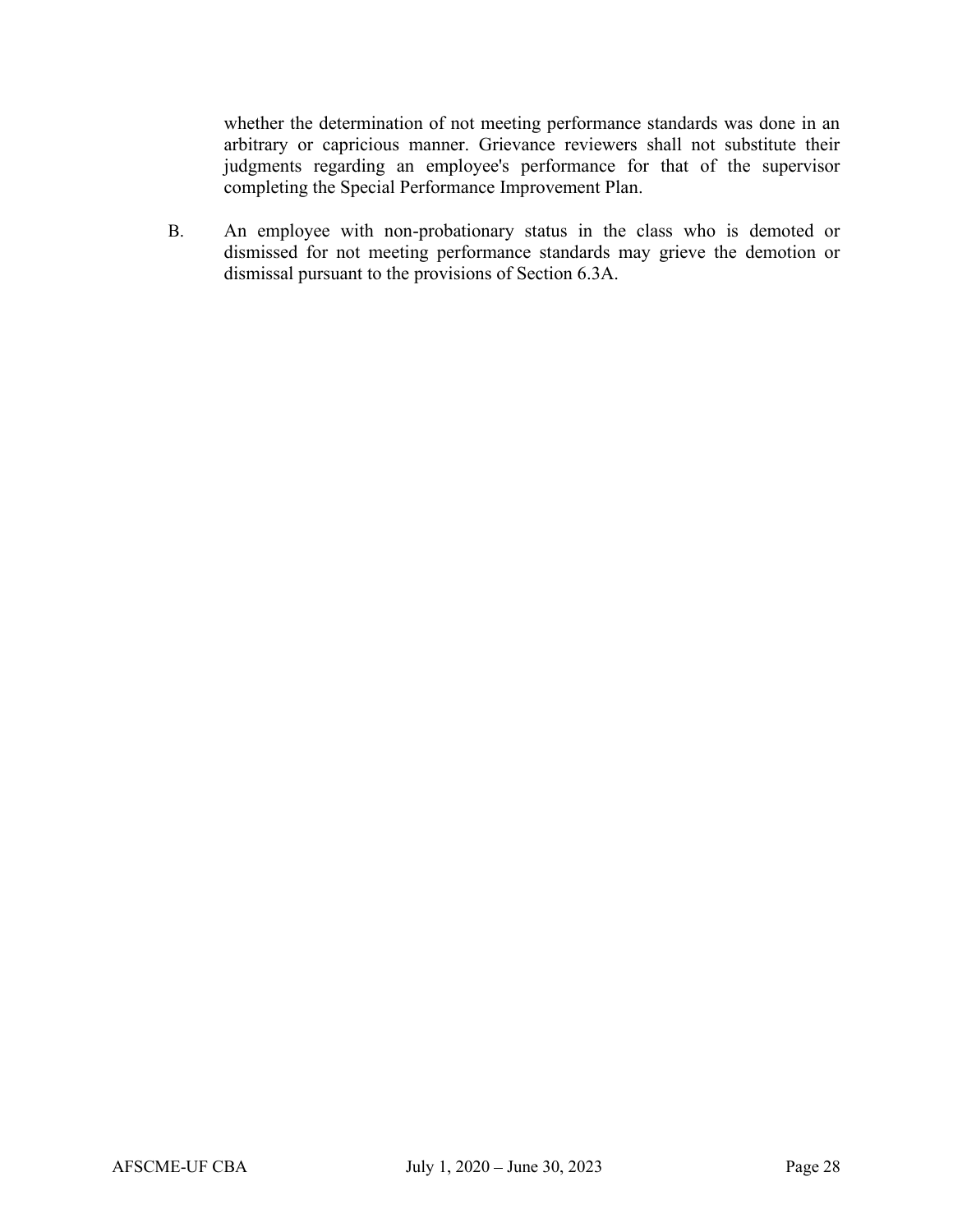#### ARTICLE 14 - HOURS OF WORK

- 14.1 Workday/Workweek.
	- A. The normal workweek for each full-time employee shall be forty (40) hours.
	- B. The University retains the right to schedule its employees; however, the University will make a good faith effort, whenever practical, to provide employees with consecutive hours in the workday and consecutive days in the workweek.
- 14.2 Overtime.
	- A. The University is responsible for arranging the work schedule to minimize overtime. The assignment of overtime shall not be made on the basis of favoritism.
	- B. Non-exempt employees who work beyond a forty (40) hour workweek shall be paid or compensatory time provided at the rate of time and one-half the employee's regular rate of pay.
	- C. Upon agreement of the employee and the University, non-exempt employees shall receive either compensatory leave or cash payment for overtime. If agreement cannot be reached, the University shall make cash payment for overtime worked.
- 14.3 Work Schedules.
	- A. Where rotations are being made in the employee's regular work schedule, the new shift, workdays, and hours, will be posted no less than ten (10) days in advance, and will reflect at least a two (2) workweek schedule; however, the University will make a good faith effort to reflect a one (1) month schedule. With prior written notification of at least three (3) workdays to the employee's immediate supervisor, employees may mutually agree to exchange days or shifts on a temporary basis. If the immediate supervisor objects to the exchange of workdays or shifts, the employee initiating the notification shall be advised that the exchange is not approved.
	- B. Where regularly assigned work schedules are rotated, the University will make a good faith effort to equalize scheduled weekend work among employees in the same functional unit whenever this can be accomplished without interfering with efficient operations. When an employee rotates to a different shift, the employee shall receive a minimum of two (2) shifts off between the end of the current shift assignment and the beginning of the new shift assignment.
	- C. When an employee is not assigned to a rotating shift and the employee's regular shift assignment is being changed, the employee shall be given a minimum of ten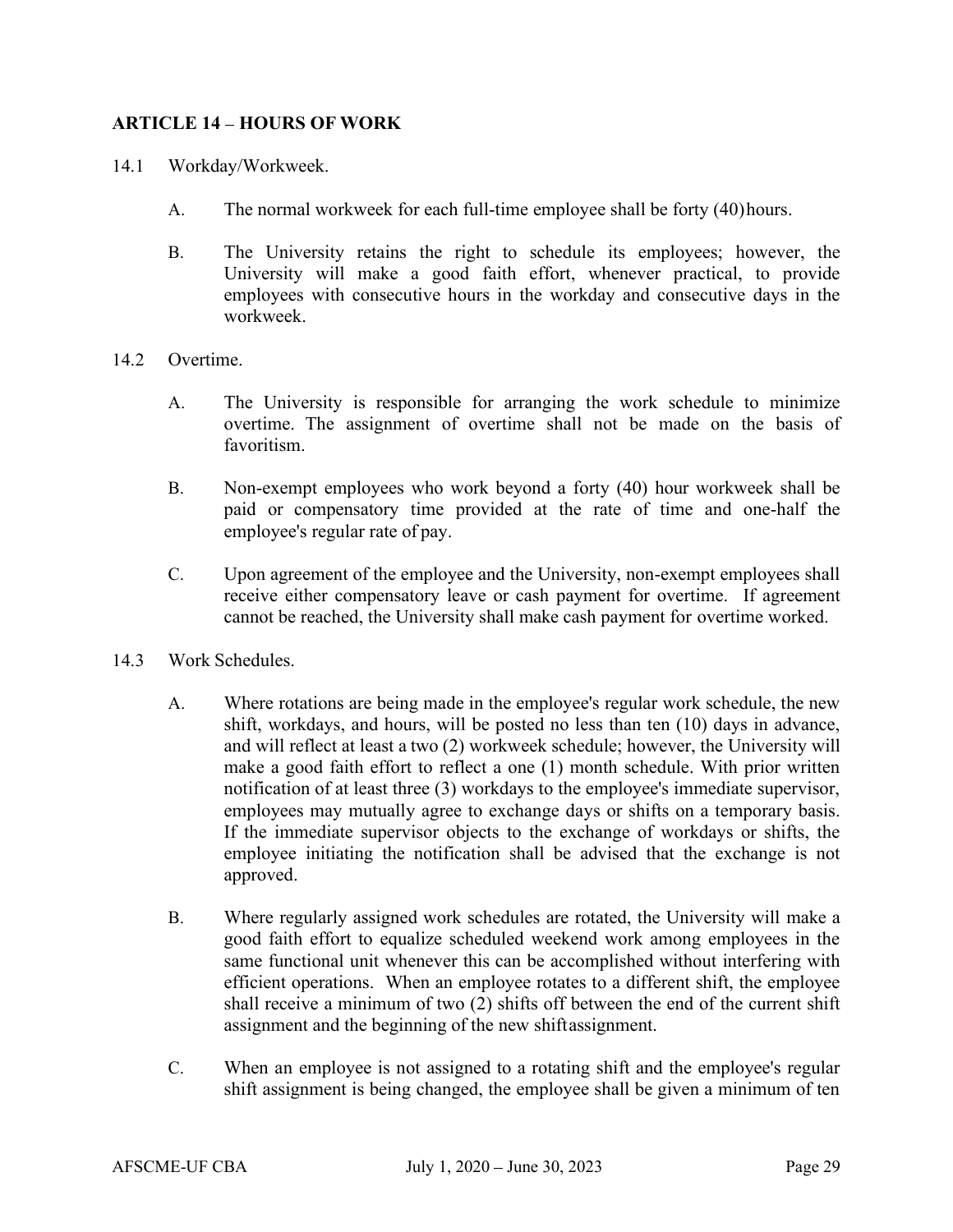(10) working days' notice, in writing, of the proposed change. Additionally, when the change occurs, the employee shall receive a minimum of two  $(2)$  shifts off between the end of the current shift assignment and the beginning of the new shift assignment.

#### 14.4 Rest Periods.

- A. No supervisor shall unreasonably deny an employee a fifteen (15) minute rest period during each four (4) hour work shift. Whenever possible, such rest periods shall be scheduled at the middle of the work shift. However, it is recognized that many positions have a work location assignment that requires coverage for a full eight-hour shift, which would not permit the employee to actually leave his/her work location. I n those cases, it is recognized that the employee can "rest" while the employee remains at his/her work location.
- B. An employee may not accumulate unused rest periods, nor shall rest periods be authorized for covering an employee's late arrival or early departure from work.
- 14.5 Essential Personnel. Essential employees provide vital support to the University of Florida in the event of an emergency or disaster that results in the official suspension of classes and/or closing of offices. If the University announces that essential employees must report to work during an emergency closure, or if a supervisor directly notifies the employee of such, the employee is required to report to work in accordance with the University's Essential Employee procedure.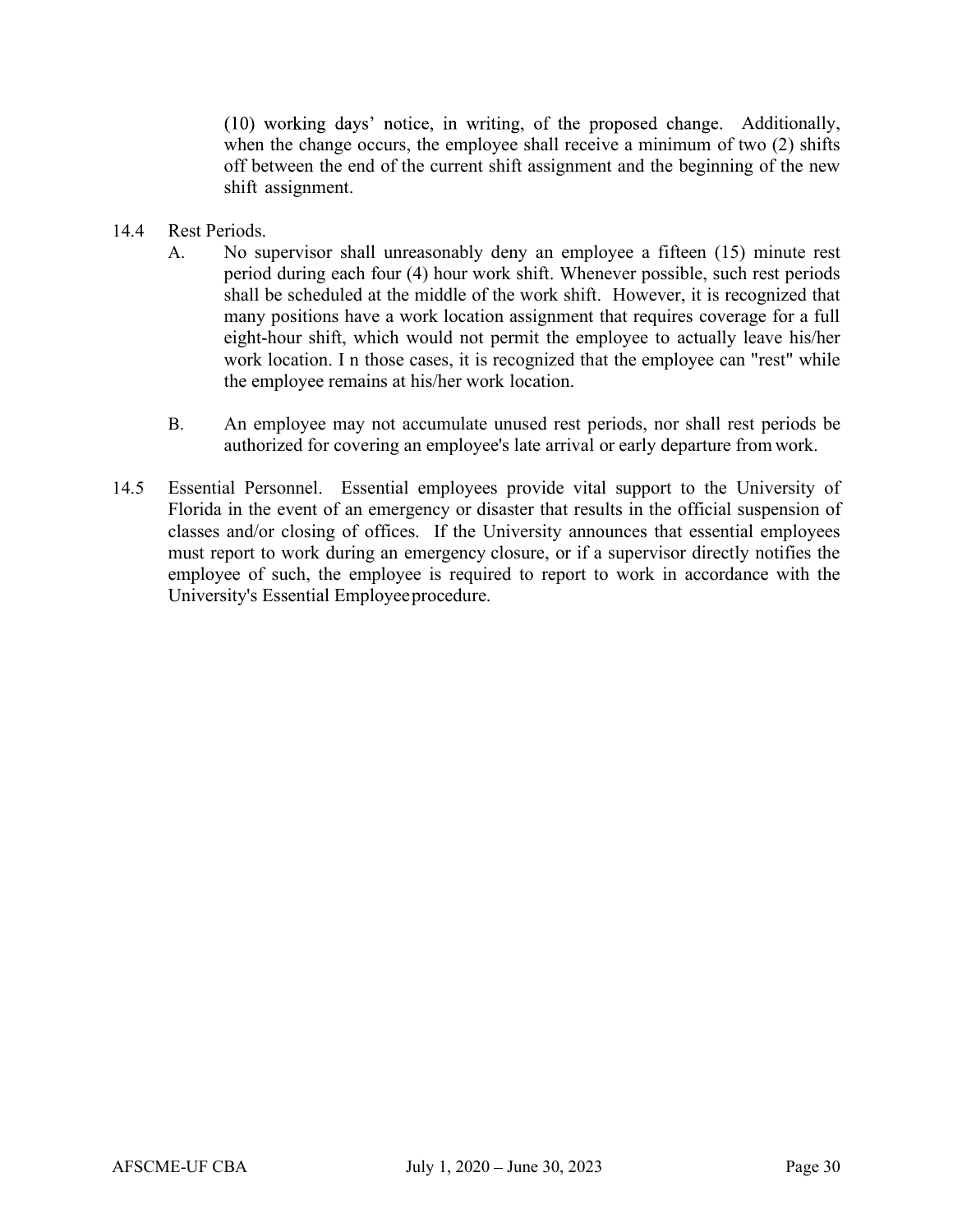# ARTICLE 15 – ON-CALL AND CALL-BACK

- 15.1 On-Call Assignment.
	- A. "On-call" assignment shall be defined as any time when an employee is instructed in writing by management to remain available to work during an offduty period. An employee who is so instructed shall be required to leave word where the employee may be reached by telephone or by other electronic signal device in order to be available to return to a work location on short notice to perform assigned duties.
	- B. In an emergency or other unforeseen circumstance, the University may verbally instruct an employee to be on-call for a period of not more than twenty-four (24) consecutive hours. The employee shall not be eligible for on-call payments in excess of the period for which verbal instructions are appropriate.
- 15.2 On-Call Payment.
	- A. On-call time is not compensable for purposes of computing overtime; however, travel time to and from work when called back is compensable time.
	- B. When approved as provided herein, an employee who is required to be on-call shall be compensated by payment of a fee in an amount of two dollars (\$2.00) per hour for each hour such employee is required to be on-call.
	- C. An employee who is required to be on-call on a Saturday, Sunday, or State holiday will be compensated by payment of a fee in an amount equal to onethird (1/3) of the UF hourly minimum for each hour such employee is required to be available.
	- D. If an on-call period is less than one (1) hour, the employee shall be paid for one hour.
- 15.3 Call-Back. If an employee is called back to perform work beyond the employee's scheduled hours of work for that day, the employee shall be credited with the greater of the actual time worked, including time to and from the employee's home to the assigned work location, or two (2) hours.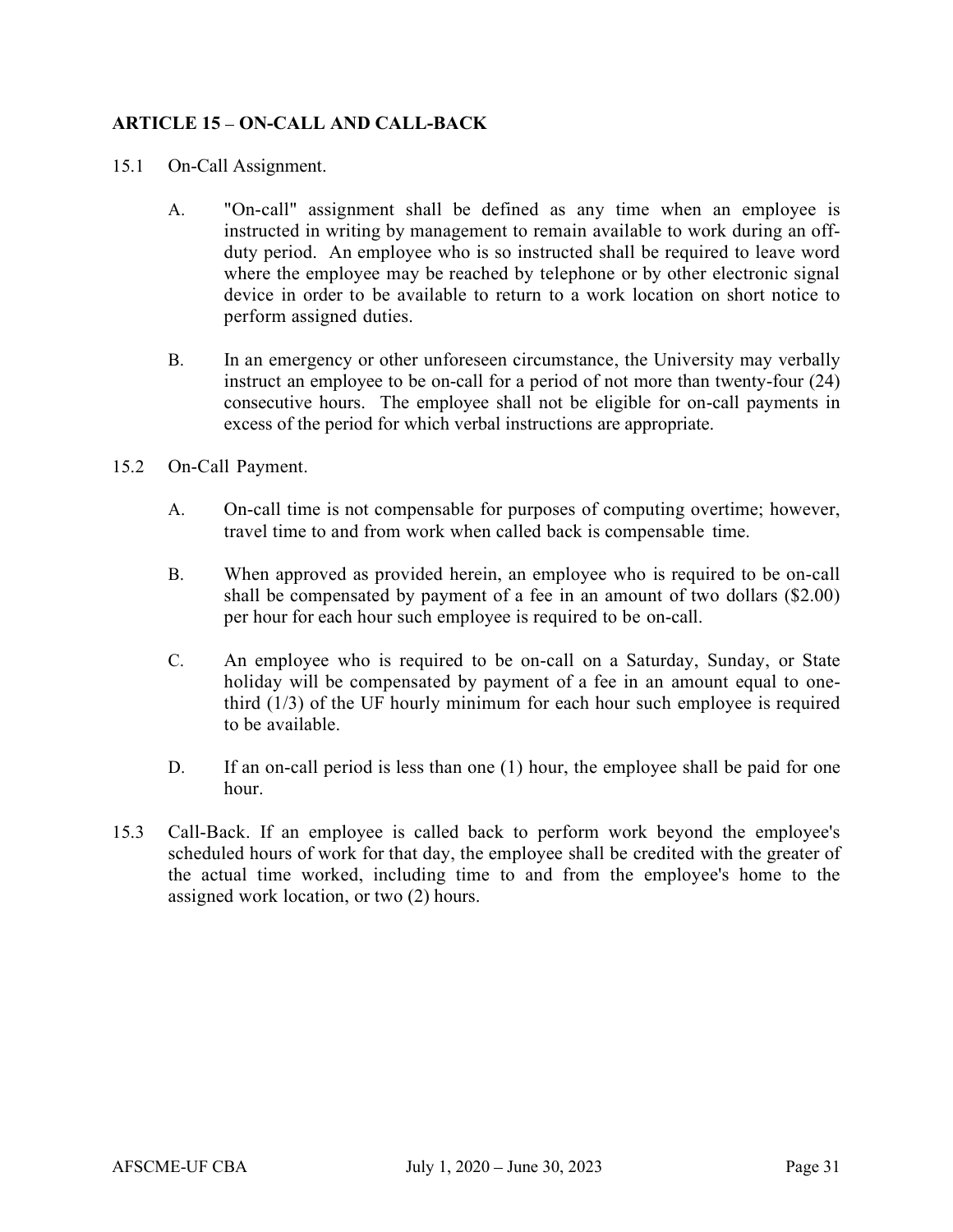#### ARTICLE 16 – LEAVES OF ABSENCE/HOLIDAYS

- 16.1 Employees may be granted leaves of absence as provided in University of Florida Regulation 1.201.
- 16.2 Leave to Supplement Workers' Compensation Benefits. An employee is eligible to use paid leave to supplement Workers' Compensation benefits. in accordance with University of Florida Regulation 1.201.
- 16.3 Additional paid leave benefits are outlined below:
	- A. Holidays. As outlined in University of Florida Regulation 1.200 (in relevant part), the University of Florida shall observe the following days as official holidays, which will be paid days off, with the exception of individuals receiving workers' compensation salary indemnification benefits. Holidays will be provided to employees in proportion to their FTEs,
		- New Year's Day
		- Martin Luther King, Jr. Birthday  $\bullet$
		- Memorial Day  $\bullet$
		- Independence Day  $\bullet$
		- Labor Day  $\bullet$
		- $\bullet$ UF Homecoming
		- Veteran's Day  $\bullet$
		- $\bullet$ Thanksgiving Day
		- Day After Thanksgiving  $\bullet$
		- Christmas Day
		- 1. Employees required to perform duties on official holidays may have their schedules adjusted to provide equivalent paid leave time.
		- 2. To receive holiday pay, employees must be in pay status for a reasonable portion of the employee's regularly scheduled shift of the employee's last workday before the holiday.
		- 3. An observed holiday benefit (maximum of eight (8) hours) does not count for purposes of overtime.
		- 4. If any of these holidays fall on a weekend, a day during the workweek will be observed. A holiday may be moved to an alternate date as deemed to be in the best interest of the University (for example, UF Homecoming may move to an alternate date due to unforeseen circumstances).
	- B. Personal Holiday. As outlined in University of Florida Regulation 1.200 (in relevant part), employees who have completed their probationary period earn one (1) personal holiday in proportion to their FTEs per fiscal year.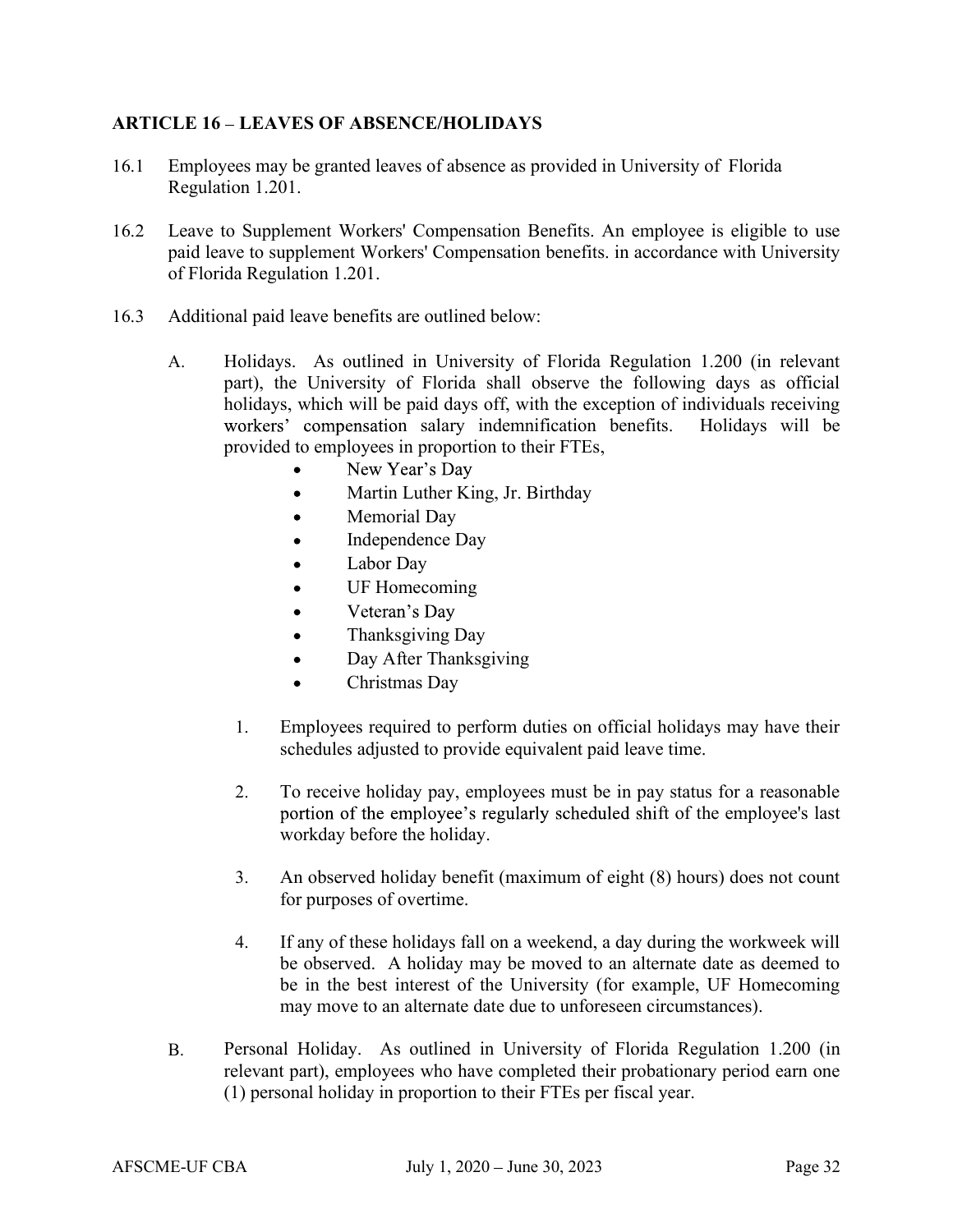- 1. Such personal holiday shall be credited to eligible employees on the last day of the pay period in which July 1 falls. It must be taken by the employee or be forfeited at the close of business on the last day of the pay period in which the following June 30 falls.
- 2. Cash payment is not provided for unused personal holidays.
- 3. Personal holidays must be taken in full-day increments (that is, as an 8 hour day for full-time employees, as a 4-hour day for .50 employees).
- 4. The University agrees to provide one (1) additional personal holiday, (maximum of eight (8) hours) proportionate to the employee's FTE, upon ratification of the 2020 reopener. The additional personal holiday must be used by June 30, 2021. The agreement to extend an additional personal holiday is a one-time benefit, and no guarantee of an additional personal holiday extends to future bargaining reopeners or collective bargaining agreements between the University and the bargaining unit.
- C. Other Paid Leave. As outlined in University of Florida Regulation 1.201 (in relevant part), additional paid leave may include Administrative Leave, which shall not exceed 40 hours during the workweek and will be prorated based on FTE. Administrative leave is not accrued, but may be used for the following (as well as for other less common purposes outlined in UF Regulation 1.201):
	- 1. Bereavement  $-$  up to 16 hours, pro-rated based on FTE, upon death of immediate family member as defined by UF
	- 2. Jury Duty not to exceed the number of hours in the employee's normal workday.
	- 3. Official Emergency Closings of the University facilities
- D. Employees may elect to join the Sick Leave Pool, subject to membership requirements and continuation of the Sick Leave Pool Program by the University. Participation in the Sick Leave Pool is not a guaranteed benefit for any employee, regardless of salary plan or classification, and is not subject to the grievance process.
- E. Employees who work a regularly scheduled four (4) day schedule with 10-hour shifts may use vacation leave or authorized leave without pay to cover the additional two (2) hours not covered by a holiday or personal holiday.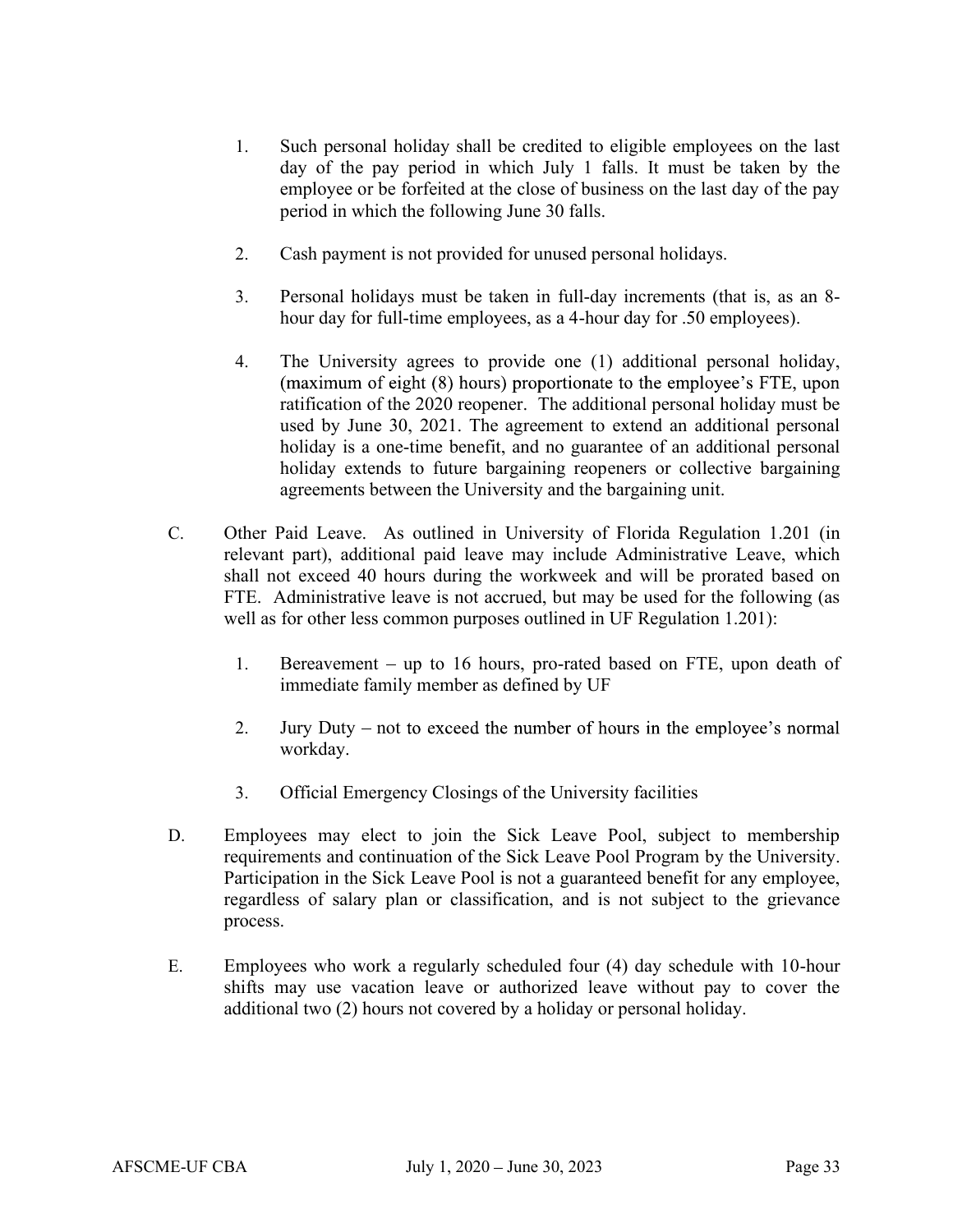#### ARTICLE 17 LEARNING OPPORTUNITIES

- 17.1 Policy. The University and AFSCME recognize the importance of employee career development in order to provide for employee training which will improve productivity.
- 17.2 Tuition Free Course Program. Employees may seek to take courses under the tuition free course program referenced in University of Florida Regulation 6C1-1.012.
- 17.3 GED Programs. Where GED programs exist, the universities shall make reasonable efforts to provide employees with flexible work schedules to accommodate participation in such programs.
- 17.4 Grievability. The University and AFSCME understand that nothing in this Article precludes or in any way limits or restricts the University's right to develop, implement, or otherwise manage training or apprenticeship of its employees. Therefore, any claim by an employee or AFSCME concerning this Article shall not be subject to the Grievance Procedure of this Agreement.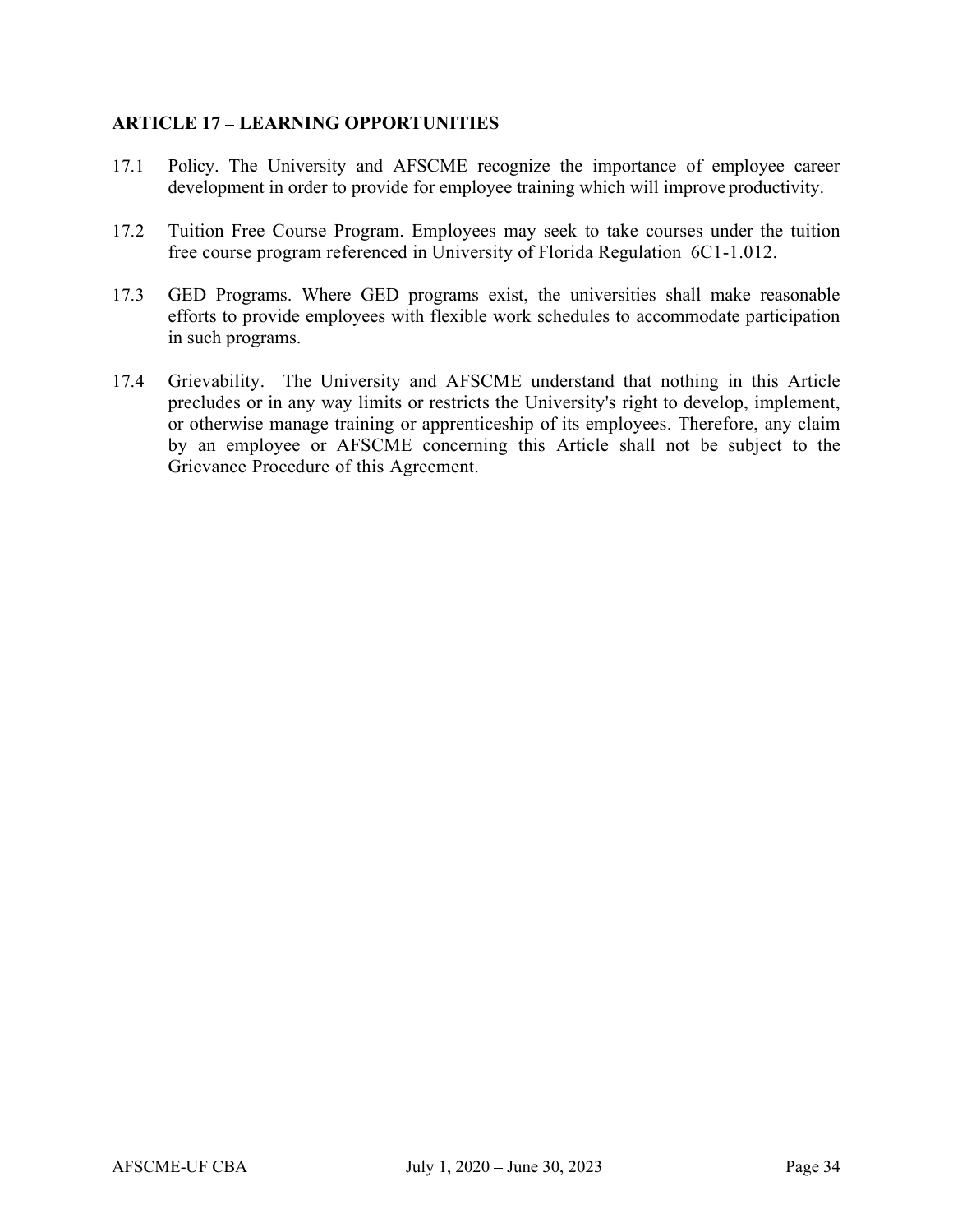#### **ARTICLE 18 - CONTRACTING OUT**

- 18.1 Prior to issuing a request for proposal for contracting-out work which will result in the layoff of employees, the university will notify the local AFSCME president. The local AFSCME president may then discuss the impact of the proposed contracting-out on affected employees by scheduling a consultation with the Vice President of Human Resources and the appropriate Dean. Director or Department Chair within ten (10) days of receiving the notice.
- 18.2 The University shall include in the request for proposals for contracting-out such work, in addition to any other requirements to be considered, provisions which:
	- A. Require the proposers to offer to employ affected employee(s) having permanent status.
	- B. Require the proposers to provide information regarding the coverage and cost of any health-care insurance which will be provided to any affected employee employed by the proposer.
- 18.3 The affected employee(s), in consultation with the local AFSCME president, may submit a proposal in response to the University's request for proposals. Such proposal shall be submitted in the form and manner as required for all proposers.
- 18.4 The University shall make reasonable efforts to place affected employees in other University positions prior to layoff. The University shall provide out placement and counseling services to affected employees.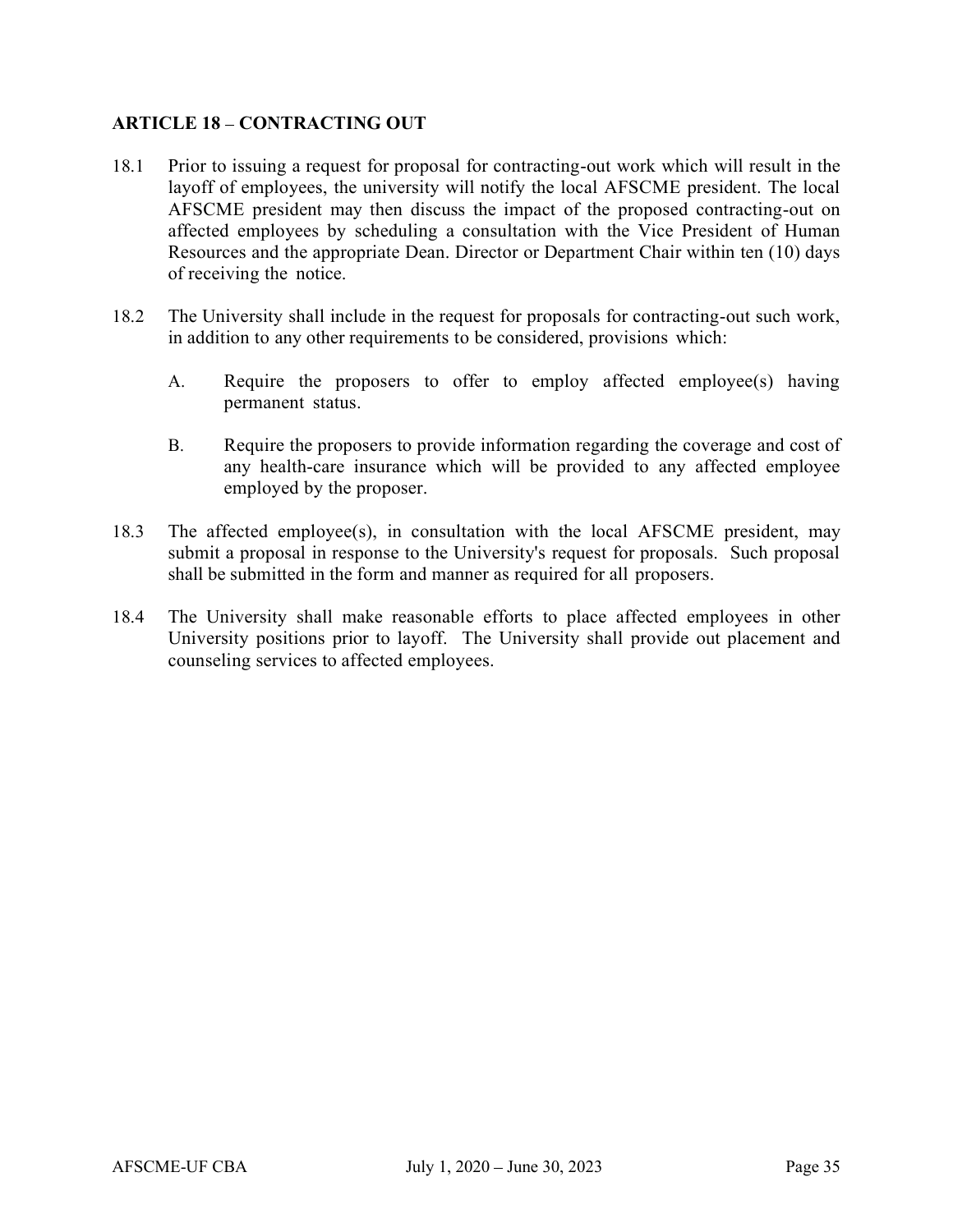#### **ARTICLE 19 - AFSCME DEDUCTIONS**

#### 19.1 Deductions and Remittance.

- A. During the term of this Agreement, the University will deduct AFSCME membership dues in an amount established by AFSCME and certified in writing by the President of Council 79 to the University, and make other deductions from employee's pay for those employees who individually make such request on the deduction authorization form provided by AFSCME included as Appendix B. Employee transfers or promotions within these bargaining units shall not require the submission of new forms.
- B. The dues and other authorized deductions shall be made on the employee's regular payroll basis and shall begin with the first full pay period following receipt of the authorization form. The dues and other authorized deductions shall be remitted by the University to the AFSCME State Office within thirty (30) days after the deductions are made, or as soon thereafter as possible. Accompanying each remittance shall be a list of the employees from whose salaries such deductions were made and the amounts deducted. When an employee returns from an approved unpaid leave status, dues deductions shall continue if that employee had previously submitted a deductions authorization form.
- C. AFSCME shall notify the University in writing of any changes in its dues at least thirty (30) days prior to the effective date or such change.
- 19.2 Insufficient Pay for Deduction. In the event an employee's salary earnings within any pay period are not sufficient to cover dues and other authorized deductions, it will be the responsibility of AFSCME to collect its dues and other authorized deductions for that pay period directly from the employee.
- 19.3 Termination of Deduction. The University's responsibility for deducting dues and other authorized deductions shall terminate automatically upon either: (1) thirty (30) days written notice from the employee to the University Human Resources/personnel office revoking that employee's prior deduction authorization, (2) the termination of employment, or (3) the transfer, promotion, or demotion of the employee out of the bargaining unit.
- 19.4 Indemnification. AFSCME shall indemnify, defend, and hold the Board of Governors, the University, the State of Florida, and their officers, officials, agents, and employees harmless against any claim, demand, suit, or liability (monetary or otherwise) and for all legal costs arising from any action taken or not taken by the University, the State, or their officers, officials, agents, and employees in complying with this Article. AFSCME shall promptly refund to the University any funds received in accordance with this Article which are in excess of the amount of deductions which the University has agreed to deduct, provided that such unauthorized dues deductions are reported to AFSCME Council 79, by the University within one hundred and twenty (120) days or the occurrence.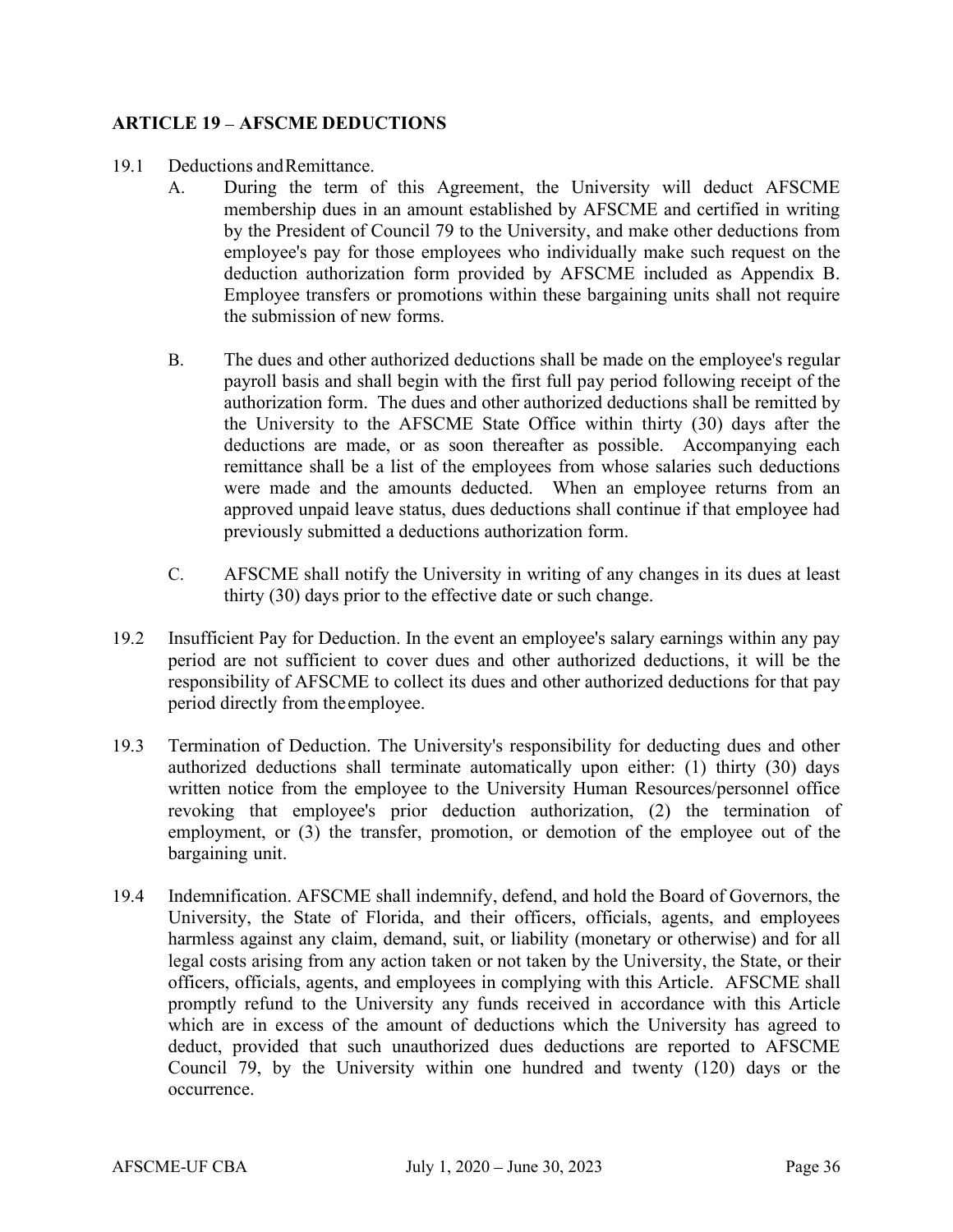19.5 Exceptions. The Board will not deduct any AFSCME fines, penalties, or special assessments from the pay of any employee.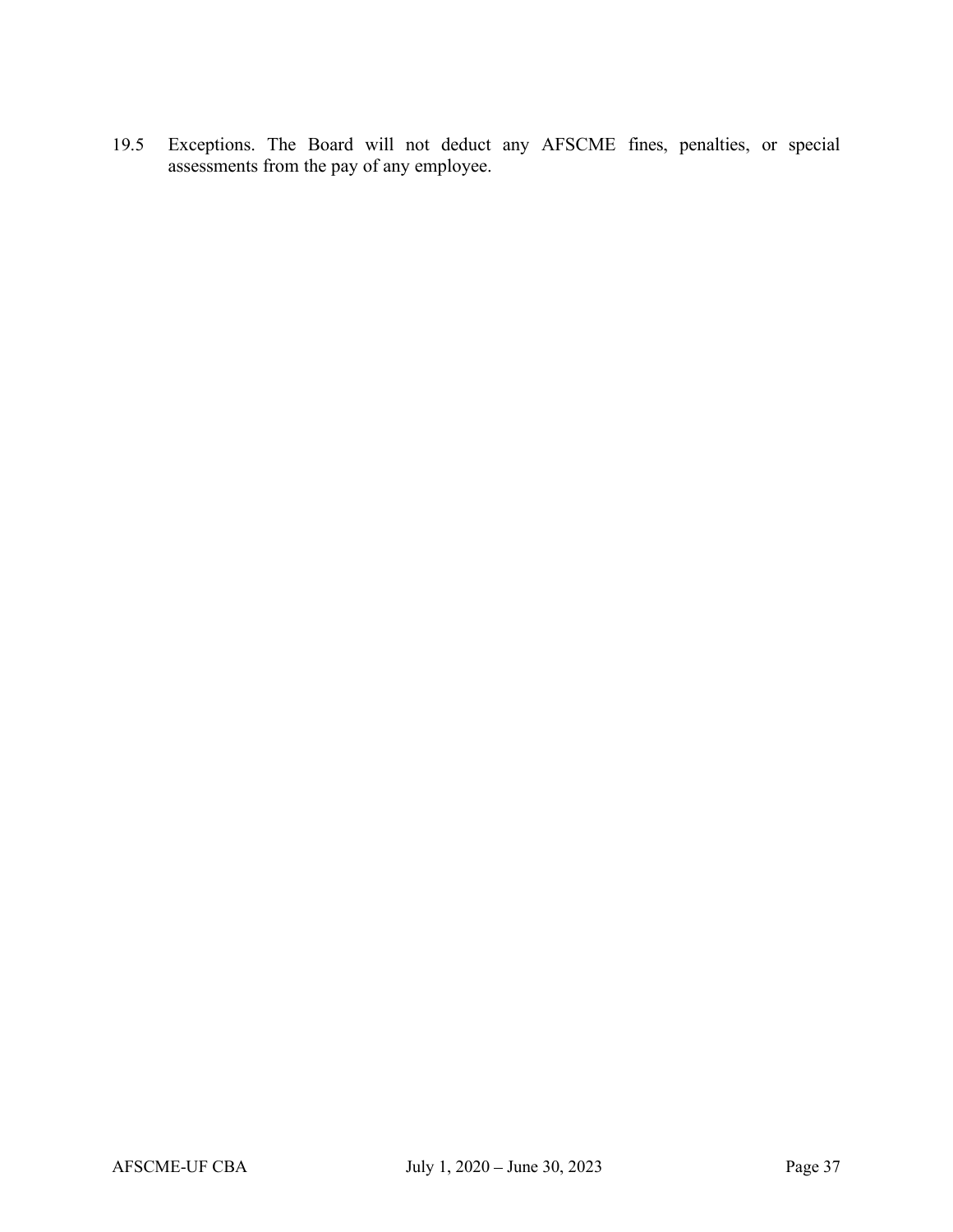#### **ARTICLE 20 - WAGES**

- 20.1 The Parties agree that a wage reopener may be considered for the 2021-2022 fiscal year. Discussions for the wage reopener will commence no later than April 1, 2021, consistent with Article 27.
- 20.2 The Parties agree that merit is an important component of an effective pay plan and that merit-based increases will be considered when and if funds become available.
- 20.3 The Minimum Wage for covered employees will increase to \$15.00 per hour, effective October 1, 2020 for all bargaining unit employees whose hourly rate is less than \$15.00 per hour. This Minimum Wage Adjustment shall not diminish the starting rates for classifications which are currently higher than \$15.00 per hour.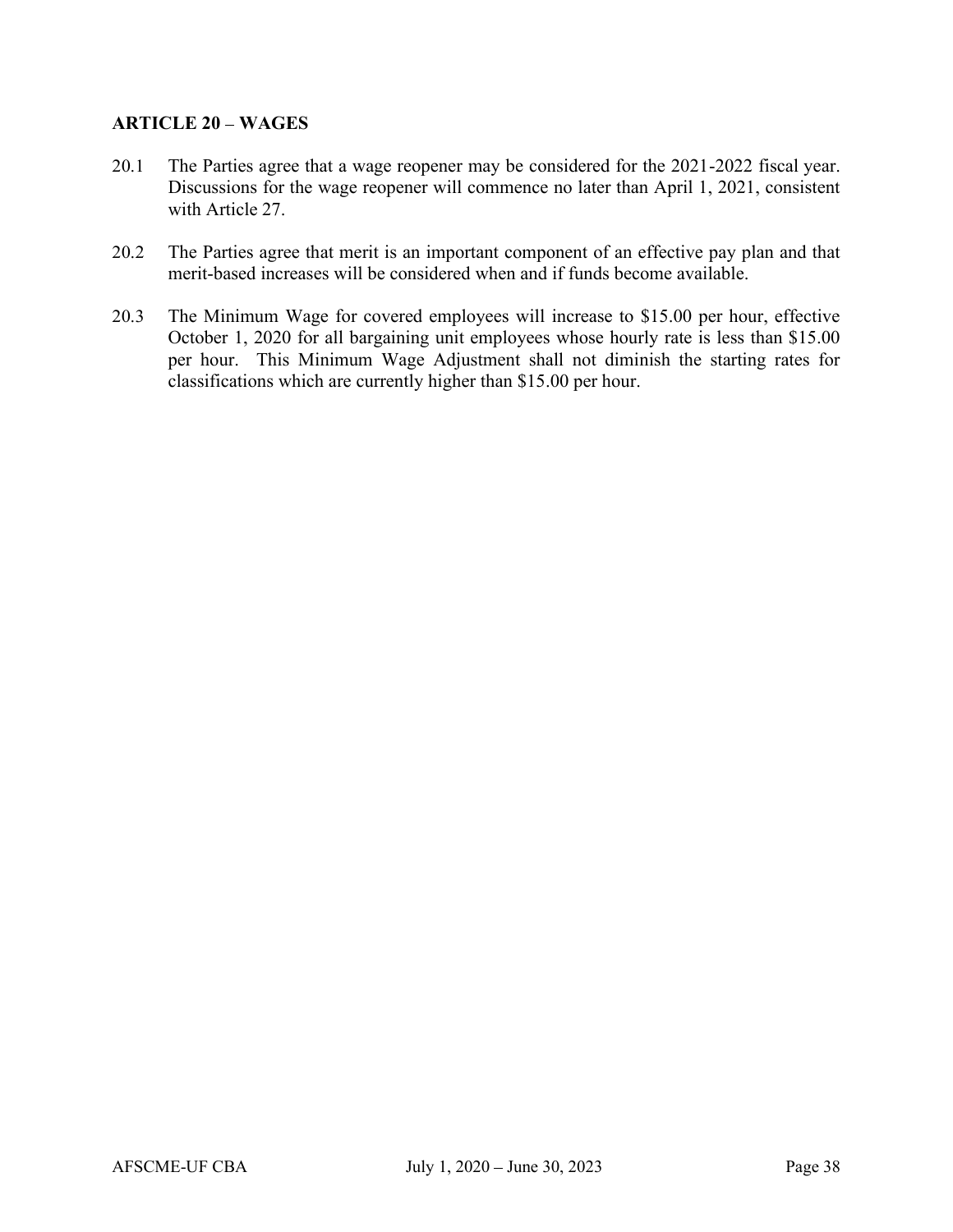#### ARTICLE 21 - BENEFITS

- 21.1 Current Employees.
	- A. State Employee Health Insurance Program. The University and AFSCME support legislation to provide adequate and affordable health care insurance to all employees.
	- B. Employee Assistance Programs. The following guidelines are applicable to the universities' Employee Assistance Programs (EAP).
		- 1. When an employee's EAP participation is designed in conjunction with the employer to improve job performance, then some limited time for participation, as described in university policy, shall be counted as time worked.
		- 2. In requesting and being granted leave to participate in a university EAP, an employee, for the purpose or maintaining confidentiality, need reveal to their supervisor only the fact of such EAP participation.
		- 3. Neither the fact of an employee's participation in an EAP, nor information generated by participation in the program, shall be used as a reason for discipline under Article 6, or as evidence of a performance deficiency within the evaluation process referenced in Article 13, except for information relating to an employee's failure to participate in the EAP consistent with the terms to which the employee and the university have agreed.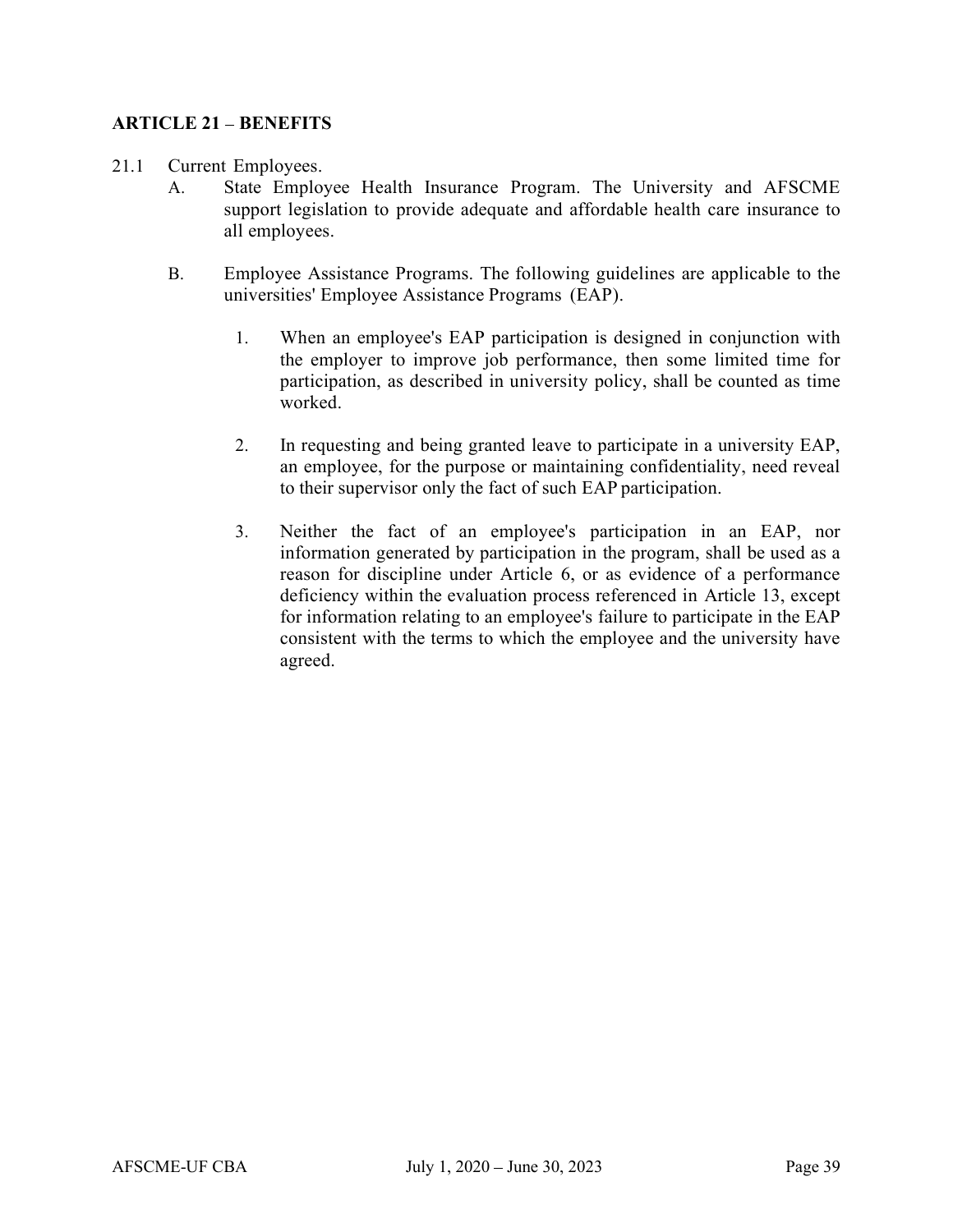#### ARTICLE 22 – NO STRIKE

#### 22.1 No Strike.

- A. During the term of this Agreement, neither AFSCME nor its officers or agents or any employee, for any reason, will authorize, institute, aid, condone, or engage in a slowdown, work stoppage, or strike; interfere with the work and statutory functions or obligations of the State: or engage in any other activities which are prohibited in Section 447.203(6), Florida Statutes.
- B. AFSCME agrees to notify all of its local offices and representatives of their obligation and responsibility under this Article and for maintaining compliance with the constitutional and statutory prohibition against strikes. AFSCME further agrees to notify employees of these responsibilities, including their responsibility to remain at work during any interruption which may be caused or initiated by others.

#### 22.2 Remedies.

- A. The University may discharge or discipline any employee who violates the provisions of this Article and AFSCME shall not use the Grievance Procedure on such employee's behalf: however, if the issue is whether the employee engaged in activities prohibited by this Article, AFSCME may elect to represent the employee in such grievance through the Grievance Procedure.
- B. Nothing contained herein shall preclude the Board from obtaining judicial restraint and damages in the event of a violation of this Article.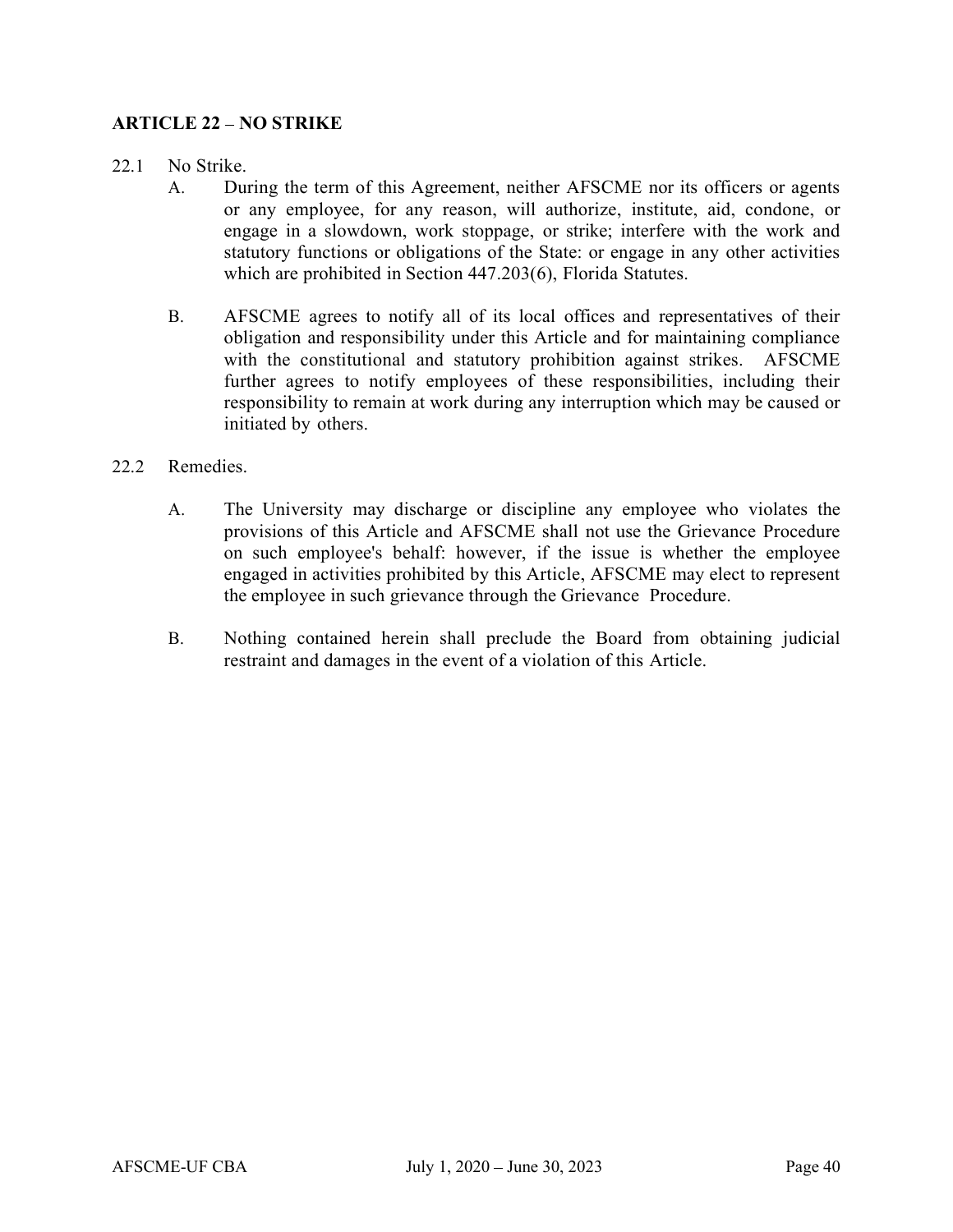#### **ARTICLE 23 - PREVAILING RIGHTS**

All pay and benefits provisions published in the University of Florida Employment Regulations which are not specifically provided for or modified by this Agreement or by the Legislature shall be in effect during the term of this Agreement unless modified pursuant to Chapter 447. Any claim by an employee concerning the application or such provisions shall not be subject to the Grievance Procedure of this Agreement, but shall be subject to the method of review prescribed by the University of Florida Employment Regulations.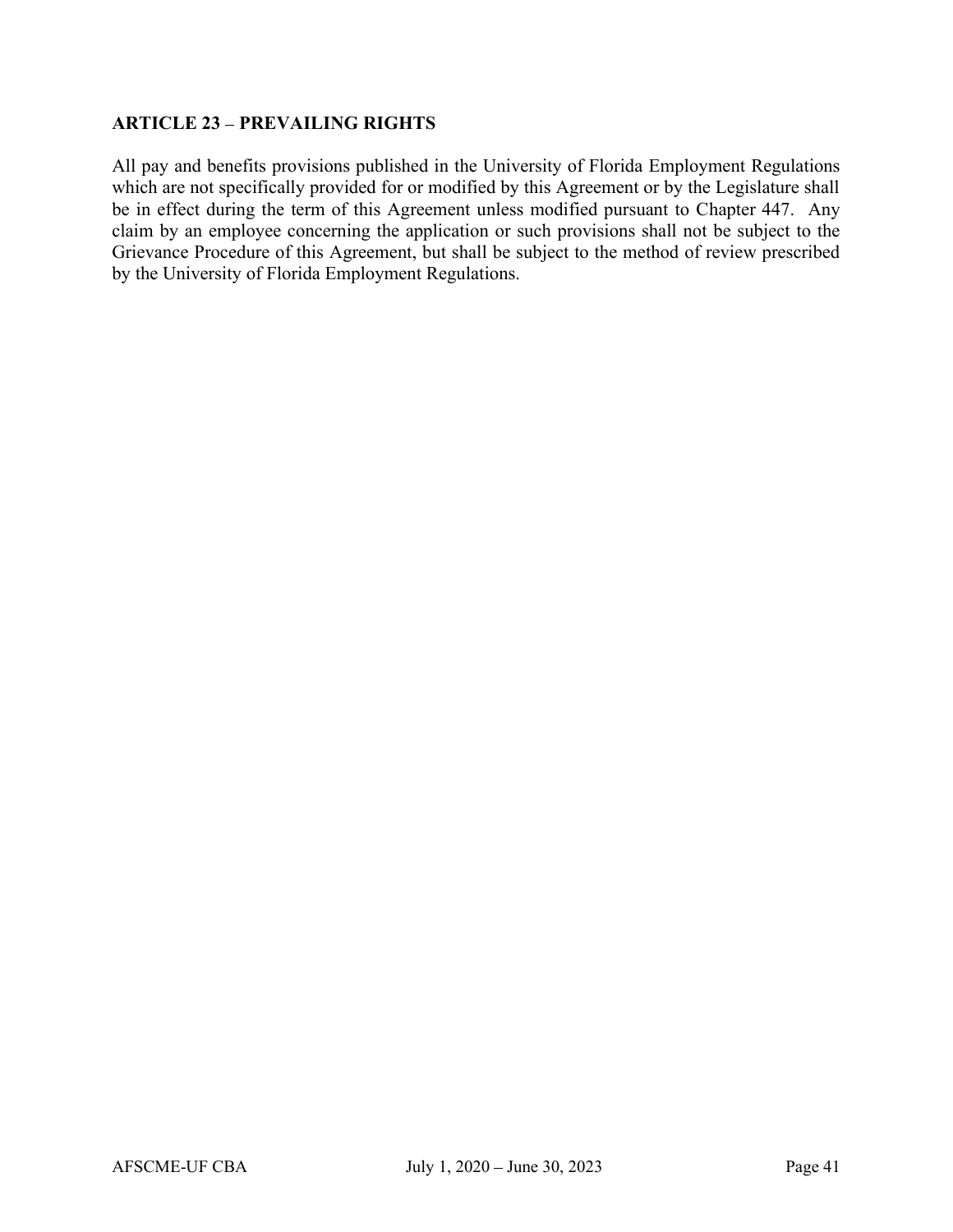#### **ARTICLE 24 - MANAGEMENT RIGHTS**

AFSCME agrees that the Board has and will continue to retain, whether exercised or not, the right to determine unilaterally its purpose, set standards of services to be offered to the public, and exercise control and discretion over its organization and operations. It is the right of the University to direct its employees, take disciplinary action for proper cause, and relieve its employees from duty because of lack of work or for other legitimate reasons, except as abridged or modified by the express provisions of this Agreement provided, however, that the exercise of such rights shall not preclude an employee from raising a grievance on any such decision which violates the terms and conditions of this Agreement.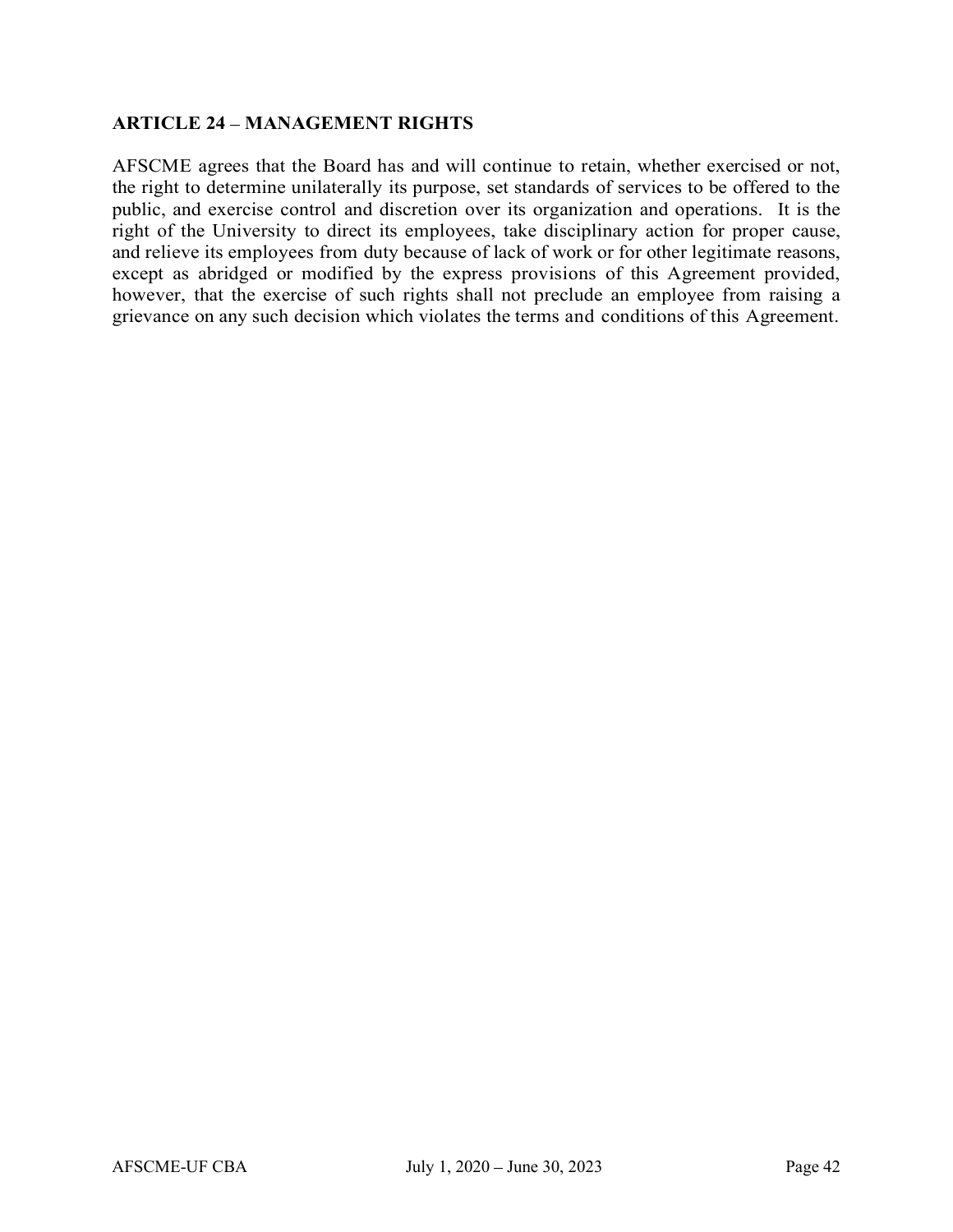#### ARTICLE 25 - TOTALITY OF AGREEMENT

- 25.1 Limitation. The University and AFSCME acknowledge that, during the negotiations which resulted in this Agreement, each had the unlimited right and opportunity to present demands and proposals with respect to any and all matters lawfully subject to collective bargaining, and that all of the understandings and agreements arrived at by the Board and AFSCME thereby are set forth in this Agreement, and that it shall constitute the entire and sole Agreement between the parties for its duration.
- 25.2 Obligation to Bargain. The University and AFSCME agree that they shall be obligated to bargain collectively with respect to any subject or matter not covered by this Agreement.
- 25.3 Modifications. Nothing herein shall preclude the parties from mutually agreeing to alter, amend, supplement, delete, enlarge, or modify any of the provisions of this Agreement in writing.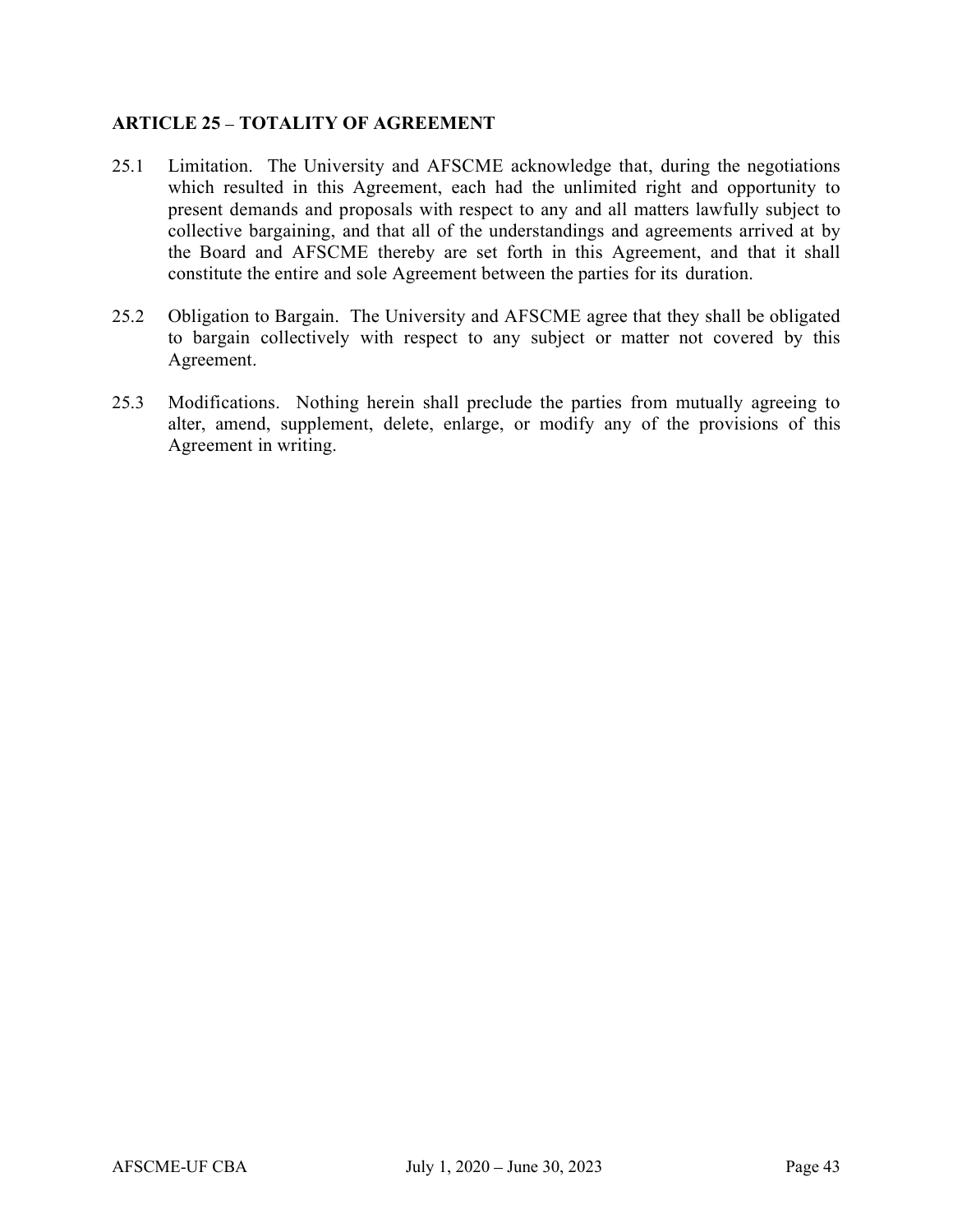#### **ARTICLE 26 - SAVINGS CLAUSE**

- 26.1 If any provision of this Agreement is in conflict with State or federal laws or regulations by reason of any court action or existing or subsequently enacted legislation, or if the appropriate governmental body, other than the University, having amendatory power to change a law, rule, or regulation which is in conflict with a provision of this Agreement fails to enact or adopt an enabling amendment to make the provision effective in accordance with Section 447.309(3). Florida Statutes, then such provision shall not be applicable, performed, or enforced, but the remaining parts or portions of this Agreement shall remain in full force and effect for the term of this Agreement.
- 26.2 If any provision of this Agreement is found to have the effect of causing the University to be denied funds otherwise available, such provision shall not be applicable, performed, or enforced.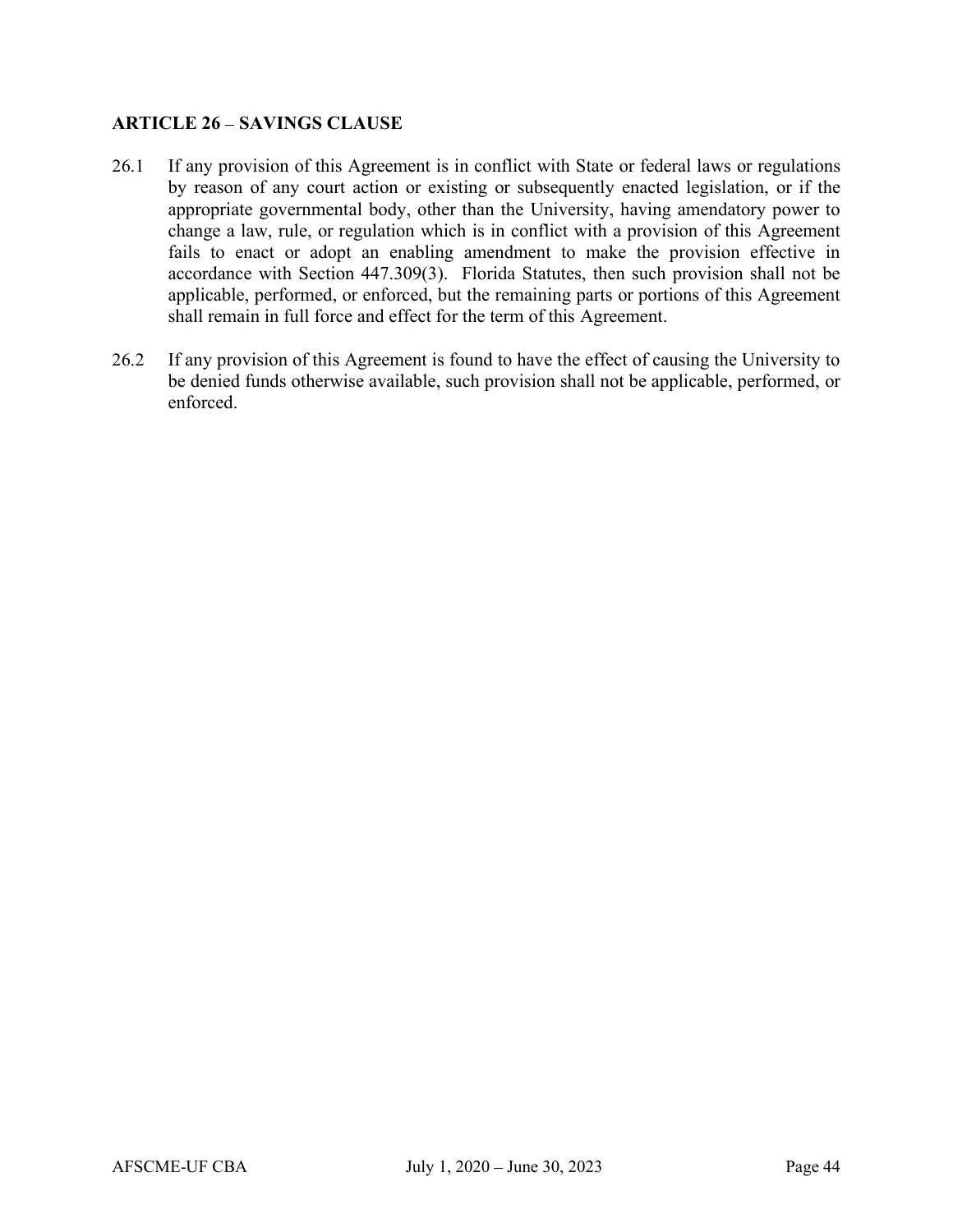#### **ARTICLE 27 – Duration**

#### 27.1 Term

- A. This Agreement shall be effective on the date of ratification by both parties and shall remain in full force and effect through the thirtieth day of June, 2023.
- B. Renegotiations for the 2021-2022 year shall begin no later than April 1, 2021, and shall include the following articles:
	- 1. Wages (Article 20);
	- 2. Benefits (Article 21); and
	- 3. Up to two (2) additional articles chosen by each party.
- C. Renegotiations for the 2022-2023 year shall begin no later than April 1, 2022 and shall include the following articles:
	- 1. Wages (Article 20);
	- 2. Benefits (Article 21); and
	- 3. Up to two (2) additional articles chosen by each party.
- D. Negotiations for a successor Agreement shall begin no later than April 1, 2023 In the event that the Board and AFSCME fail to secure a successor Agreement prior to the expiration date of this Agreement, the parties may agree in writing to extend this Agreement for any period of time.
- 27.2 Emergencies. If the Governor determines that civil emergency conditions exist, including, but not limited to riots, civil disorders, hurricane conditions, health pandemic, or similar catastrophes, the provisions of this Agreement may be suspended by the University President during the time of a declared emergency, provided that wages and benefits shall not be suspended. It is understood that a declared emergency may be limited to specific geographic areas, in which case suspension of the terms of this Agreement as provided above would apply only to those employees permanently or temporarily assigned to such areas.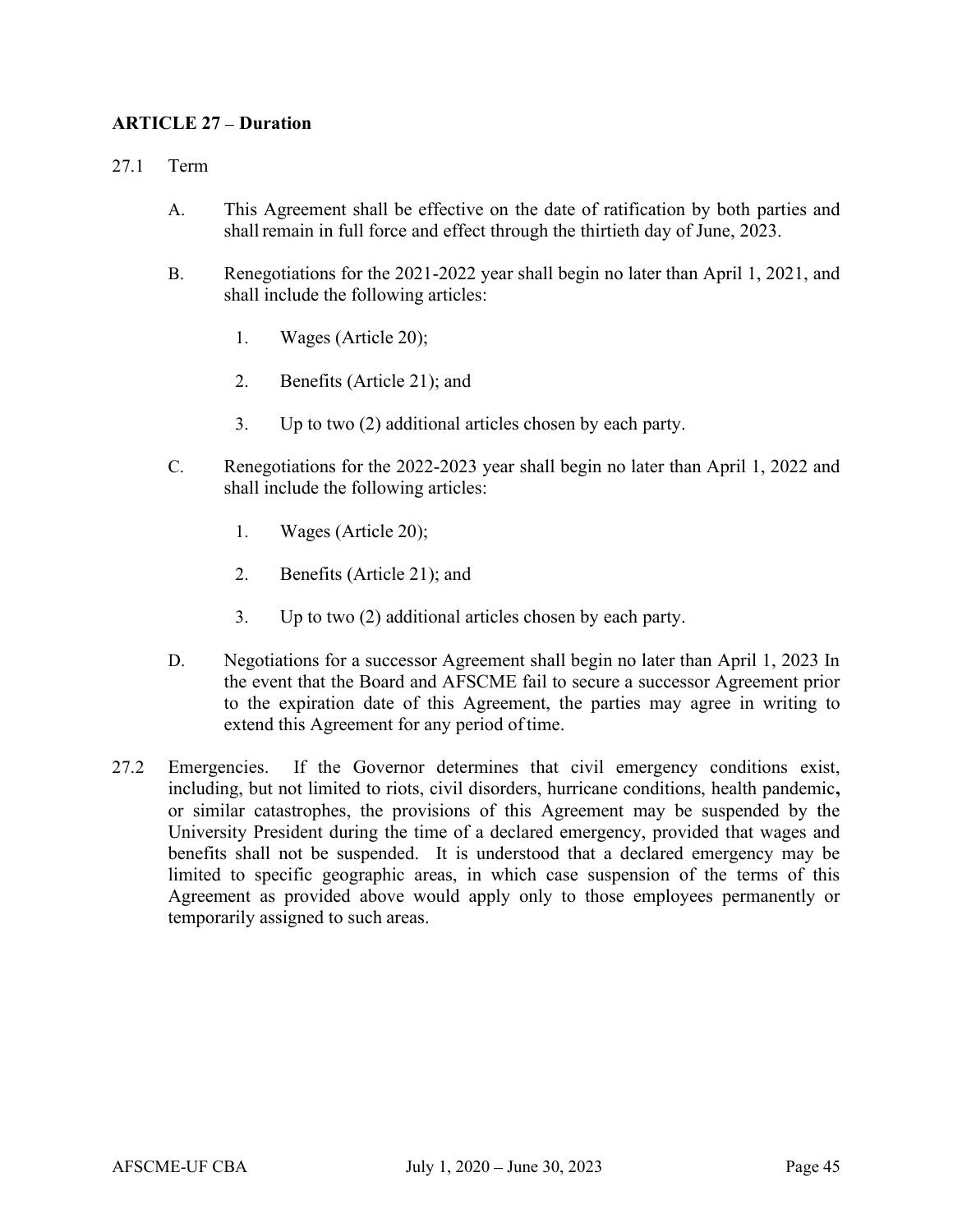# SIGNATURE PAGE

#### UNIVERSITY OF FLORIDA BOARD OF TRUSTEES

Jodi Gentry Vice President, Human Resources **Date** Date Bargaining Committee: Rebecca Wright Noelle Bulley

Approved by the Board of Trustees of the University of Florida on the \_\_\_\_ day of \_\_\_\_\_\_\_\_, 2020.

# FLORIDA PUBLIC EMPLOYEES, COUNCIL 79 AMERICAN FEDERATION OF STATE, COUNTY, AND MUNICIPAL EMPLOYEES AFL-CIO

Torrence Johnson Field Coordinator, Region 1 AFSCME Florida Council 79, AFL-CIO

Vicki Hall President, Council 79 AFSCME Florida, AFL-CIO

Brook Mercier Chief Negotiator

Bargaining Committee: Cecil Coplin Maryann Daniel

**Date** Date

**Date** Date

**Date** Date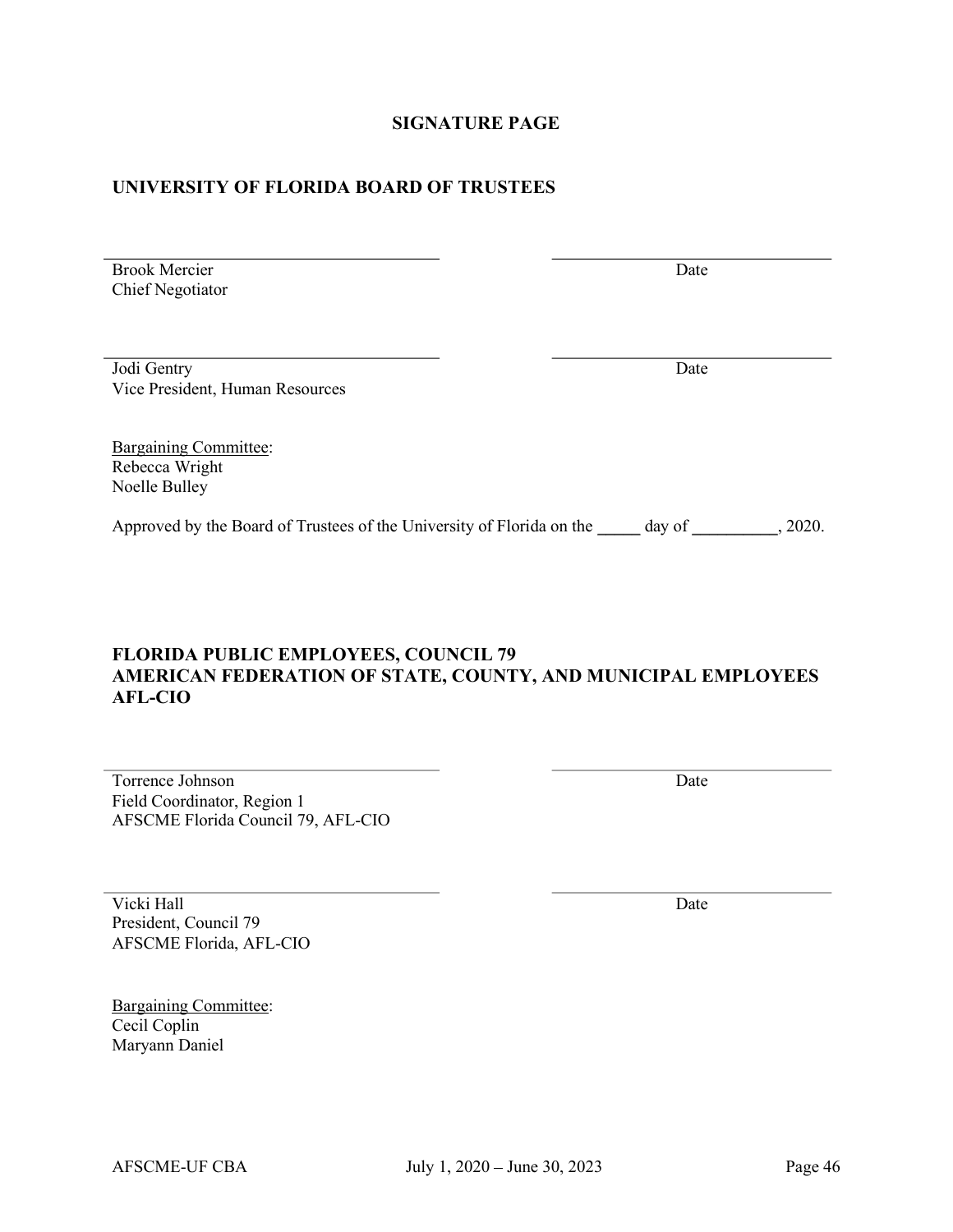# APPENDIX A - LIST OF AFSCME REPRESENTED CLASSES

The parties have agreed that the following classifications are included within the bargaining units indicated, and that this list may be amended by agreement of the parties or by order of the Florida Public Employees Relations Commission:

#### Certification No: 1484

| 2060 | Comp Repair Tch        |
|------|------------------------|
| 7064 | Sr. Comp Rp Tch        |
| 2754 | Museum Prep 3          |
| 723  | Aud-Vis Eqp Opr        |
| 3725 | Sr Av Eq Opr           |
| 3781 | Brd Spc                |
| 3790 | Brd Pro/Pgm Ast        |
| 4287 | Teach Lab Spc          |
| 4600 | Brd Eng Tch            |
| 4605 | <b>Engineering Ast</b> |
| 4609 | Engineering Tch        |
| 5017 | Lab Technician         |
| 5027 | Sr Lab Tch             |
| 6203 | Sup Svc Aide           |
| 6213 | Food Svc Wkr           |
| 6226 | Laundry Svc Spc        |
| 6310 | Printing Eq Opr        |
| 6312 | Prin Pro Svr           |
| 6331 | Sr Hvac Opt            |
| 6336 | Trt Plt Opr            |
| 6339 | Sr Trt Plt Opr         |
| 6366 | Motor Veh Opr          |
| 6367 | Sr Mtr Veh Opr         |
| 6368 | Heavy Equip Opr        |
| 6369 | Sr Hvv Eq Dor          |
| 6371 | Fire Equip Mch         |
| 6374 | Mnt Sup Wkr            |
| 6389 | Laborer                |
| 6394 | Groundskeeper          |
| 6395 | Sr Groudkpr            |
| 6423 | Locksmith              |
| 6426 | Painter                |
| 6432 | Carpenter              |
| 6438 | Cabinet Maker          |

| 6441 | Plumber                |
|------|------------------------|
| 6444 | Electrician            |
| 6445 | Sr Electrician         |
| 6447 | Mason                  |
| 6450 | Steam fitter           |
| 6451 | Refrig Mch             |
| 6456 | Welder                 |
| 6466 | Mnt Mch                |
| 6467 | Mnt Spc                |
| 6468 | <b>Instrum Mrk-Des</b> |
| 6474 | Sgn Mrk/Uph            |
| 6483 | Bldg Proj Spc          |
| 6484 | <b>Bldg Cast Insp</b>  |
| 6486 | Fac Constr Spec        |
| 6514 | Sci Glassblower        |
| 6520 | Lab Mach Spc           |
| 6526 | Cst Worker             |
| 6527 | Sr Cst Wkr             |
| 6540 | Auto Eg Mch            |
| 7233 | Electronic Tch         |
| 7234 | <b>Sr Elect Tch</b>    |
| 7404 | Ast Lab An Tchn        |
| 7406 | Lab Anm Techn          |
| 7407 | Sr Lah Anm Tchn        |
| 7417 | Vet Care Tch           |
| 7425 | Farrier                |
| 7520 | Aerie Ast              |
| 7521 | Sr Agric Ast           |
| 8200 | <b>Security Guard</b>  |
| 8401 | Camp Prk Pat           |
| 8402 | Sr Camp Prk Pat        |
| 8700 | Rad Ctl Tch            |
| 8876 | <b>Bldg Saf Insp</b>   |
|      |                        |

 $\omega$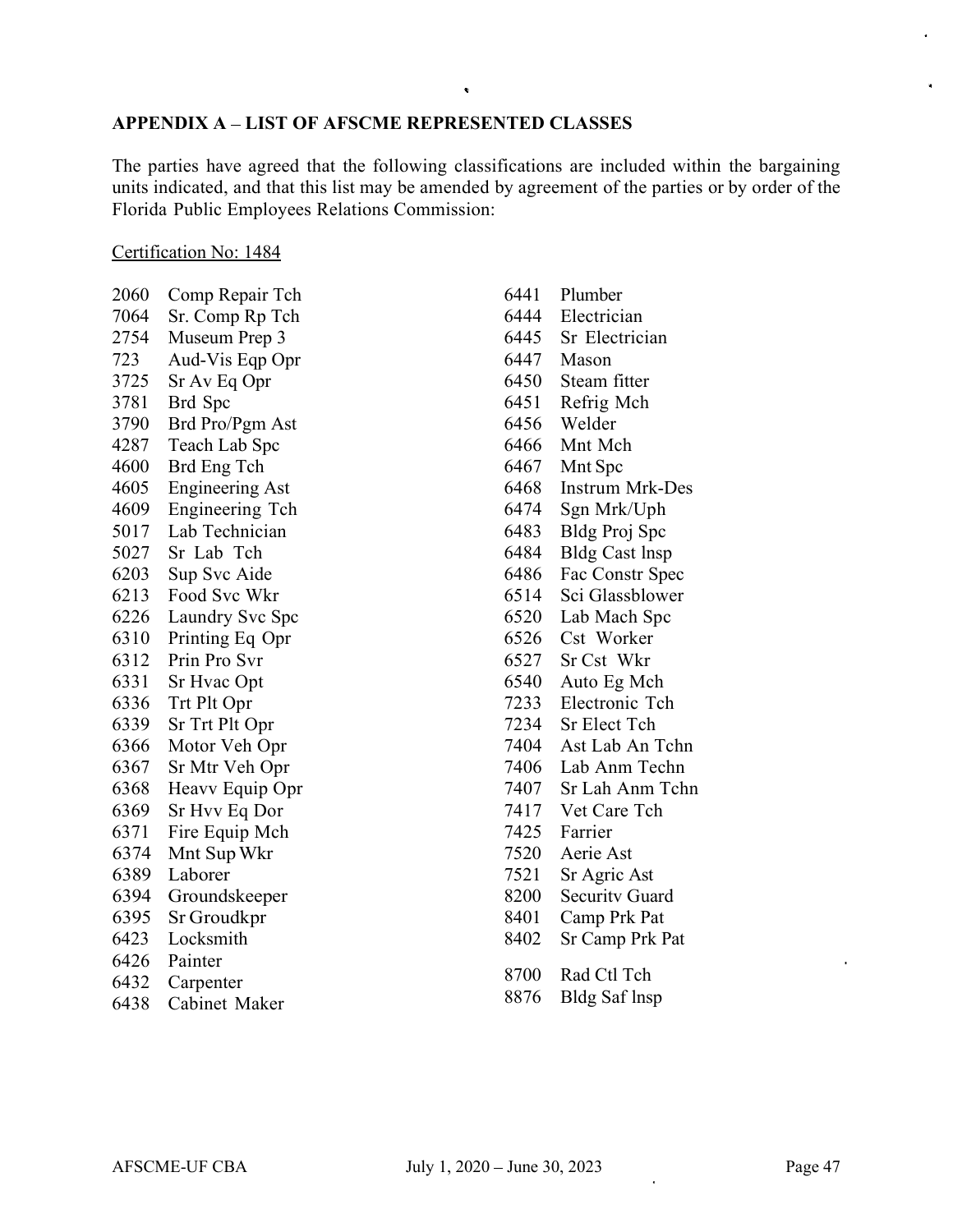# DUES CHECKORT AUTHORIZATION **APPENDIX B** AFSCMIL

I sultarize UF to dedust from my pay, stating vah the first full pay period commonsing notes;lies the development fact the scale of the technical is received by the boat for the Board for<br>Beard office employers, membersh d

This antherization shall confinent (in revoluted by me at any time upon thing days without do the UP ifu non Resources offlow, and to APSCME; (2) my transfor or promotion out of an<br>APSCME represented torgeming unit (3) ter

Dass Deducita Auttorization Carve med Forms "Dres, cantributions or gifts to AFSCME are not dodesible on charibitions for foderal income tax purposes. Does poid to AFSCME,<br>however, may qualify as business area may be deduc

By signing this form, I earlhorize UP to release my Social Security number to APSCME in reporting date deductions

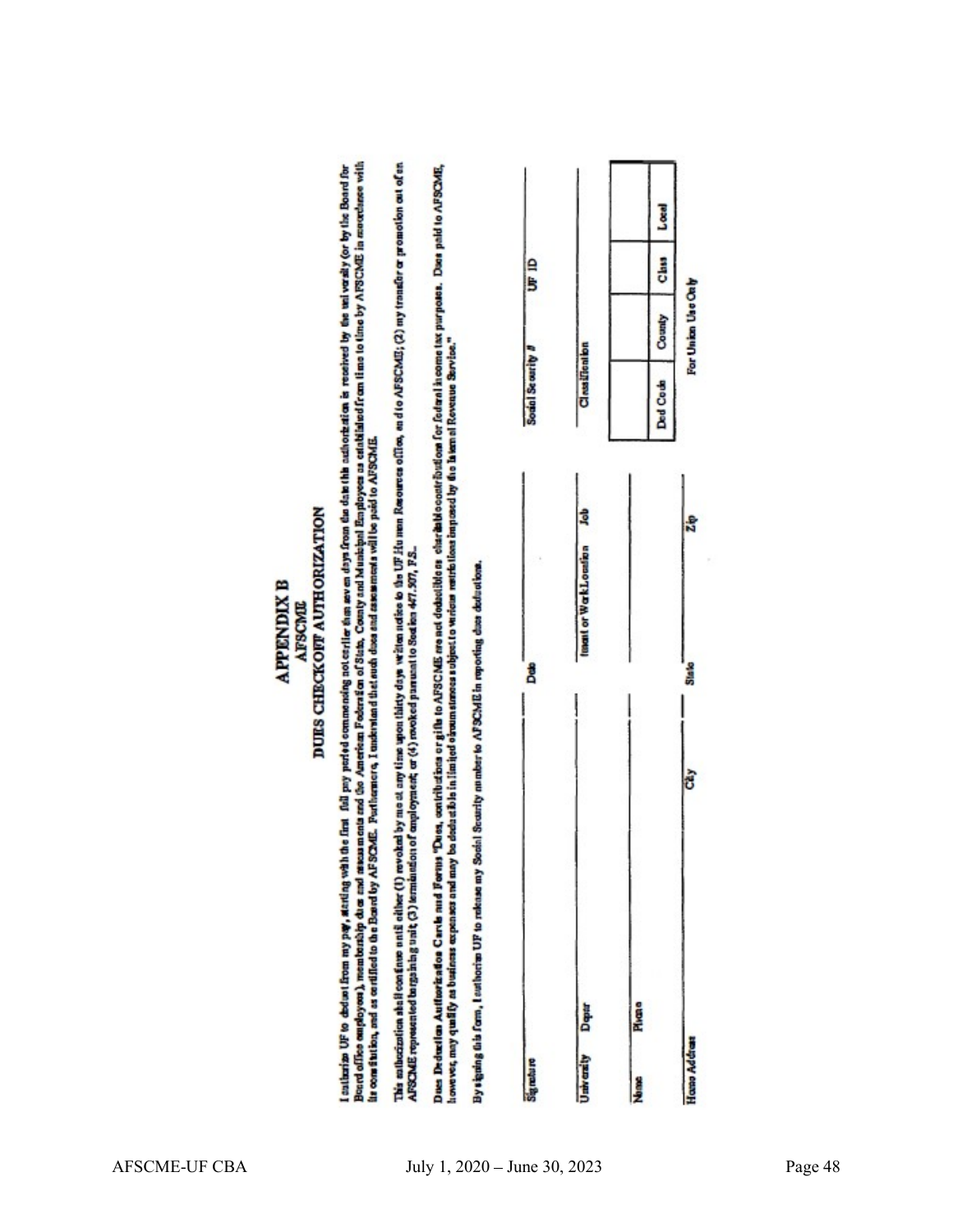#### AFSCME LOCAL

STEP

# OFFICIAL GRIEVANCE FORM

|                                          | TITLE $\qquad \qquad$                                                                                                                                                                                                                                                                                                                                                                                                              |
|------------------------------------------|------------------------------------------------------------------------------------------------------------------------------------------------------------------------------------------------------------------------------------------------------------------------------------------------------------------------------------------------------------------------------------------------------------------------------------|
| <b>STATEMENT OF GRIEVANCE:</b>           |                                                                                                                                                                                                                                                                                                                                                                                                                                    |
|                                          |                                                                                                                                                                                                                                                                                                                                                                                                                                    |
|                                          |                                                                                                                                                                                                                                                                                                                                                                                                                                    |
|                                          |                                                                                                                                                                                                                                                                                                                                                                                                                                    |
|                                          | <u> 1990 - Januar Bernard, martin angletar (f. 1980)</u>                                                                                                                                                                                                                                                                                                                                                                           |
| $\overline{\mathbb{Q}(\mathbb{C}^2)}$ as |                                                                                                                                                                                                                                                                                                                                                                                                                                    |
|                                          |                                                                                                                                                                                                                                                                                                                                                                                                                                    |
|                                          |                                                                                                                                                                                                                                                                                                                                                                                                                                    |
|                                          | and the company of the company of the company of the company of the company of the company of the company of the company of the company of the company of the company of the company of the company of the company of the comp<br><u> 1989 - 1989 - 1989 - 1989 - 1989 - 1989 - 1989 - 1989 - 1989 - 1989 - 1989 - 1989 - 1989 - 1989 - 1989 - 1989 - 1989 - 1989 - 1989 - 1989 - 1989 - 1989 - 1989 - 1989 - 1989 - 1989 - 19</u> |
| tion of this grievance.                  | I authorize the A.F.S.C.M.E. Local _______________ as my representative to act for me in the disposi-                                                                                                                                                                                                                                                                                                                              |
|                                          |                                                                                                                                                                                                                                                                                                                                                                                                                                    |
|                                          |                                                                                                                                                                                                                                                                                                                                                                                                                                    |
|                                          | Date ___________________________Signature of Employee____________________________                                                                                                                                                                                                                                                                                                                                                  |
|                                          |                                                                                                                                                                                                                                                                                                                                                                                                                                    |
|                                          |                                                                                                                                                                                                                                                                                                                                                                                                                                    |
|                                          |                                                                                                                                                                                                                                                                                                                                                                                                                                    |
|                                          | an<br>Di Steps Hio Hoje Gjerë ve njoje dhe një shtat në shtat në shtat në kundës në shtat në shtat në shtat në shtat<br>Di Steps dhe një shtat në shtat në shtat në shtat në shtat në shtat në shtat në shtat në shtat në shtat në s                                                                                                                                                                                               |
|                                          |                                                                                                                                                                                                                                                                                                                                                                                                                                    |
|                                          |                                                                                                                                                                                                                                                                                                                                                                                                                                    |
|                                          | THIS STATEMENT OF GRIEVANCE IS TO BE MADE OUT IN TRIPLICATE. ALL THREE ARE TO BE<br>SIGNED BY THE EMPLOYEE AND/OR THE AFSCME REPRESENTATIVE HANDLING THE CASE.                                                                                                                                                                                                                                                                     |
|                                          |                                                                                                                                                                                                                                                                                                                                                                                                                                    |
| COPY: LOCAL UNION GRIEVANCE FILE         |                                                                                                                                                                                                                                                                                                                                                                                                                                    |

**APPENDIX C** 

THE AMERICAN FEDERATION OF STATE, COUNTY AND MUNICIPAL EMPLOYEES

528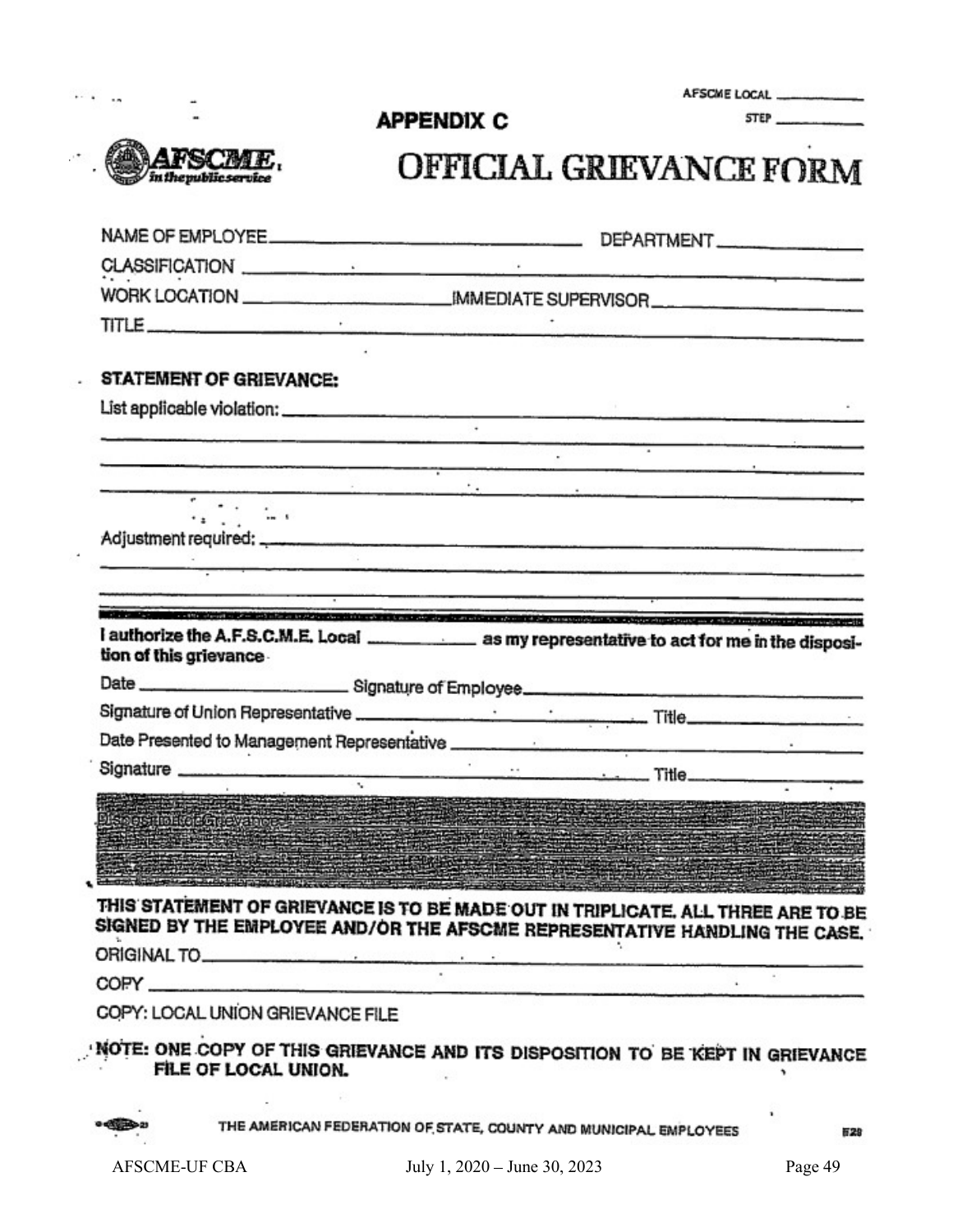#### UNIVERSITY OF FLORIDA

| APPENDIX D                            |  |  |
|---------------------------------------|--|--|
| REQUEST FOR REVIEW OF STEP 1 DECISION |  |  |

| <b>GRIEVANT</b> |
|-----------------|
| NAME:           |

DEPT/DIV:

**AFSCME STAFF REPRESENTATIVE NAME:** 

 $DEFI/DIV:$ 

All university communications should go to the grievant's AFSCME Staff Representative at the above address.

DATE OF STEP 1 DECISION: The contract of the contract of the contract of the contract of the contract of the contract of the contract of the contract of the contract of the contract of the contract of the contract of the c

DATE STEP 1 DECISION WAS RECEIVED BY GRIEVANT'S STEWARD/AFSCME 

Provisions of Agreement allegedly violated as specified at Step 1:

I hereby request that the University of Florida or representative review the decision made in connection with the attached grievance for the following reason(s):

**REMEDY SOUGHT:** 

APPENDIX D (Continued)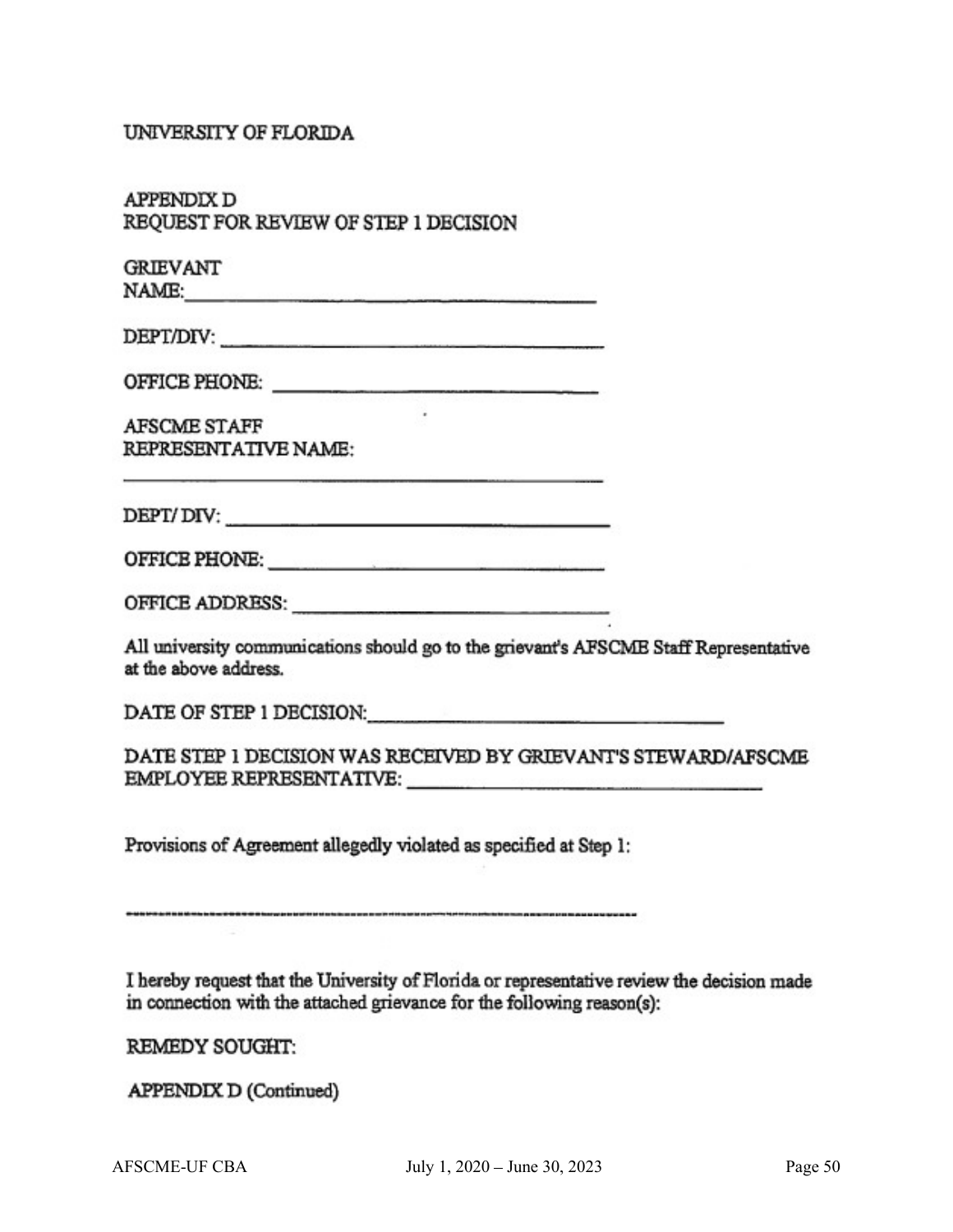**APPENDIX E** NOTICE OF ARBITRATION

The American Federation of State, County, and Municipal Employees (AFSCME) hereby gives notice of intent to proceed to arbitration in connection with the decision of the University of Florida dated

NAME:

The following statement of issue(s) before the Arbitrator is proposed:

Signature of AFSCME Representative or Grievant(s) and Date

Appendix E (Continued)

I hereby authorize AFSCME to proceed to arbitration with my grievance. I also authorize AFSCME and the University of Florida or its representatives to use, during the arbitration proceedings, copies of any materials pertinent to this grievance and to furnish copies of the same to the arbitrator.

Signature of Grievant(s) (if represented by AFSCME) Date

NOTE: A REQUEST OF ARBITRATION WILL NOT BE PROCESSED UNLESS IT IS SIGNED BY THE GRIEVANT.

This notice should be sent to:

HUMAN RESOURCE SERVICES 903 West University Ave PO Box 115000 Gainesville, FL 32611